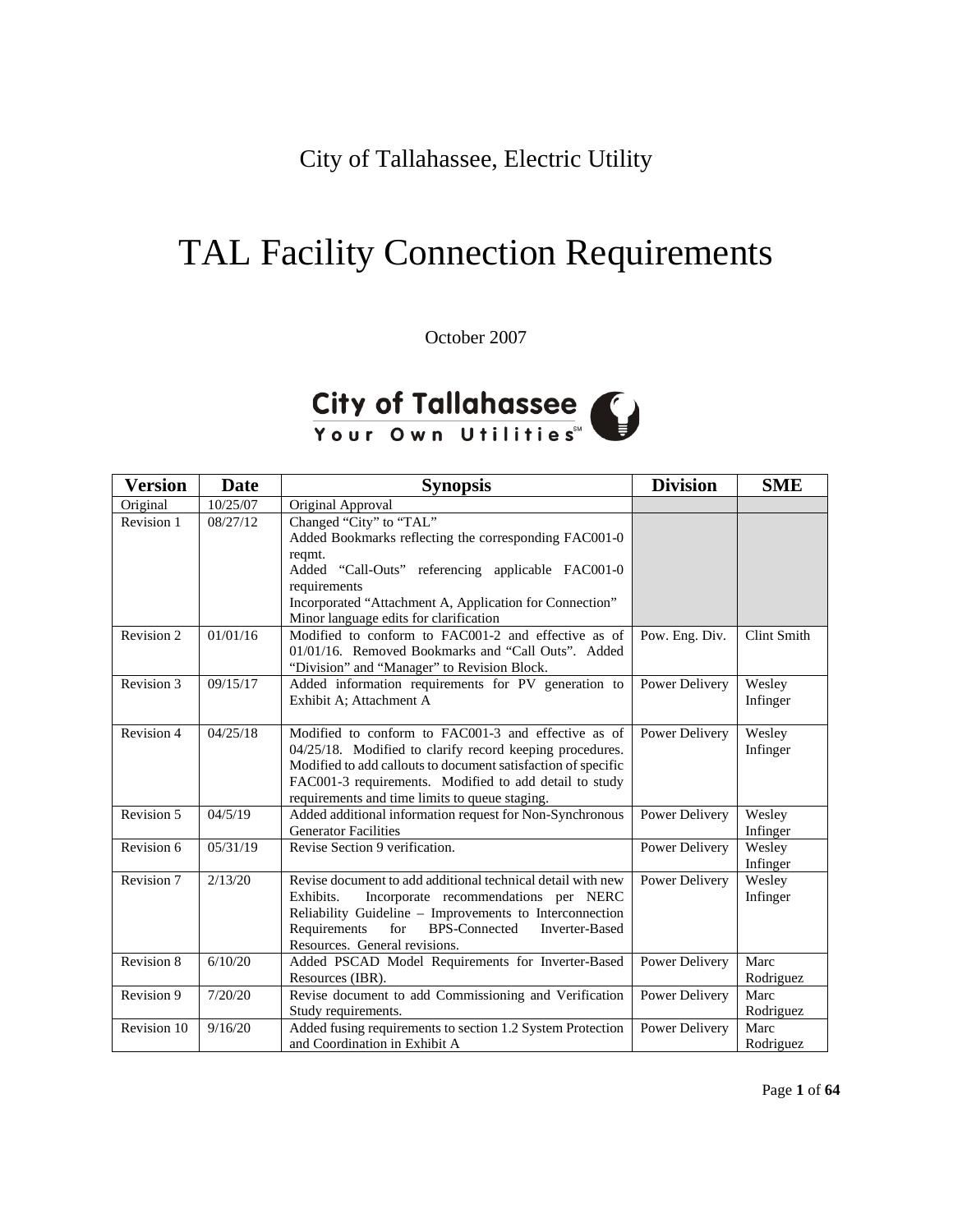# **Table of Contents**

| 1.0  |                                                                                                                                                         |  |
|------|---------------------------------------------------------------------------------------------------------------------------------------------------------|--|
| 2.0  |                                                                                                                                                         |  |
| 3.0  |                                                                                                                                                         |  |
| 4.0  |                                                                                                                                                         |  |
| 5.0  |                                                                                                                                                         |  |
| 6.0  | Procedure for coordinated joint studies of new facilities and their impacts on the                                                                      |  |
| 7.0  | Procedure for Notification of FRCC and Others of Proposed Project 16                                                                                    |  |
| 8.0  | Procedures for notifying those responsible for the reliability of affected system(s) of new                                                             |  |
|      |                                                                                                                                                         |  |
| 9.0  | Procedures for confirming with those responsible for the reliability of affected<br>systems of new or materially modified interconnections are within a |  |
|      |                                                                                                                                                         |  |
| 10.0 |                                                                                                                                                         |  |

# **Exhibits**

| <b>General Technical Guideline, Basis, &amp; Requirements</b><br>A |  |
|--------------------------------------------------------------------|--|
|--------------------------------------------------------------------|--|

- **B Additional Inverter-based Resource Requirements**
- **C Connection Request**
- **Electromagnetic Transient Model Data Collection**

# **Attachements**

C.I Generating Facility Data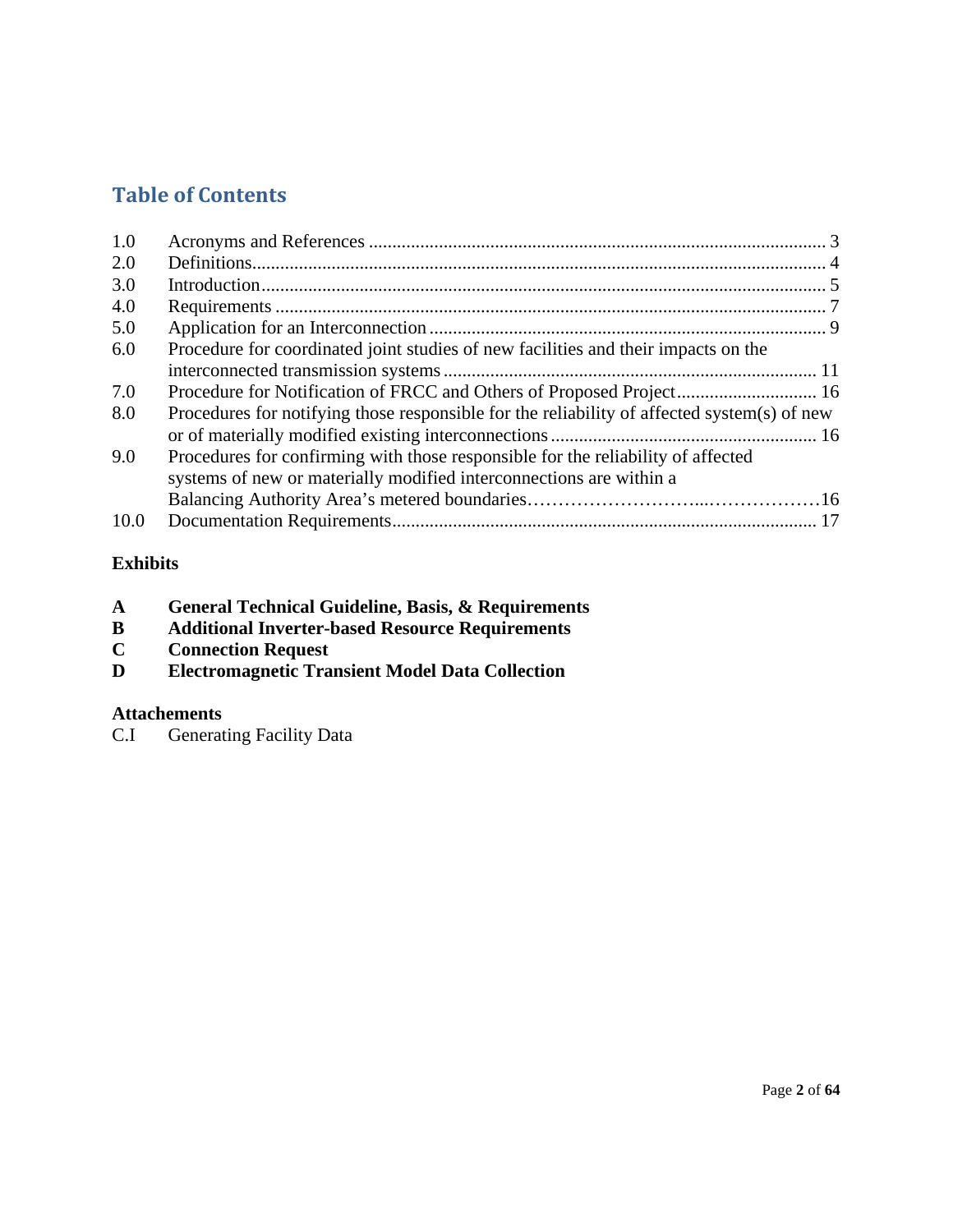# <span id="page-2-0"></span>**1.0 Acronyms and References**

| <b>ACI</b>   | <b>American Concrete Institute</b>                   |
|--------------|------------------------------------------------------|
| <b>AISC</b>  | American Institute of Steel Construction             |
| <b>ANSI</b>  | <b>American National Standards Institute</b>         |
| <b>ASCE</b>  | American Society of Civil Engineers                  |
| <b>ASME</b>  | <b>American Society of Mechanical Engineers</b>      |
| <b>ASTM</b>  | <b>American Society of Testing Material</b>          |
| <b>CRSI</b>  | <b>Concrete Reinforcing Steel Institute</b>          |
| <b>ICEA</b>  | <b>Insulated Cable Engineers Association</b>         |
| <b>IEEE</b>  | Institute of Electrical and Electronics Engineers    |
| <b>NEC</b>   | <b>National Electrical Code</b>                      |
| <b>NEMA</b>  | <b>National Electrical Manufacturers Association</b> |
| <b>NESC</b>  | <b>National Electric Safety Code</b>                 |
| <b>NFPA</b>  | <b>National Fire Protection Association</b>          |
| <b>NRMCA</b> | <b>National Ready Mixed Concrete Association</b>     |
| UL           | Underwriters Laboratories, Incorporated              |

# **NOTE: Florida Power Corporation is now Duke Energy Florida**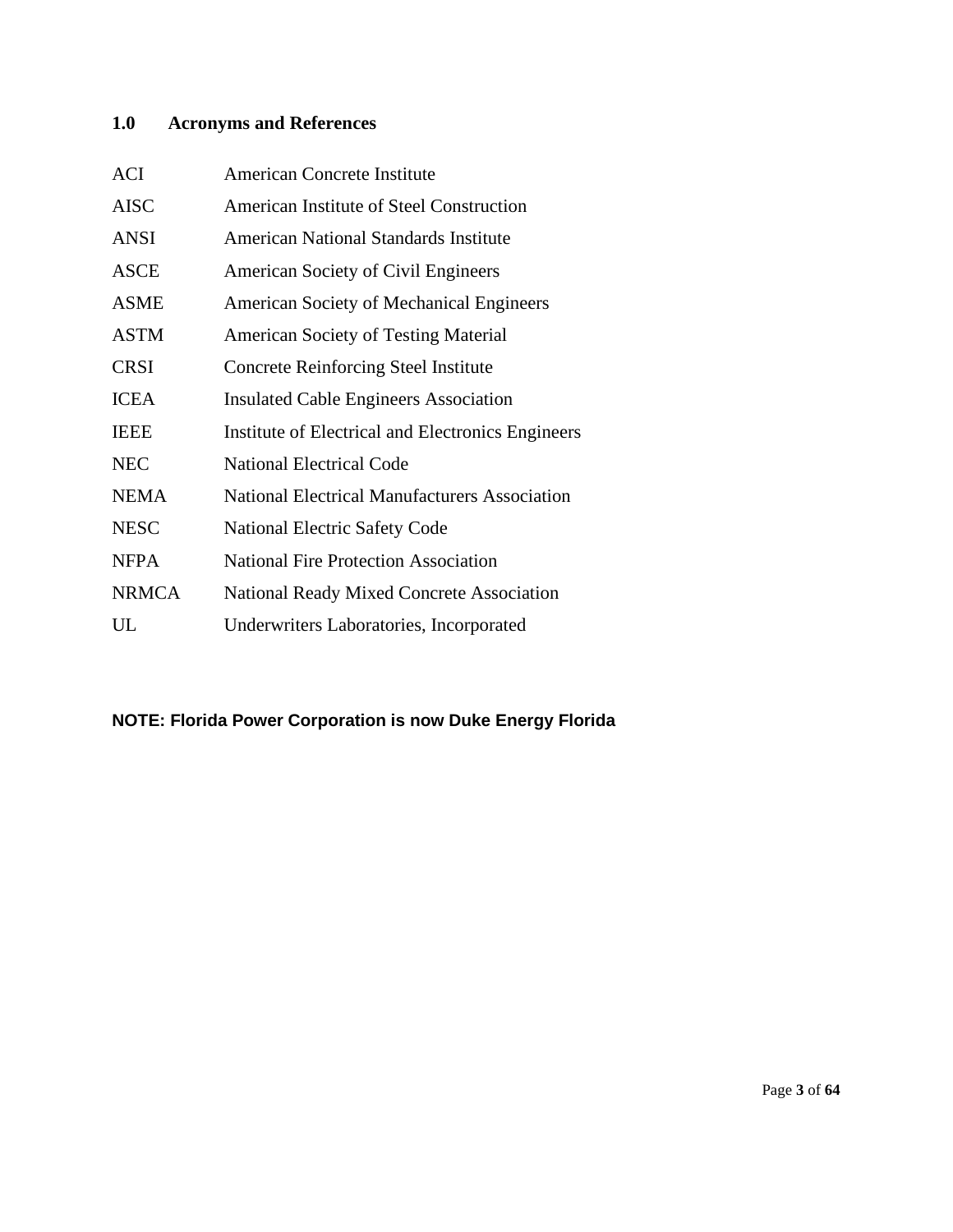# <span id="page-3-0"></span>**2.0 Definitions**

| <b>TAL</b>   | The City of Tallahassee, Electric Utility                                      |
|--------------|--------------------------------------------------------------------------------|
| Connection   | A connection of generation, transmission or end-use facilities to the TAL      |
|              | System                                                                         |
| Customer     | Any person or entity desiring to connect new facilities or to upgrade existing |
|              | facilities connected to the System                                             |
| ECC          | <b>Electric Control Center</b>                                                 |
| EPA          | <b>Environmental Protective Agency</b>                                         |
| EPAct        | Energy Policy Act of 2005                                                      |
| <b>FCR</b>   | <b>Facility Connection Requirements</b>                                        |
| <b>FERC</b>  | <b>Federal Energy Regulatory Commission</b>                                    |
| <b>FRCC</b>  | Florida Reliability Coordinating Council                                       |
| <b>NERC</b>  | North American Electric Reliability Council                                    |
| <b>OATT</b>  | <b>Open Access Transmission Tariff</b>                                         |
| <b>OSHA</b>  | Occupational Safety and Health Administration                                  |
| <b>PCB</b>   | Polychlorinated biphenyl                                                       |
| <b>PURPA</b> | Public Utilities Regulatory Policy Act of 1978                                 |
| System       | TAL electric power system                                                      |
|              |                                                                                |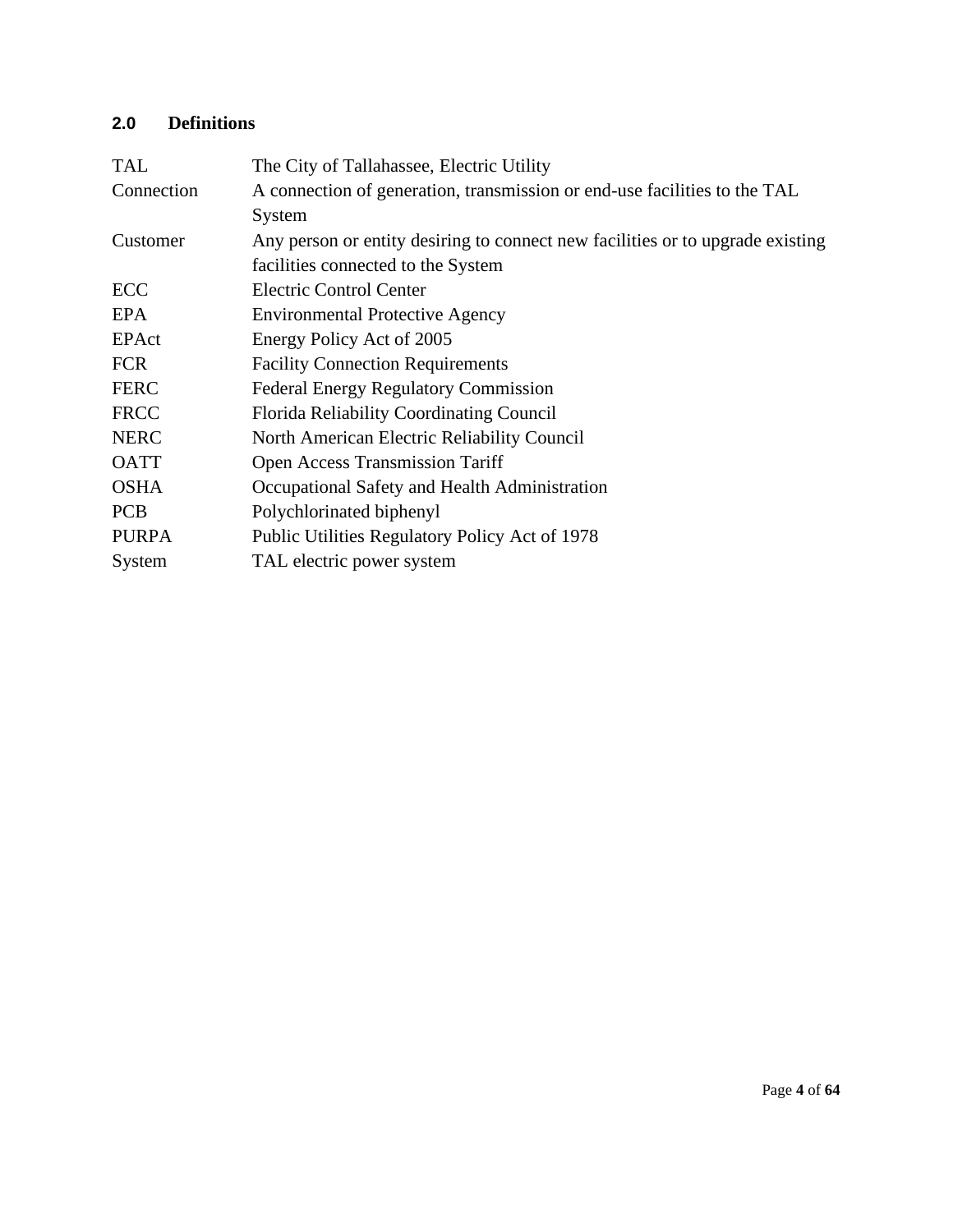#### <span id="page-4-0"></span>**3.0 Introduction**

The City of Tallahassee, Electric Utility ("TAL"), as both a transmission and generator owner, has prepared the *Facility Connection Requirements* ("FCR") document to identify the facility interconnection requirements for generation, transmission and end-use facility connections ("Connection") to TAL electric power system ("System") in order to avoid adverse impacts on the reliability of the Bulk Electric System ("BES"). (FAC001-3;R1.1; R1.2; R1.3) It addresses interconnection requirements for new Connections or material modifications of existing Connections and is applicable as noted below:

- To TAL as a Transmission Owner and to the interconnection Customer
- To TAL as a Generator Owner if it has a fully executed Agreement to conduct a study on the reliability impact of interconnecting a third party facility to TAL's existing facility that is used to interconnect to the transmission system and to the interconnection Customer.

This document is written to comply with NERC (FAC-001-3) and PURPA (as amended by 2005 EPAct Subtitle E) Standards for Facility Connection Requirements, which requires entities responsible for the reliability of the interconnected transmission systems to maintain and make available a FCR document. The NERC standards require those entities seeking to add facilities or connect to the interconnected transmission system to comply with the FCR document. The NERC Planning Standards are posted on NERC's web site [\(www.nerc.com/standards\)](http://www.nerc.com/standards).

This FCR document reflecting TAL's facility interconnection requirements is not intended to be a detailed manual but a general overview of procedural and technical requirements to be met in the design of a Connection. These requirements are written to establish a basis for maintaining reliability, power quality, and a safe environment for the general public, power consumers, maintenance personnel and the equipment. In addition to the specific requirements incorporated in this FCR, additional items that may include but not be limited to the following may be of consideration in the development of the interconnection requirements.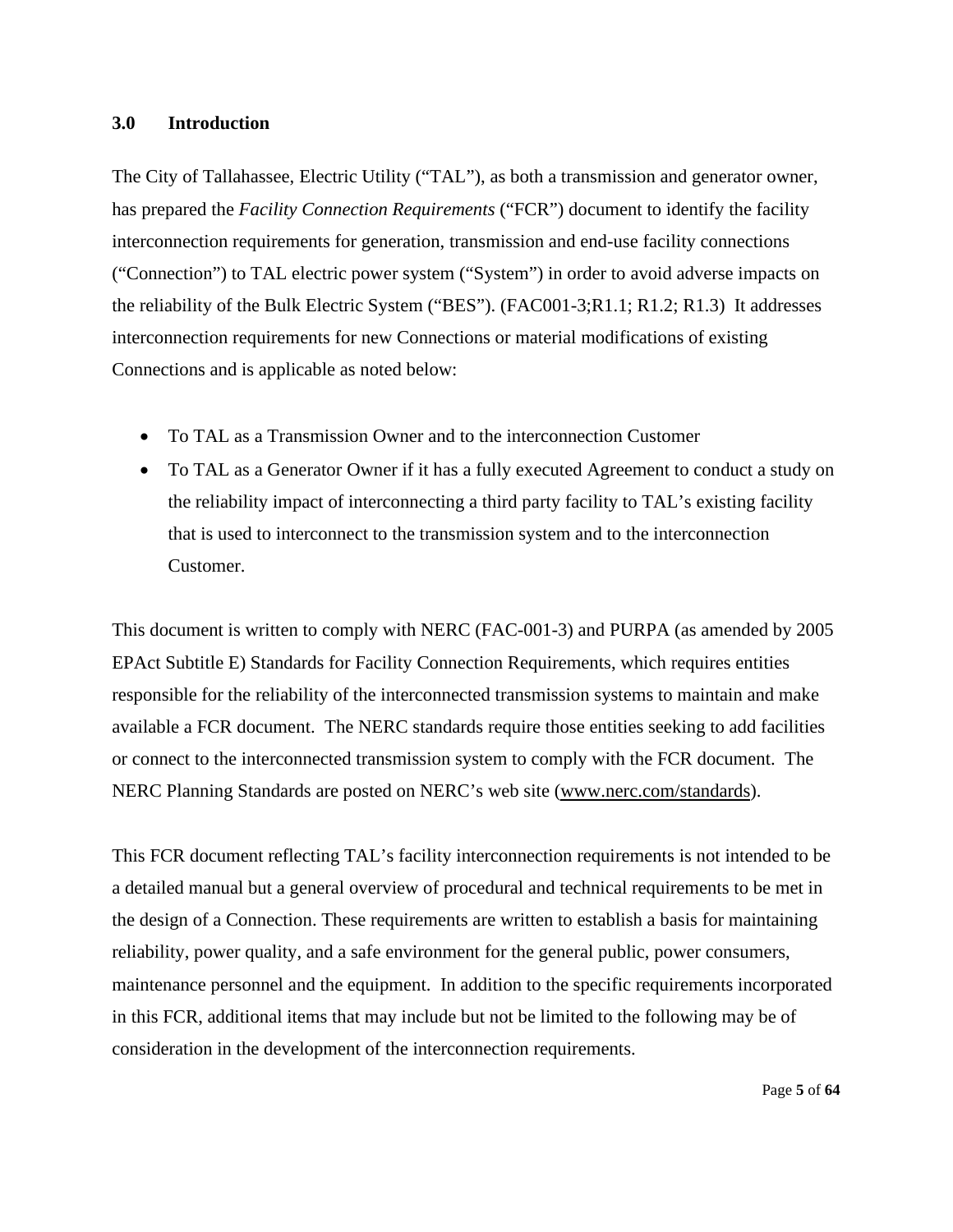- Voltage level and MW and MVAR capacity or demand at point of interconnection
- Breaker duty and surge protection
- System protection and coordination
- Metering and telecommunications
- Grounding and safety issues
- Insulation and insulation coordination
- Voltage, Reactive Power (including specifications for minimum static and dynamic reactive power requirements), and power factor control
- Power quality impacts
- Equipment ratings
- Synchronizing of facilities
- Maintenance coordination
- Operational issues (abnormal frequency and voltages)
- Inspection requirements for new or materially modified existing interconnections
- Communications and procedures during normal and emergency operating conditions

This FCR document will be revised from time to time to reflect changes and/or clarifications in planning, operating, or interconnection policies. The FCR document is to be made available upon request or, in the event of a request to interconnect a third-party facility to an existing generating facility owned by TAL, within 45 calendar days of full execution of an Agreement to conduct a study on the reliability impact of interconnecting the third party's generator to TAL's existing generating facility. (FAC001-3; R2) The FAC001-3 Subject Matter Expert (SME) will keep records of requests for this FCR for the current audit cycle of FAC001-3. If no new records are generated during an audit cycle due to a lack of new/revised interconnections; then, upon request by an auditor to review records, the FAC001-3 SME may certify that no new/revised interconnections occurred during the current audit cycle.

This document references and incorporates certain NERC, FRCC, FERC, OATT, NESC, NEC, IEEE and TAL standards. There are specific requirements established by FERC, NERC and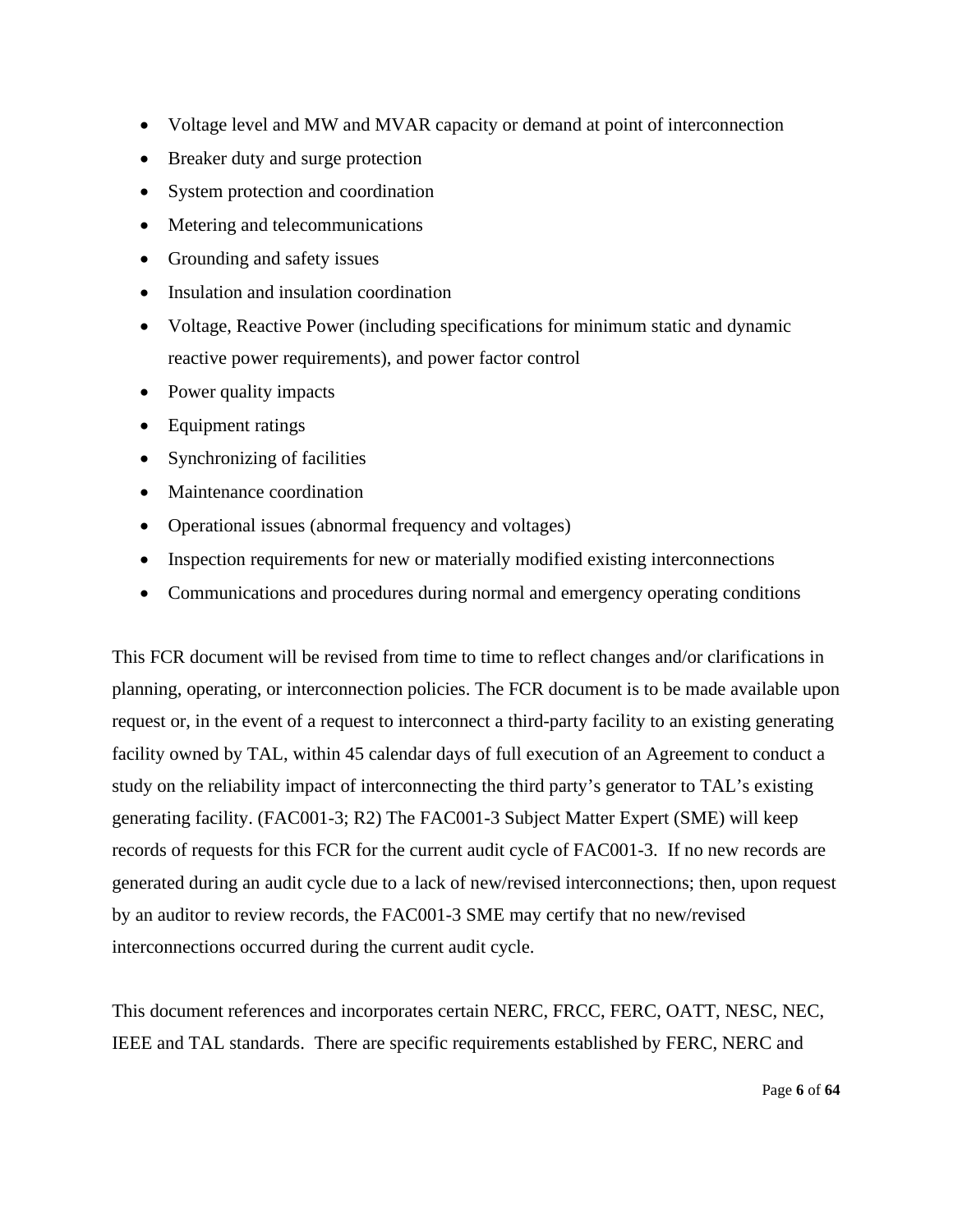FRCC for some types of Connections that may expand upon or supersede the procedures outlined in this document. In the event of a conflict between the requirements identified in this document and those in any of the aforementioned standards, it is TAL's intent that the applicable standard that provides for greater reliability of the Connection and System will be the governing standard. Throughout the document the phrase "industry standards" is used. This term refers to NERC, FRCC, FERC, OATT, NESC, OSHA, NEC, IEEE and TAL standards as well as electric utility industry best practices.

#### <span id="page-6-0"></span>**4.0 Basic Requirements**

This section addresses the basic technical requirements that are common to generation facilities, transmission facilities and end-user facility Connections to the System. Some exceptions to these requirements may be made based on TAL's preliminary assessment of the Connection's potential system impacts. Generation resources with an aggregate capacity of 2.2MW or less that are classified as non-BES are not subject to the requirements of this FCR and shall be permitted per the requirements of TAL's Electric Service Manual. Additional technical guidance and requirements are included in Exhibits A and B.

General overviews of functional requirements are given in this section. This document is not intended to be a comprehensive design specification. This document references, and therefore is supported by other current, applicable industry standards. Specific design and construction of the electrical facilities are to be in accordance with these standards, which include, but are not limited to the following:

- NFPA 70 NEC National Electrical Code
- NESC National Electrical Safety Code
- NEMA SG-6 Power Switching Equipment
- ASTM American Society of Testing Material
- AISC American Institute of Steel Construction
- ACI American Concrete Institute
- IEEE Institute of Electrical and Electronic Engineers, Inc.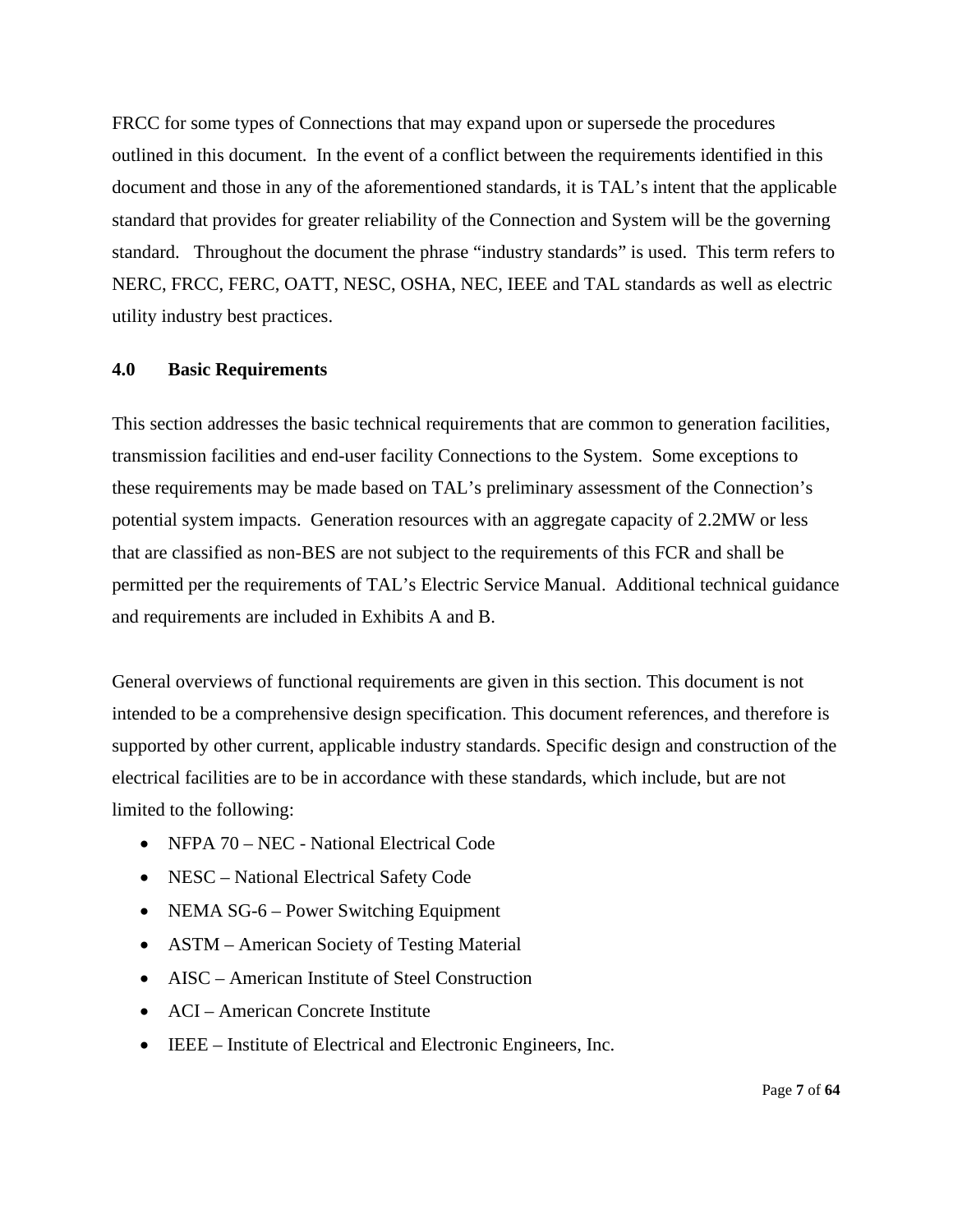- UL Underwriters Laboratories, Inc.
- EPA Environmental Protective Agency
- ASME American Society of Mechanical Engineers
- ASCE American Society of Civil Engineers
- NFPA National Fire Protective Association
- NRMCA National Ready Mixed Concrete Association
- CRSI Concrete SI Concrete Reinforcing Steel Institute
- ANSI American National Standards Institute
- ICEA Insulated Cable Engineers Association
- PURPA The Public Utility Regulatory Policies Act of 1978
- EPAct 2005 The Energy Policy Act of 2005

All persons or entities desiring to connect new facilities or to upgrade existing facilities ("Customers") shall complete and provide to TAL a Connection Request identified as either a Transmission Service Request ("TSR") or a Generator Interconnection Service Request ("GISR") as applicable to the type of interconnection requested. The Connection Request is attached hereto as Exhibit C.

All oil-filled equipment, including bushings, shall not contain polychlorinated byphenyls (PCB), and shall be labeled by the manufacturer as non-PCB. Certificates shall be provided to TAL certifying all oil-filled equipment as non-PCB. Oil-filled equipment may require an oil spill containment system to comply with EPA, state or local regulations.

All equipment that affects the performance of the System will meet or exceed TAL's requirement for similar equipment, must coordinate with the System, and must be approved by TAL. Consideration will be given for forecasted system growth in the selection of equipment.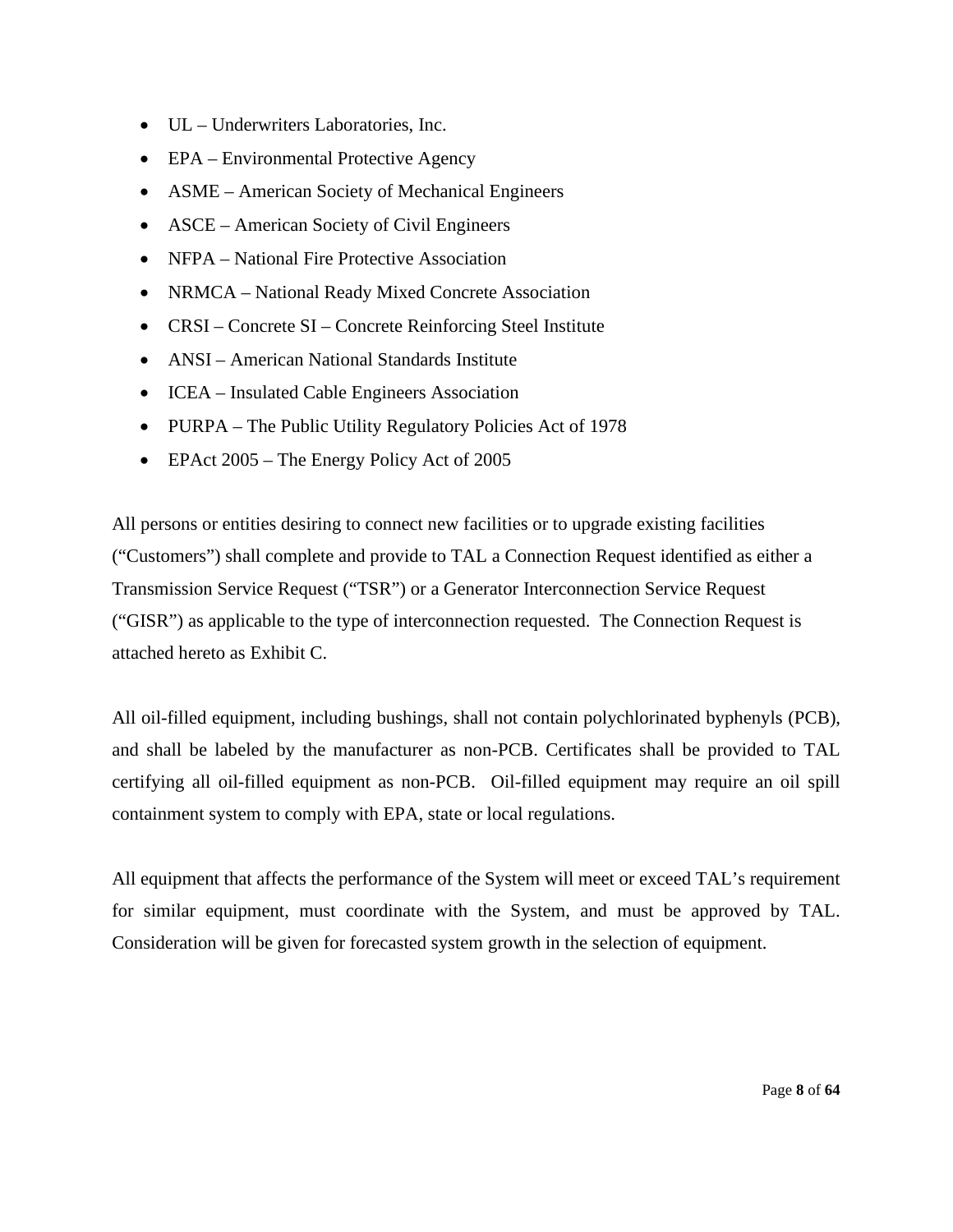Final design of a Connection to the System shall be subject to TAL review and approval on an individual case-by-case basis.

#### <span id="page-8-0"></span>**5.0 Application for an Interconnection**

TAL will permit any qualified Customer's generation, transmission or end-use facilities to connect with the System provided that there will be no adverse impacts on:

- The reliability of TAL's System and/or systems of interconnected neighboring electric utilities;
- The safe and efficient operation of the existing System and sub-transmission systems;
- Planned Connections with an earlier application date;
- The tax-exempt status of any bonds issued by TAL to finance facilities needed to provide the requested Connection; or
- The general public.

To establish a Connection with the System a Customer must first provide a Connection Request identified as either a TSR or a GISR to TAL as applicable to the type of Connection requested and obtain a queue assignment. TAL will evaluate all TSR's or GISR's, including those made by TAL, on an equal basis. The time and date at which TAL deems the Customer's TSR or GISR complete will be the official application date and determine the Customer's position in the queue. The queue position will be used to determine the order in which studies will be performed and may be a factor in the determination of cost responsibility.

Modifications to an application may be accepted prior to the start of the System Impact Study described later in this section. These changes may include minor reconfiguration of the requested Connection, reductions in facility size and other changes suggested by or acceptable to TAL. Other minor changes (modeling data, facility layouts and schedule delays) may be accepted after completion of the System Impact Study at the sole discretion of TAL.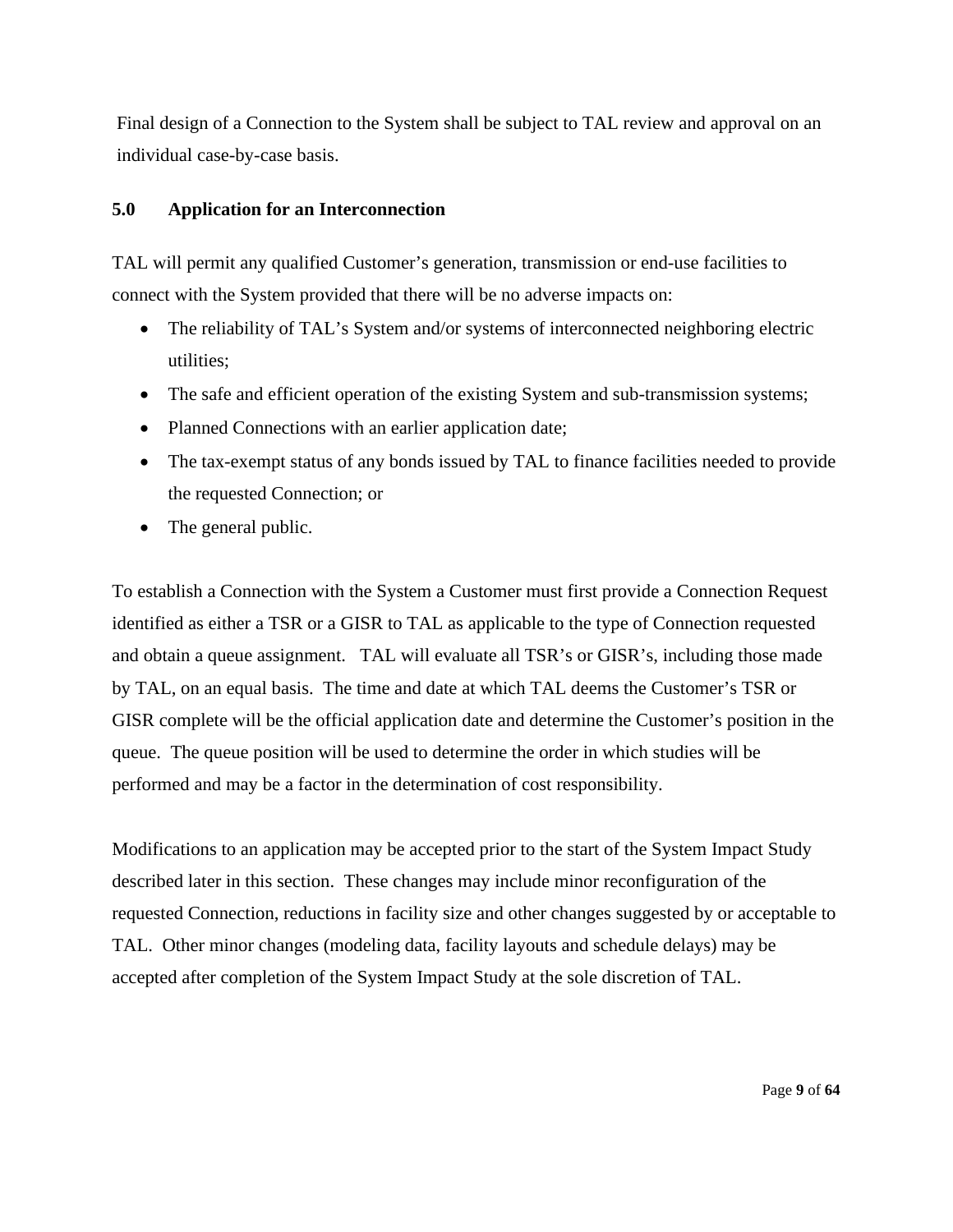After the System Impact Study is complete, the customer must provide to TAL a PS CAD EMTDC Model for all inverter-based resources (greater than 1 MVA) requesting connection to its electric transmission or distribution system. This file must be received prior to the Facility Study. Requirements for the PS CAD model are detailed in Exhibit D, Electromagnetic Transient Model Data Collection.

Any study fee requirements will be negotiated between TAL and the Customer prior to the execution of the requisite study agreements. To maintain its queue position the Customer must sign requisite study agreements and pay associated fees prior to study start.

A project is subject to restudy due to but not limited to any of the following scenarios: (i) changes in design that may arise from inability to site or construct facilities as originally proposed, (ii) new statutory or regulatory requirements that are effective before the completion of construction, or (iii) other circumstances beyond the control of the TAL that significantly affect the final cost of new facilities or upgrades.

Once the first study requirements have been submitted to the Customer, the Customer has thirty (30) calendar days to either sign and pay for the next required study or forfeit their queue position. Until all required studies are completed, the 30-day window will begin again after each study's results are reported to the customer. A project is subject to restudy if construction has not started within ninety (90) days of the Interconnect Agreement (IA) and Transmission Service Agreement (TSA) execution. (Note: A TSA is not required if the interconnected facility will serve TAL exclusively.) Construction, as applied herein, shall constitute the following minimum requirements: all project permits are issued, site control and stabilization measures are in place, a detailed construction schedule is available, and the plant constructor is under contract and has broken ground. A project is subject to loss of queue position if construction has not started within one (1) year of final interconnection study completion. A project is subject to loss of queue position if construction has not been completed within three (3) years of final interconnection study completion.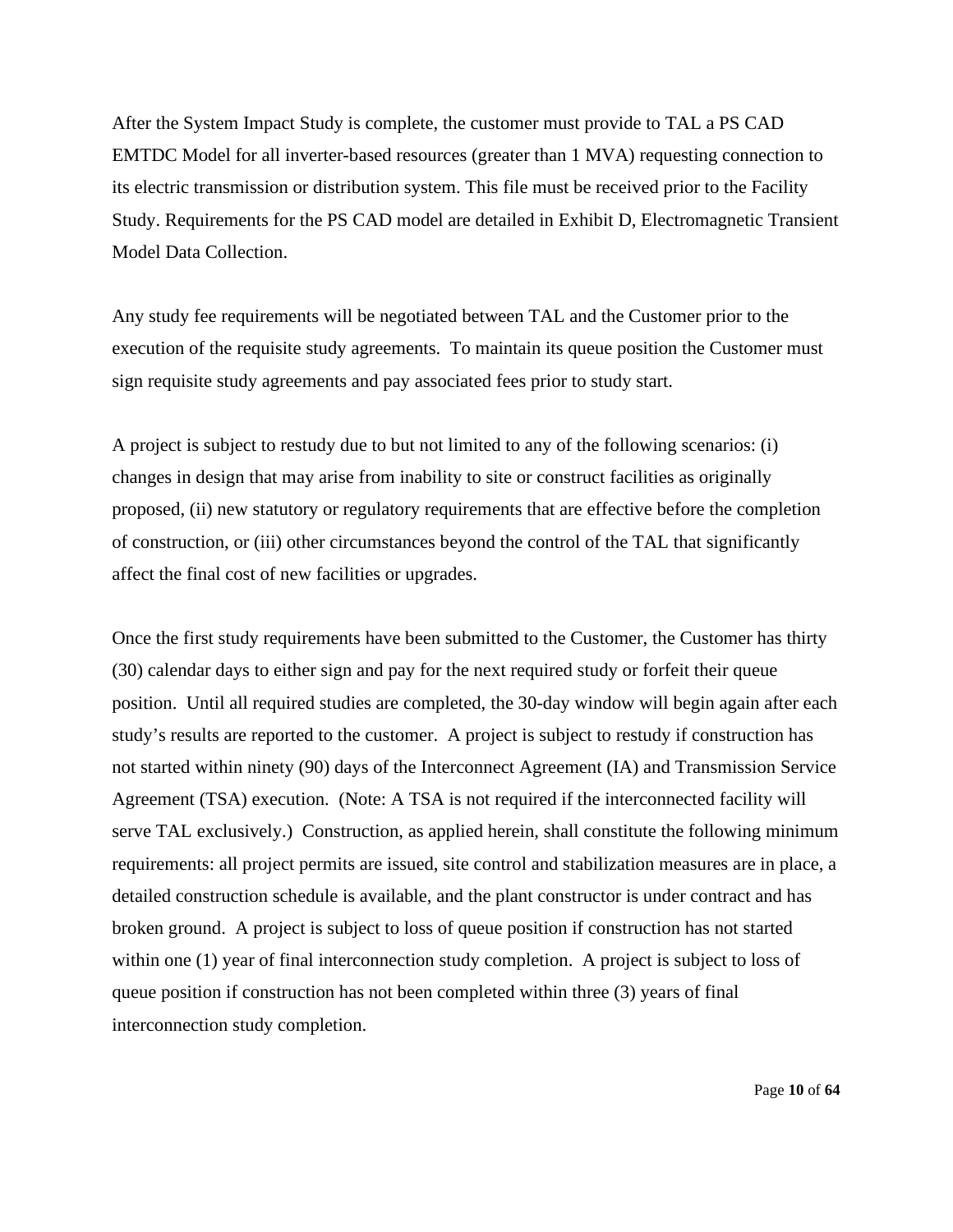Once a project forfeit's its queue position, a ten (10) day cooling window will begin. During the cooling period, any new project that is submitted will be given queue priority. If a project drops out of the queue at any time, then the process will start over from the application phase. This may result in the previously completed study findings becoming invalid.

Customer's failure to adhere to these and other provisions of this FCR will be deemed by TAL as withdrawal of Customer's application and result in Customer's loss of queue position. A Customer that voluntarily withdraws its application or fails to meet the requirements of this FCR will forfeit its queue position and pay all costs incurred by TAL for work related to the application. All costs must be paid before any study data or results are provided to the Customer. Any funds remaining after said costs due TAL are deducted will be returned to the Customer.

#### <span id="page-10-0"></span>**6.0 Procedure for coordinated studies of new or materially modified facilities and their impacts on the interconnected transmission systems (FAC001-3; R3.1; R4.1)**

The number, scope and procedures of the required studies will be negotiated between TAL and Customer dependent on the size, location and complexity of the requested Connection. Studies will consider without limitation all existing and future facilities (including those interconnected with neighboring systems) that may have an impact on the Connection request.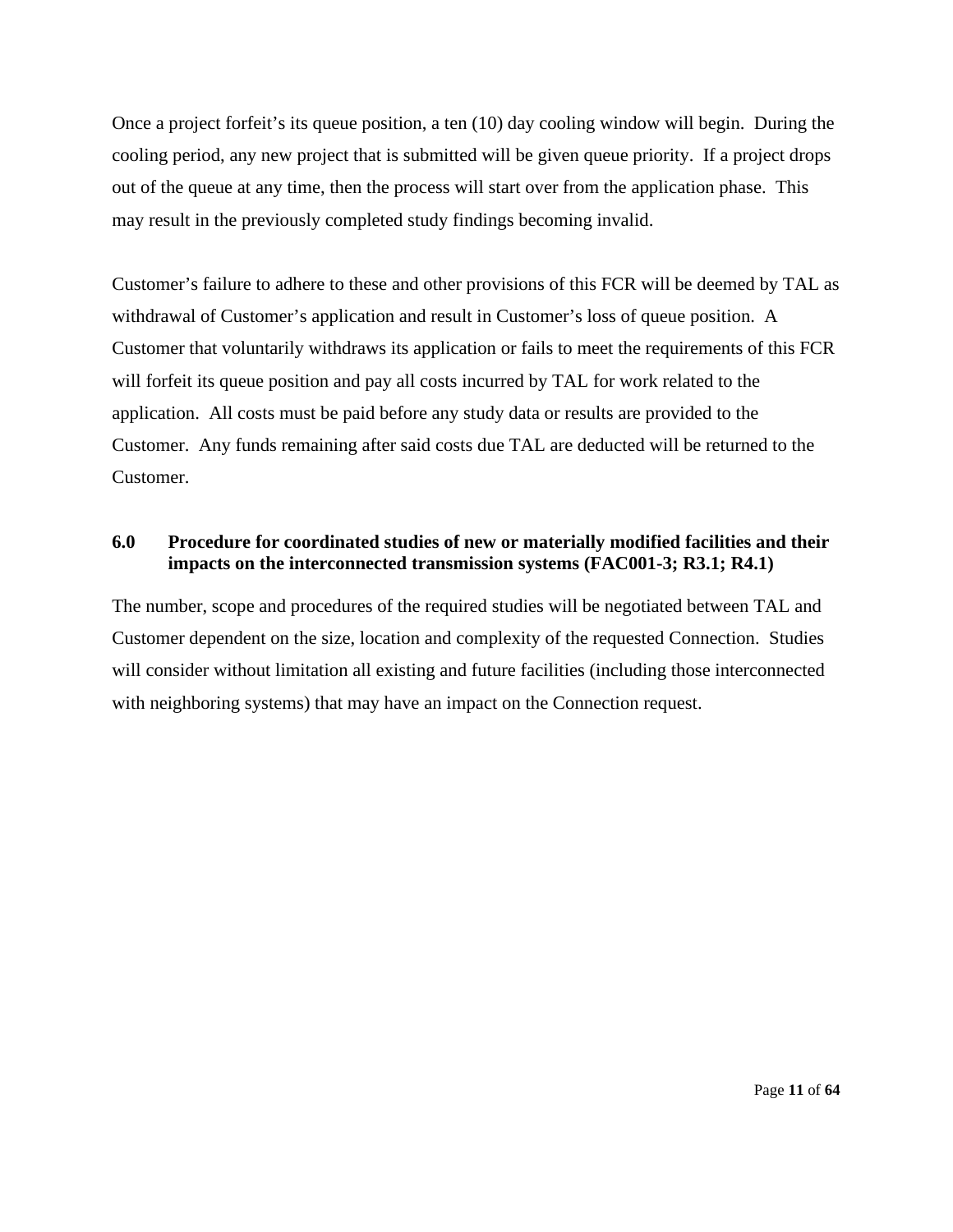The scope and procedures for each study will in general be based on those described in the FERC pro forma open access transmission tariff (OATT), large generator interconnection procedure (LGIP) and small generation interconnection procedure (SGIP). A general description of the scope of these studies is provided below in the order that each may be performed.

Feasibility Study - a preliminary evaluation of the system impact and cost of interconnecting new facilities to the System. The study may consist of preliminary power flow and short circuit analyses and will provide a preliminary list of facilities and a non-binding good faith estimate of cost responsibility and a non-binding good faith estimated time to construct.

System Impact Study - a detailed evaluation of the system impact and cost of interconnecting new facilities to the System. The study is comprised of both steady state and dynamic studies with contingencies and may consist of power flow, short circuit, stability, power quality, and any other analyses as deemed necessary by TAL

Page **12** of **64**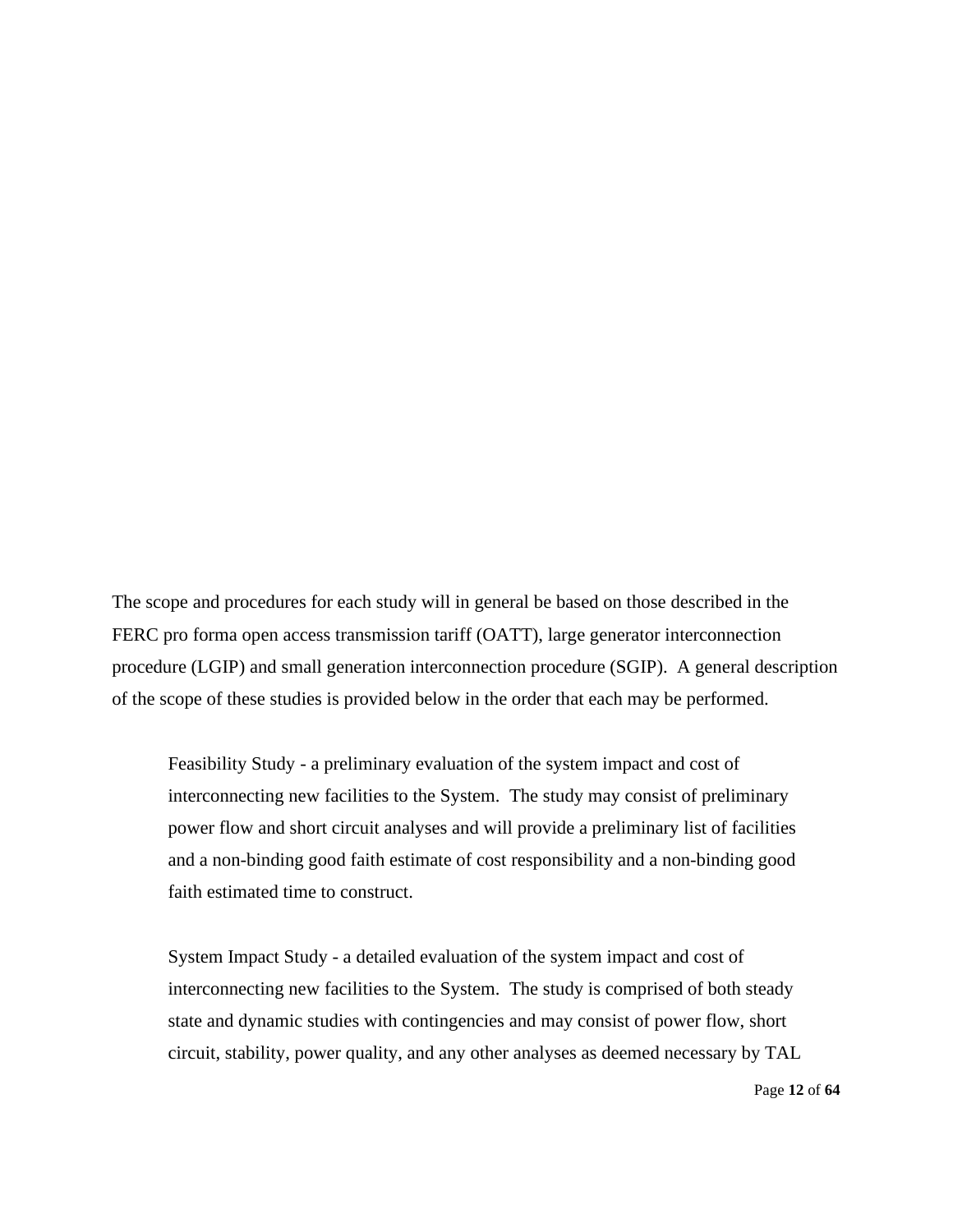to ensure reliability. The study will typically provide documentation of the assumptions upon which it is based; the results of the analyses; the requirements or potential impediments to providing the requested Connection; a list of the facility additions and/or modifications required to correct any problems identified in those analyses; a non-binding good faith estimate of cost responsibility; and a non-binding good faith estimate of the time required to construct new and/or modify existing facilities and implement the Connection.

Facility Study – specifies and estimates the cost of the equipment, engineering, procurement and construction work needed to implement the conclusions of the System Impact Study to interconnect a Customer's facility with the System. The study will typically also identify the configuration of the Connection equipment including without limitation: the transformer, switchgear, meters, and other station equipment; the nature and estimated cost of any Connection facilities and network upgrades necessary to accomplish the Connection; and an estimate of the time required to complete the construction and installation of such facilities. Further analysis beyond that performed in the System Impact Study may be performed including without limitation further analysis of power quality and protection coordination requirements.

Commissioning and As-built Verification Study – After project commissioning, asbuilts of construction documents, equipment manuals, commissioning reports, and field programmed operational setpoint parameters will be collected by the Customer and delivered to TAL. The Commissioning and As-built Verification Study will compare the constructed facility against the Customer supplied data used in studies completed prior to facility construction. All deviations will be restudied to verify that previous design analysis and requirements remain valid. If a deviation requires the revision of any of the previously agreed-upon connection requirements or the installation of additional facilities, then the Customer shall provide and satisfy accordingly.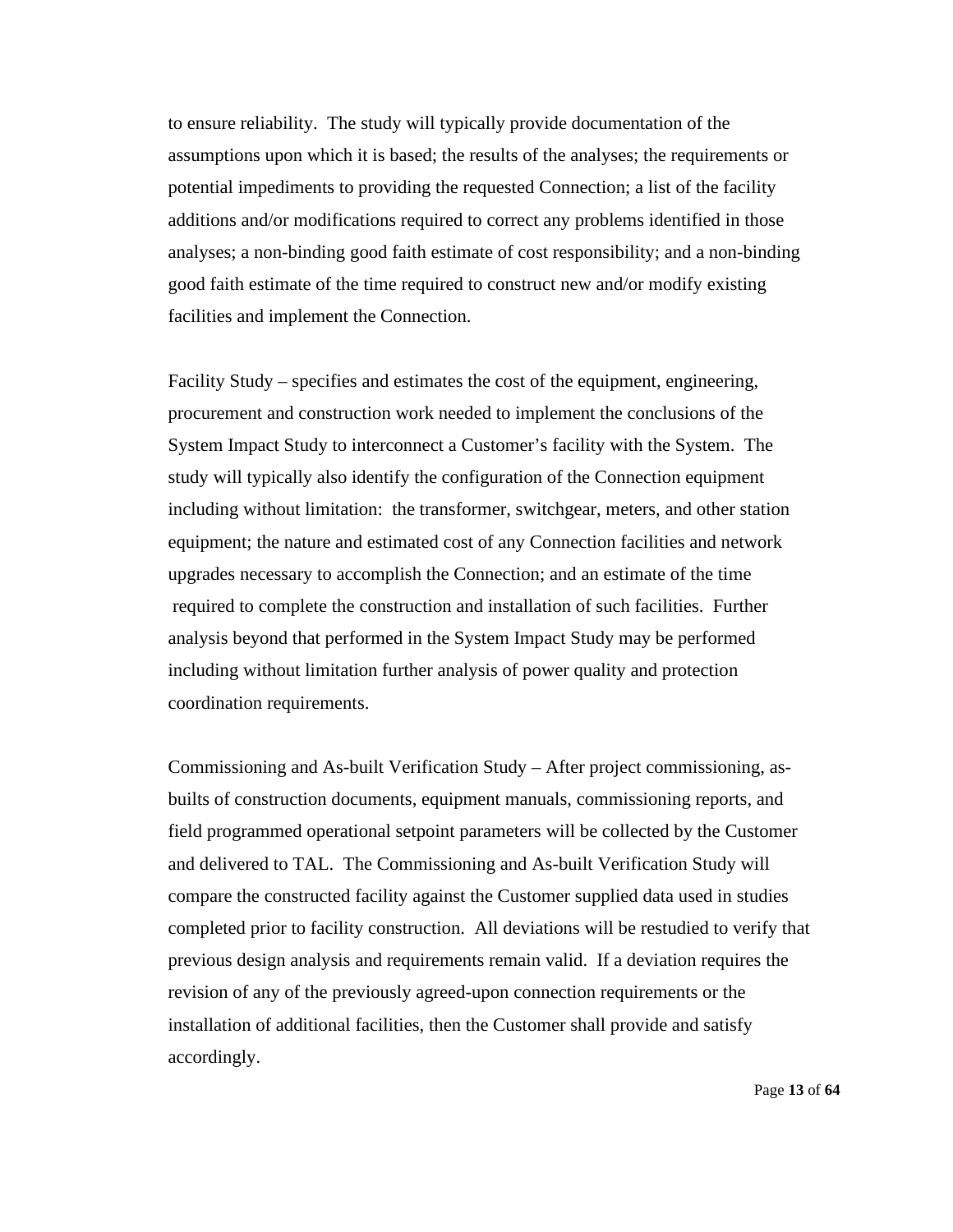Additional studies of the requested Connection's potential impact on the regional transmission systems may be required by FRCC and neighboring utilities including inclusion in the Load Flow Databank, Short Circuit Databank, and Dynamics databank to be run in the TPL Assessment, FRCC Long Range Study, and FRCC Extreme Event Study. A coordinated FRCC GISR Study will also usually be required to allow affected entities to identify any third-party impacts and possible mitigations, if necessary. The FRCC studies will be performed in accordance with FRCC procedures. Affected neighboring utilities will perform studies according to their own procedures.

Additional studies of the requested Connection's potential impact may be required based on the results of previous studies and TAL's system capabilities. A Transmission Service Agreement may also be required. To determine whether a TSA is required the Customer must identify the desired point(s) of delivery (POD) for the facility's output and the nature of transmission service desired. Possible PODs for the TAL transmission system include: TAL load, the TAL/DEF (Duke Energy Florida) interface, and/or the TAL/SOU (Southern) interface. Further, if a TSA is required, the Customer must advise what ancillary services may be required. Ancillary services include, but are not limited to:

- 1. Scheduling, System Control and Dispatch Service To be provided directly by TAL (the Transmission Provider (TP)). This service is required to schedule the movement of power through, out of, within, or into a Control Area. It is a given that this service will be required.
- 2. Reactive Supply and Voltage Control Service To maintain transmission voltages on the TAL's transmission facilities within acceptable limits, TAL's generation and non-generation resources capable of providing this service will have to be operated to produce (or absorb) reactive power.
- 3. Regulation and Frequency Response Service To provide for the continuous balancing of resources (generation and interchange) with load and for maintaining scheduled Interconnection frequency at sixty cycles per second (60 Hz). This is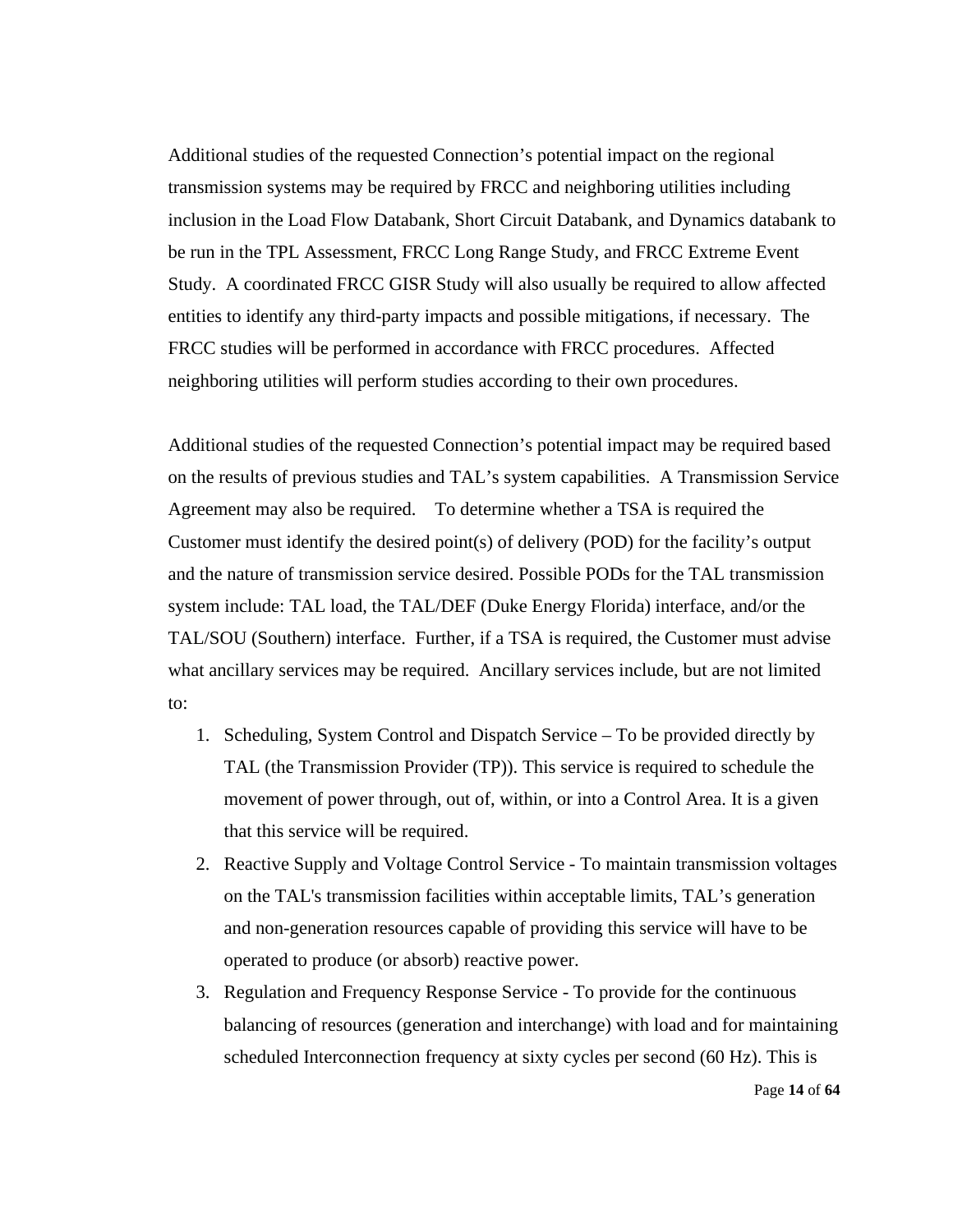accomplished by committing generation whose output can be raised or lowered (predominantly using automatic generating control equipment) and by other nongeneration resources capable of providing this service as necessary to follow the moment-by-moment changes in load.

4. Energy Imbalance Service - Provided when a difference occurs between the scheduled and the actual delivery of energy to a load located within a Control Area over a single hour. TPs must offer this service when the transmission service is used to serve load within its Control Area. A TP may charge a TC a penalty for either hourly energy imbalances.

If Regulation and Frequency Response Service is sought from TAL, then an Area Control Error (ACE) Analysis Study will be required.

In addition to the above, facility specific studies the extent of which is to be determined upon receipt of a TSIR or a GISR may be required for the interconnection of a third party generator to TAL's transmission system or to an existing TAL generating facility that is used to interconnect to the TAL's transmission system.

Once all requisite studies are completed, interconnection and operating agreements may be negotiated between TAL and Customer. These agreements will identify cost; operations, maintenance and reliability standard compliance responsibilities and liabilities; ownership allocations; a construction schedule for any needed facilities required to accomplish the requested Connection; and any special technical requirements. Construction of any facilities required to accommodate the requested Connection shall not begin until these agreements have been executed. Prior to the execution of the requisite interconnection and operating agreements, the Customer must demonstrate site control. The Customer's facility must be placed into commercial service no more than three (3) years later than the in-service date identified at the completion of the Facilities Study. Customer's failure to adhere to these and other provisions of this FCR will be deemed by TAL as withdrawal of Customer's application.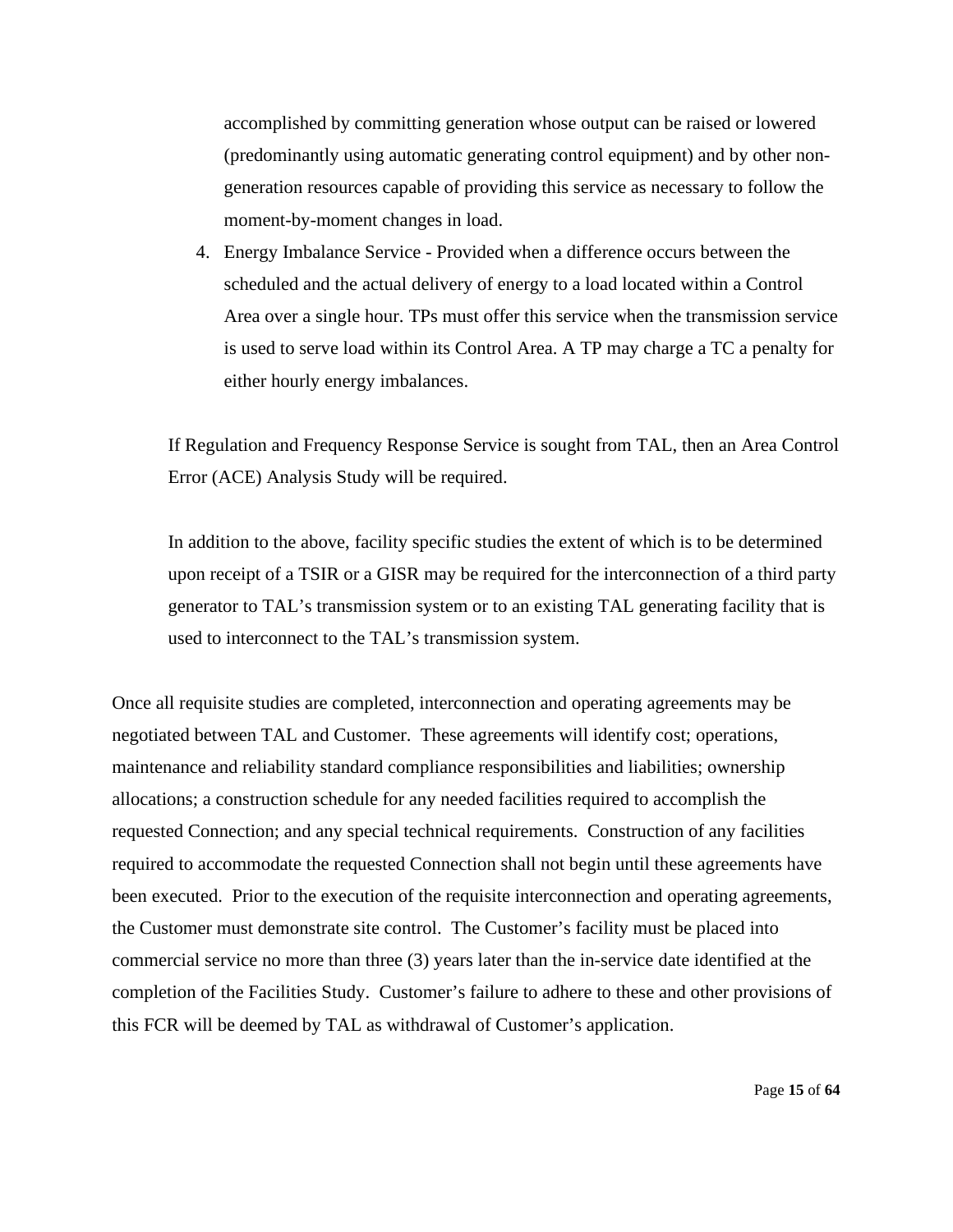During the commissioning process, Customer shall submit the desired control system settings to TAL to review and comment prior to implementing them. The submission shall include a sideby-side comparison with the modeling data. Customer shall submit the finalized as-built modeling data after the plant has been commissioned and is in-service within 90 days after energization.

#### <span id="page-15-0"></span>**7.0 Procedure for Notification of FRCC and Others of Proposed Project**

If the proposed project meets certain criteria established by the FRCC and TAL, TAL will contact the FRCC to set up any required joint studies. A review of the project will then be initiated per FRCC procedures. If the project does not meet the level of FRCC Review, TAL may still contact entities that may be impacted and have them review the project.

Attached for informational purposes as Exhibit D is the "Transmission Service and Generator Interconnection Service Request Regional Deliverability Evaluation Process" prepared by the FRCC. If applicable, once the project moves into the Facility Study stage (occasionally earlier) it will be added to the FRCC databank and the FRCC project schedule by either the Customer or TAL.

#### <span id="page-15-1"></span>**8.0 Procedures for notifying those responsible for the reliability of affected system(s) of new or of materially modified existing interconnections (FAC001-3; R3.2; R4.2)**

Open communications will be maintained between TAL and Customer under both normal and emergency conditions. TAL's Electric Control Center ("ECC") and FRCC Reliability Coordinator are responsible for ensuring the safe and reliable operation of the System and regional electric system. TAL's Electric Control Center shall notify the FRCC Reliability Coordinator of new or materially modified existing interconnections via email and send a record of this email to the FAC001-3 SME. The FAC001-3 SME will keep any such records for the current audit cycle of FAC001-3. If no new records are generated during an audit cycle due to a lack of new/revised interconnections; then, upon request by an auditor to review records, the FAC001-3 SME may certify that no new/revised interconnections occurred during the current

Page **16** of **64**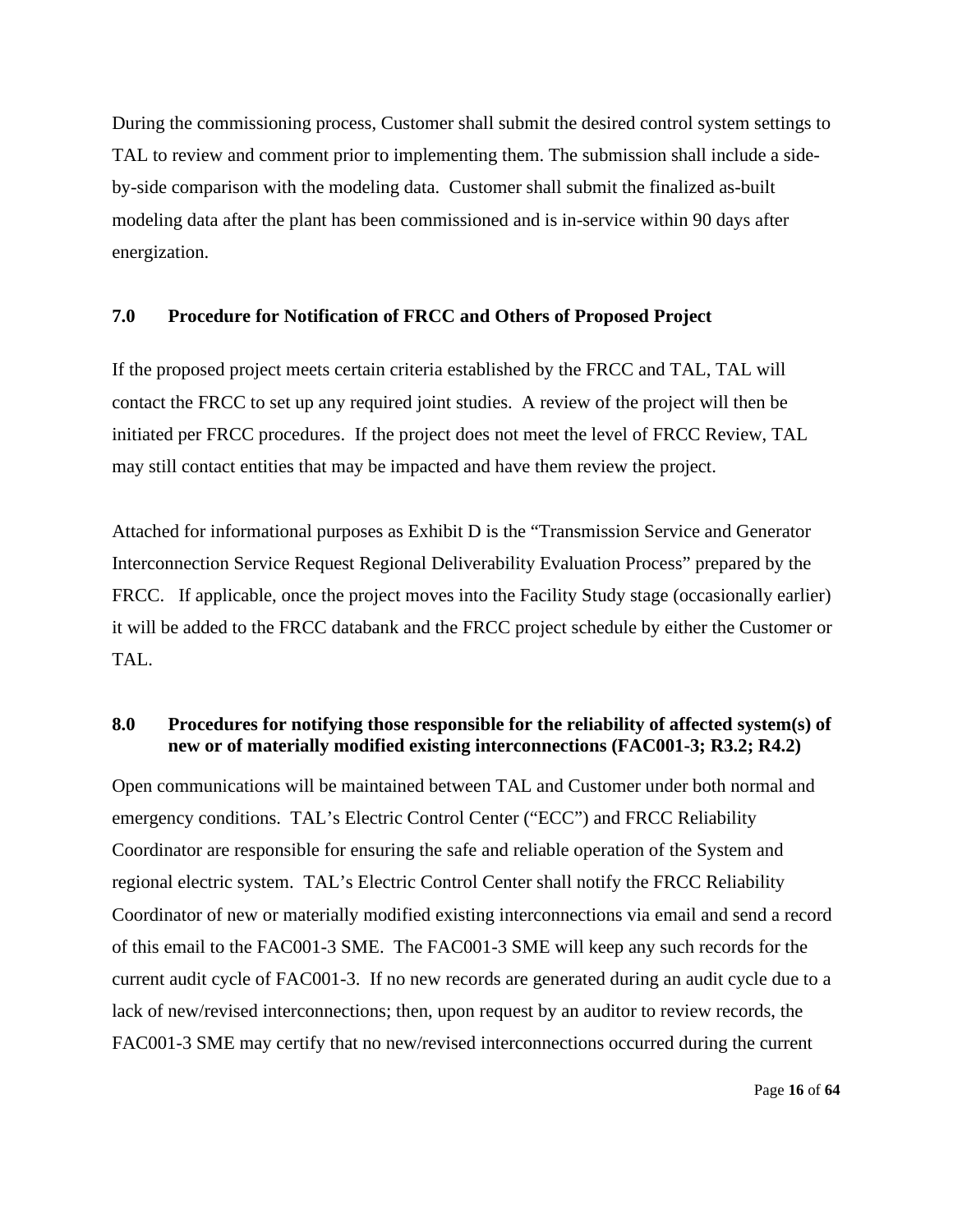audit cycle. All facilities connected to the System will immediately comply with directives issued by these entities or their designees to ensure compliance with NERC, FRCC and TAL standards. Communications requirements specific to the Customer will be included in their interconnection and operating agreements.

#### **9.0 Procedures for confirming with those responsible for the reliability of affected systems of new or materially modified interconnections are within a Balancing Authority Area's metered boundaries. (FAC001-3; R3.3; R4.3)**

TAL is a vertically integrated Electric Utility and is registered as the Balancing Authority for the area within its metered boundary. The FAC001-3 SME will verify with the System Integrated Planning via email record that the proposed new or materially modified transmission Facilities are within TAL's Balancing Authority Area and that the results of any studies for approved new or materially modified interconnections demonstrate that system reliability may be maintained. The FAC001-3 SME will keep any such records for the current audit cycle of FAC001-3. If no new records are generated during an audit cycle due to a lack of new/revised interconnections; then, upon request by an auditor to review records, the FAC001-3 SME may certify that no new/revised interconnections occurred during the current audit cycle.

#### <span id="page-16-0"></span>**10.0 Documentation Requirements**

TAL shall maintain and update the facility interconnection requirements reflected in this document as necessary to maintain compliance with current NERC, FRCC and TAL standards. Copies of this document will be provided within 5 business days upon request. (FAC001-3; R1)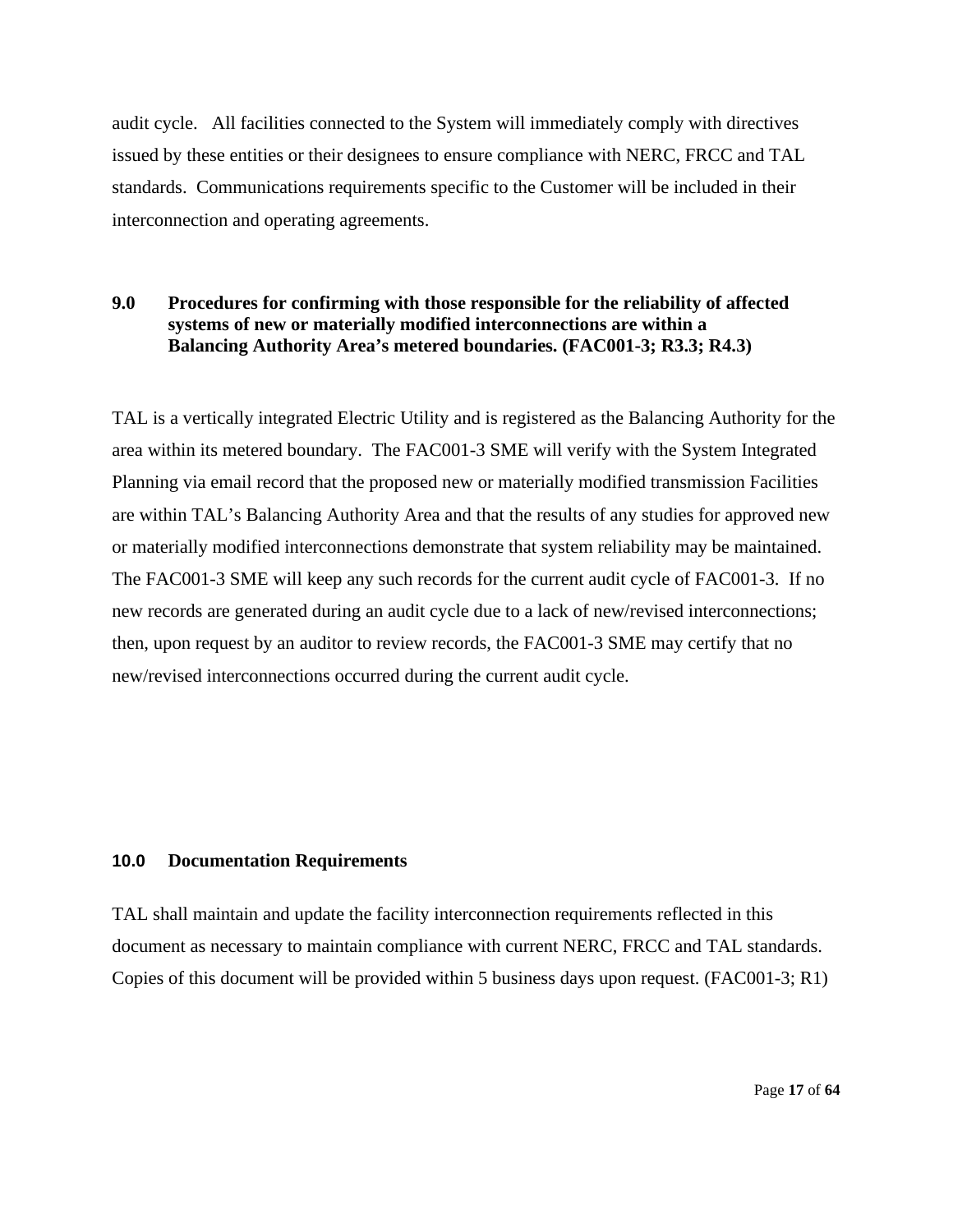All documentation associated with an interconnection request and the requirements of TAL's interconnection requirements shall be maintained for a minimum period of 3 years unless directed to maintain specific documentation for a longer period by an applicable regulatory body or unless specifically noted elsewhere in this FCR.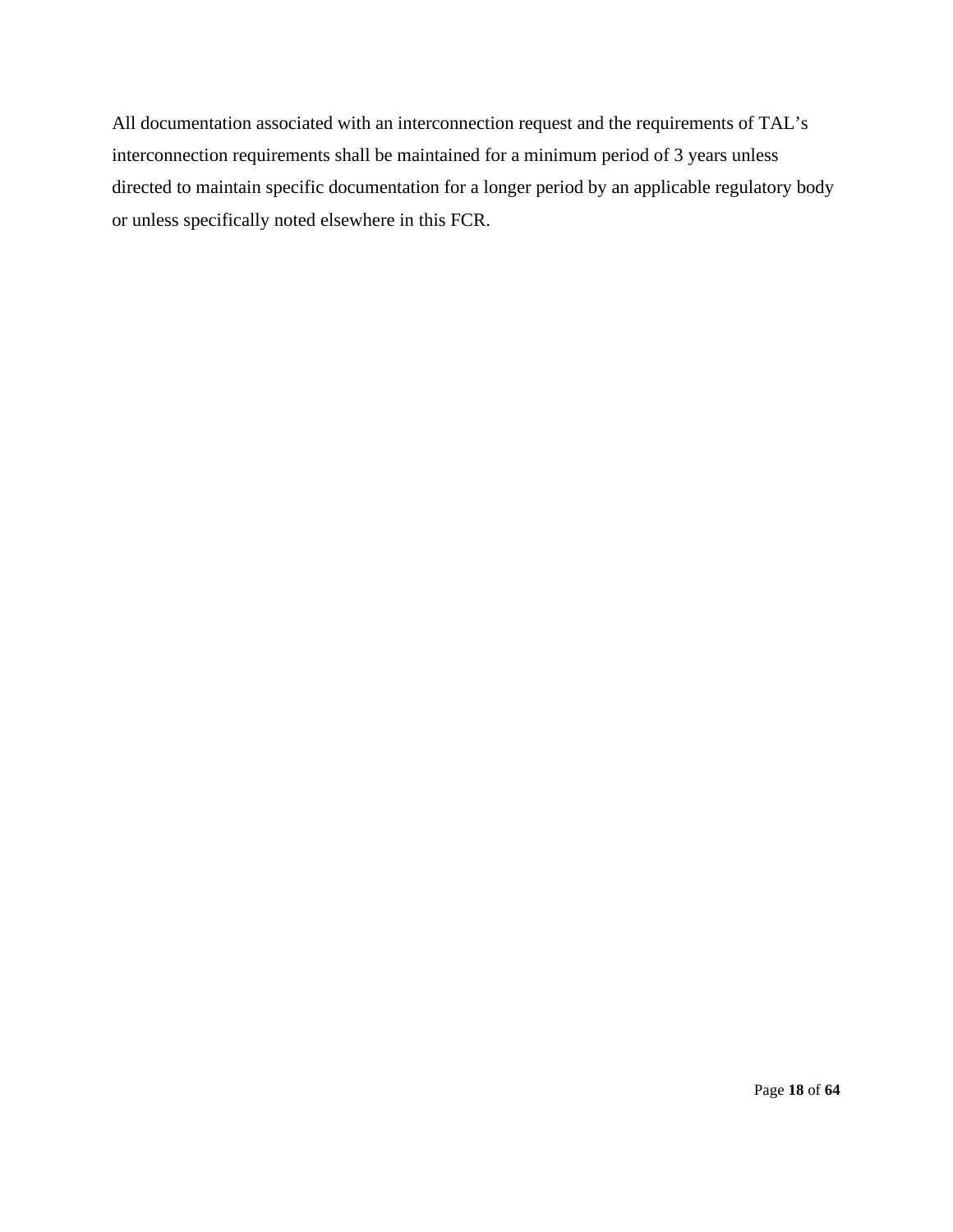#### **TAL Facility Connection Requirements - Exhibit A**

#### **General Technical Guideline, Basis, & Requirements**

**1.0 Voltage Level and MW and MVAR Capacity or Demand at Point of Interconnection**  Generally, TAL limits its transmission facilities to 100% of the applicable thermal rating of facilities. In regards to the normal and contingency voltage criteria for TAL stations, it is provided below:

| Voltage Level (kV) | $V_{\text{min}}$ (p.u.) | $V$ max $(p.u.)$ |
|--------------------|-------------------------|------------------|
| All                | 0.95                    | 1.05             |

There may be isolated cases for which TAL may have determined that it is acceptable to deviate from the general criteria stated above. There are several factors which could influence these criteria, such as the overall potential customers that may be impacted, the probability of an outage actually occurring, or transmission system performance, as well as others.

Generation Facilities: All synchronous generators connected to the TAL transmission system must maintain a network voltage or reactive power output as specified by the TAL system operator. During the study phase of projects to interconnect or modify generation facilities, the developer of the projects shall provide TAL the expected generator capabilities for model simulation for both summer and winter. TAL will evaluate a Large Generating Facility's ability to meet reactive power design requirements, over the voltage ranges specified below.

The Large Generating Facility power factor design limitation minimum requirement for a Unit shall be a reactive power capability sufficient to maintain a composite power delivery at the Point of Interconnection (for Synchronous generation), or the high-side of the Generation Substation (for Non-Synchronous generation) at a power factor of:

(i) 0.95 leading when the Large Generating Facility is operating up to its maximum designed MW output and the voltage at the Point of Interconnection (for Synchronous generation), or the high-side of the Generation Substation (for Non-Synchronous generation) is in the range of 103%-107% of the nominal voltage; and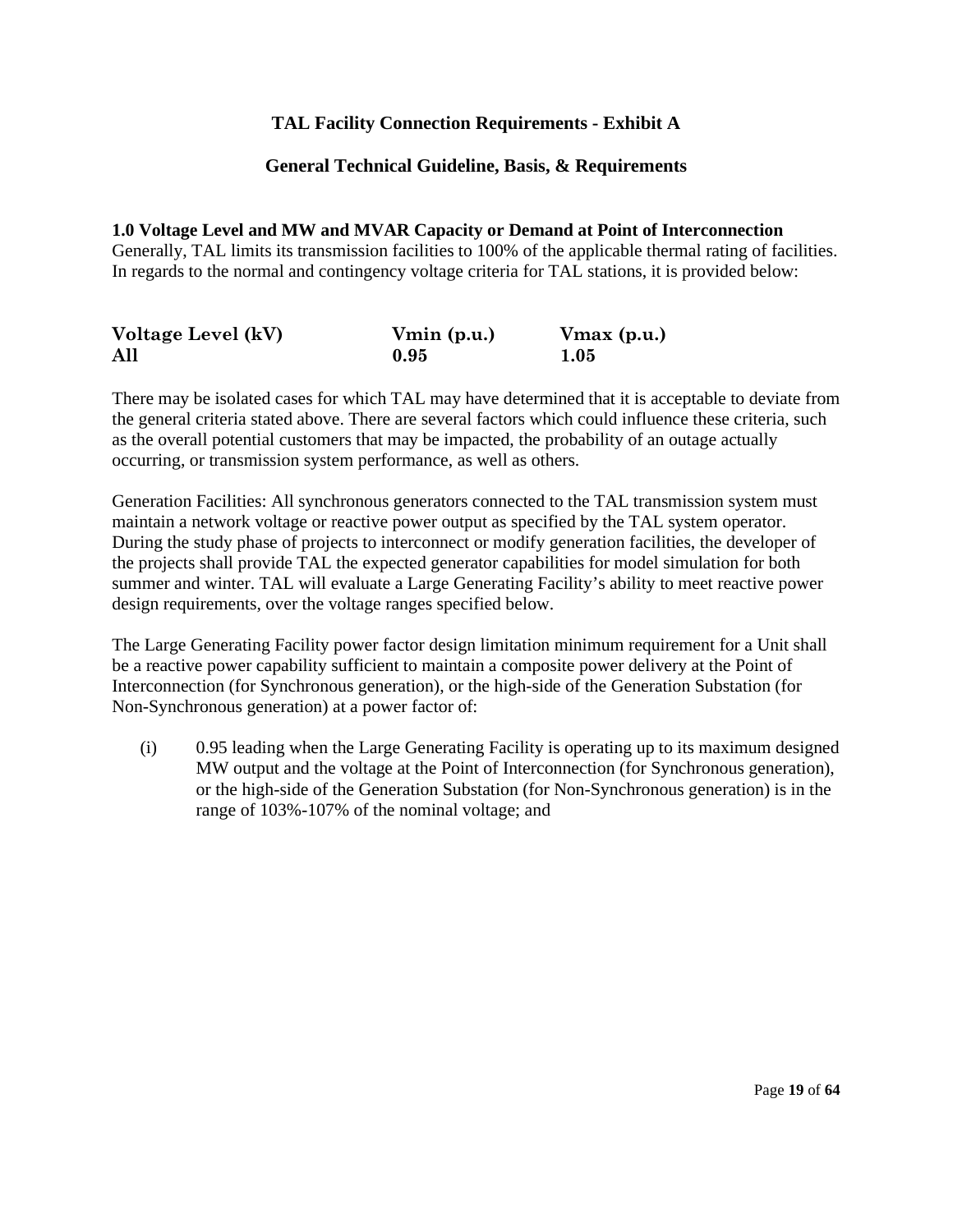(ii) 0.95 lagging when the Large Generating Facility is operating up to its maximum designed MW output and the voltage at the Point of Interconnection (for Synchronous generation), or the highside of the Generation Substation (for Non-Synchronous generation) is in the range of 95%-103% of the nominal voltage.

The distinction between Synchronous Generation and Non-Synchronous Generation is only to provide Non-Synchronous Generation the flexibility to use static reactive devices to make up for losses that occur between inverters and the high-side Generation Substation.

For interconnection of solar photovoltaic ("PV") generating plants: Solar PV generating plants with total inverter nameplate ratings greater than 20 MVA typically employ a "power plant controller" or "PPC" to regulate and control the individual PV inverters so that the site behaves as if it were a single generator connected at the Point of Interconnection. The PPC and inverters together must provide grid support, including automatic voltage regulation (AVR). Solar PV plants are variable generation resources and their maximum rated output is typically produced only for short durations at ideal ambient temperature and irradiance conditions. These conditions do not normally coincide with the time of the system peak; therefore solar PV sites typically operate at much lower than the nameplate output value, and can only be counted upon to provide 50-70% of nameplate real power output at the time of the system peak. For this reason, solar PV plants are typically "de-rated" for purposes of counting on them for reliable capacity.

All Synchronous generators connected to the TAL transmission system are to be equipped with automatic voltage regulators (AVR). Generators with MVA ratings larger than 10 MVA connected to the TAL transmission system shall operate with the generator's AVR on and in the automatic voltage control mode to the extent practicable unless otherwise approved by the TAL system operator. The operator of the synchronous generator must notify the TAL System Operator as soon as practical, but within 30 minutes when a status or capability change occurs on any generator reactive power resources under the Generator Operator's control, including the status of each AVR and power system stabilizer and the expected duration of the change in status or capability. In addition to verbal notification of the reason for operating with the AVR off, the AVR status should also be automatically telemetered to the TAL control center.

Owners of Synchronous generators with ratings larger than 10 MVA connected to the TAL transmission system shall provide the TAL System Operator with generator step-up transformer and auxiliary transformer tap settings and available ranges and must coordinate with Transmission Operations to optimize generating plant transformer tap settings. Generator step-up and auxiliary transformer tap settings shall be coordinated with TAL transmission systems voltage requirements. By carefully selecting transformer tap ratios, it is possible to optimize generating plant voltages and reactive capabilities for the expected range of transmission voltages. Updated information shall be provided when transformer changes are made. In the event that operating experience indicates that transformer ratio changes are desirable, TAL will provide the generating equipment owner with a detailed study that documents the technical justification for making a transformer tap change. TAL's practice has been to select transformer ratios that will be acceptable for both summer high load conditions and spring/fall light load conditions so that seasonal adjustments are not necessary. As required by the NERC Reliability Standards, the generating equipment owners are expected to make these transformer tap changes during the next scheduled maintenance period.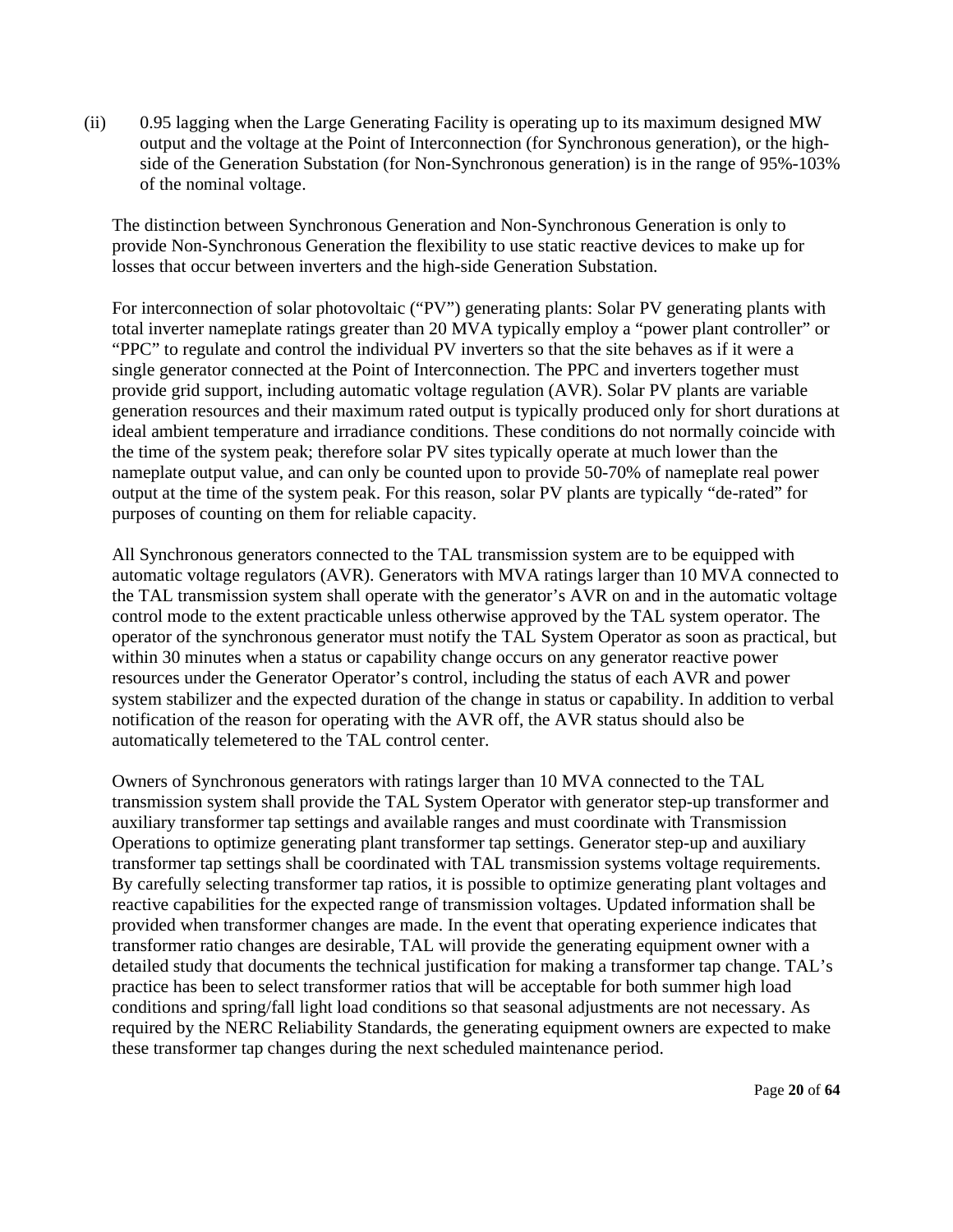Transmission Facilities: Entities interconnecting their transmission system with TAL's transmission system shall endeavor to supply the reactive power required on their own system, except as otherwise mutually agreed. Neither TAL nor the Transmission Customer shall be obligated to supply or absorb reactive electric energy at Interconnection (s) with a Balancing Authority (BA) area that is not a dynamic tie, or delivery points with another BA area that connects multiple distribution stations with 1 or more transmission lines on the customer side of the delivery point when to do so would interfere with service on their respective systems, would adversely affect any contractual rights and obligations between TAL and any entity, would limit the use of any of the respective interconnection facilities, or would require the operation of generation or reactive equipment not otherwise required.

End-User Facilities: The End-User should design and operate its load interconnections so that the load power factor measured at the point where the load power exits the TAL integrated transmission system is between 0.95 lagging and 0.99 leading as measured at the time of the yearly TAL transmission system summer peak load. The End-User loads or delivery points that are within close electrical/geographical proximity and/or are connected to a common transmission line may aggregate power factors (by summing delivery point kW and kVar values at the point where the power exits the TAL transmission system), such that the collective power factor for the aggregated delivery points at the time of the TAL transmission system summer peak load is compared to the power factor requirement. To the extent that TAL deems there are reactive issues at other times, these will be addressed on a case by case basis. Delivery point(s) Interconnections to the TAL transmission system shall operate in accordance with the transmission service agreement or Network Operating Agreement, as applicable.

TAL occasionally experiences unusually high loads outside of the summer period (e.g. 7 a.m. peak loads associated with winter cold fronts). Load serving entities should cooperate to the extent feasible with requests from the TAL System Operator to help support system voltage. For transmission level delivery points, (Single distribution substation within TAL's BA area, or a delivery point that is a dynamic tie to another BA area with a single distribution station on the customer side of the delivery point.) the End-User shall adhere to the power factor requirements set forth herein except for: (1) temporary outages of equipment; (2) with TAL's written consent, which shall not be unreasonably withheld, consistent with Good Utility Practice; or (3) as may occur in the event of a higher than anticipated TAL transmission system summer peak load, i.e., TAL's summer peak load is higher than the forecasted summer peak load specified in the previous year's TAL Ten Year Site Plan . If the necessary reactive compensation and control to comply with the power factor requirements has not been provided, or TAL deems that documentation demonstrating use of due diligence to resolve the matter is unsatisfactory, best efforts shall be used to install, or to contract with others to have installed, the necessary equipment to meet the power factor requirements set forth herein within the shortest practicable time.

#### **1.1 Breaker Duty and Surge Protection**

Breaker duty and surge protection requirements are applicable to all generation facilities, transmission facilities and end-user facilities connected to the TAL system.

All circuit breakers and other fault interrupting devices shall be capable of safely interrupting fault currents for any fault they may be required to interrupt. AC high voltage circuit breakers are specified by operating voltage, continuous current, interrupting current, and operating time in accordance with ANSI/IEEE Standards C37 series, "Symmetrical Current Basis." These ratings are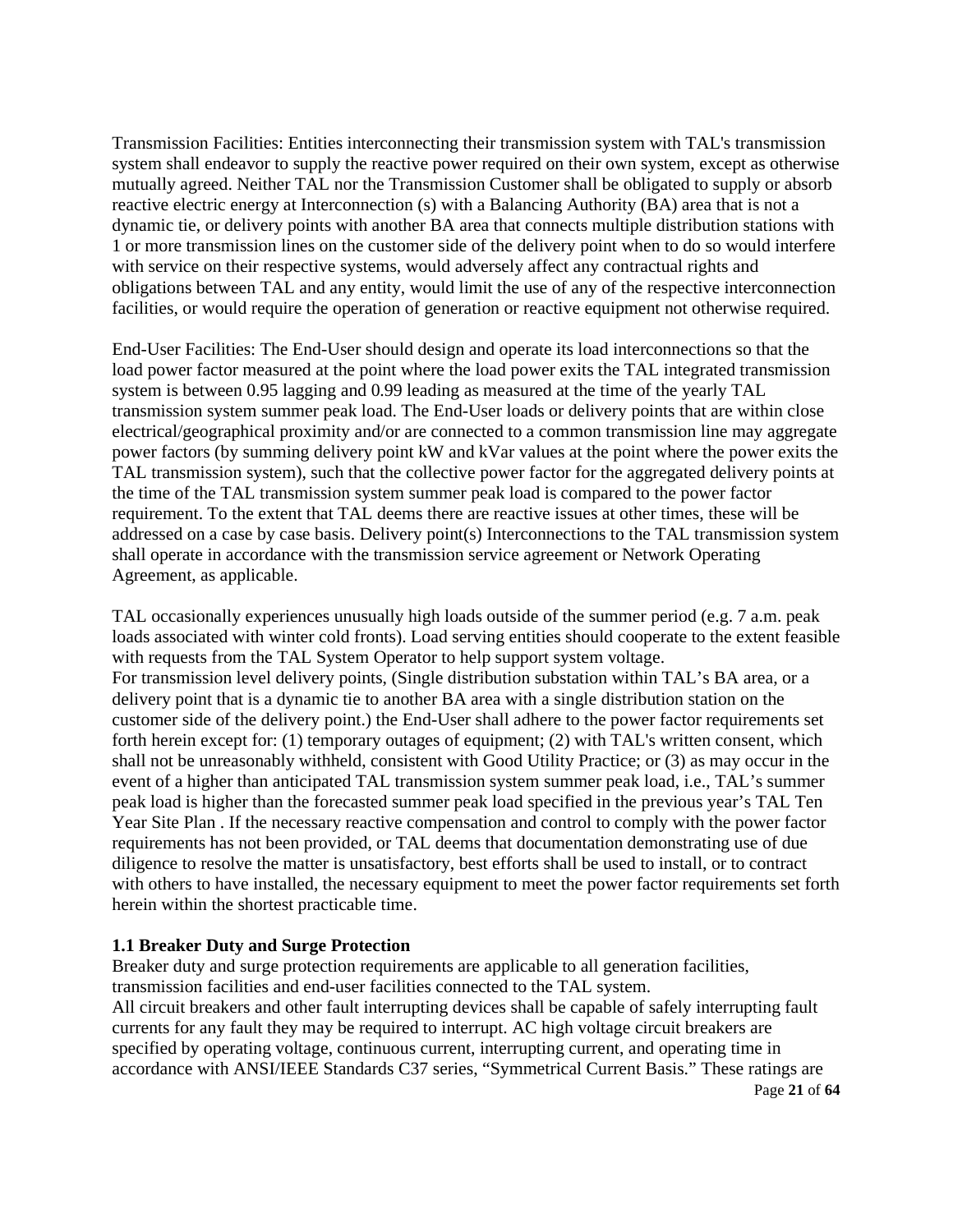displayed on the individual Circuit Breaker nameplate. Breakers are scheduled for replacement when they exceed 100% of ANSI C37 Guidelines for breaker duty ratings. There may be cases where adding generation will increase the available fault current above the present interrupting ratings of the existing breakers at a substation or stations. When this occurs, breaker upgrades are to be considered as part of the interconnection project. Application of circuit breaker duty rating shall be in accordance with ANSI/IEEE C37 standards.

Basic Surge Level (BSLs), surge arrester, conductor spacing and gap application, substation and transmission line insulation strength, protection, and shielding shall be documented and submitted for evaluation as part of the interconnection plan. TAL's standard is to shield substations and transmission lines from direct lightning strokes and to provide line entrance arresters at transmission line terminals. Surge arresters are also applied at major components and systems. Interconnection facilities to be constructed in areas with salt spray contamination or other type of contamination shall be properly designed to meet or exceed the performance of facilities not in a contamination area with regard to contamination caused outages.

#### **1.2 System Protection and Coordination**

Fuses 600V and greater will not be allowed for connections authorized under this document. Utility grade, transmission level protective relays and fault clearing systems are to be provided on the interconnected power system. All protective relays should meet or exceed ANSI/IEEE Standard C37.90. Adjoining power systems must provide for overlapping zones of protection between parties ensuring no gaps. Compatible relaying equipment must be used on each side of the point of ownership within a shared zone of protection. The design must provide coordination for speed and sensitivity in order to maintain power system security and reliability. Protection systems must be designed to isolate the minimum number of power system elements to remove the fault. Entities connecting to the TAL transmission system shall investigate and keep a log of all protective relay actions and misoperations as required by the FRCC in compliance with NERC Reliability Standards. The most current requirements for analysis and reporting of protection misoperations are available from FRCC staff.

System Protection and Coordination Requirements for Generation Facilities:

Generators connecting to the TAL transmission system are responsible for protecting those facilities from electrical faults and other hazardous conditions. Generator interconnections must be equipped with circuit breakers or other appropriate interrupting devices to protect those facilities. The generator owner must provide and own the primary circuit breaker or other interrupting device that protects the facility and disconnects it from the TAL transmission system. The primary purpose of this interrupting device is to protect the generating plant facility. The protection system design must provide coordination for speed and sensitivity in order to maintain power system security and reliability.

The generation and transmission protection systems must be coordinated so that power plant protection and related control elements are set and configured to prevent unnecessarily tripping the generator (for events external to the plant) prior to any transmission protection and related control systems acting first, unless the generator is in jeopardy by exceeding its design limits due to operating conditions, generator system faults, or other adverse potentially damaging conditions. The exchange of documentation and data is expected between TAL and the generation owner for the proper coordination of the protection systems functions. System Protection designs must be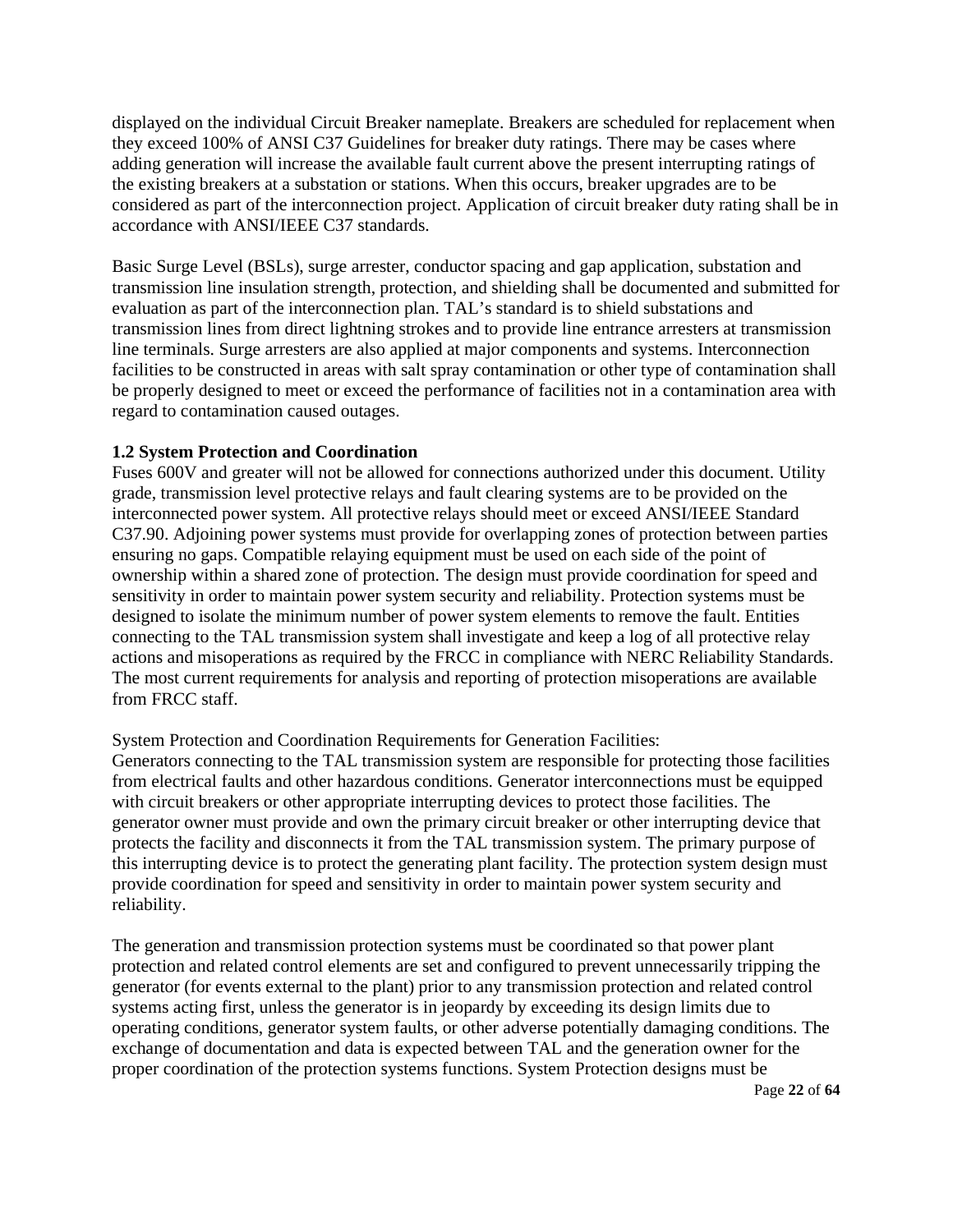coordinated between interconnection parties according to NERC Standard PRC-001. The NERC SPCS Technical Paper "*Power Plant and Transmission System Protection Coordination*", dated Rev 1 July 2010, should be used as a reference for ensuring coordination between generator protection and transmission protection systems. It is available on the NERC web site at [http://www.nerc.com/filez/spctf.html.](http://www.nerc.com/filez/spctf.html)

Protection systems must be designed with appropriate level of redundancy and backup to meet the requirements of the NERC TPL series of Standards. Generator Interconnection Facilities (GIF) connecting to the TAL transmission system are to have primary protective relaying that operates with no intentional time delay for 100% of the specified zone of coverage. For interconnection through a transmission circuit the protection system may require a communication channel where fiber optics is the preferred means of communication, or possibility a power line carrier system may be used. The design of the GIF protection system must consider redundant components (Current source, backup relaying, DC circuitry, DC source, breaker trip coil, etc.) to minimize the impact of failures to an acceptable level of performance and reliability. System Stability study results may require a second high-speed protection system. Local breaker failure protection schemes shall be applied at the bulk transmission level.

A power source for tripping and control must be provided at substations by a DC storage battery. The battery is to be sized with enough capacity to operate all tripping devices after eight hours without a charger. Alarms for undervoltage, open battery and battery charger failure must be provided for remote monitoring by the facilities owners who shall take immediate action to notify the System Operator and restore power to the protective equipment.

Mechanical and electrical logic and interlocking mechanisms are required between interconnected facilities to ensure safe and reliable operation. These include, but are not limited to, breaker and switch auxiliary contacts, undervoltage and synch-check relays, and physical locking devices. A transfer trip is required for many installations. It is used for backup protection and anti-islanding schemes. Fiber optics is the preferred means of communication.

Most synchronous generator AVRs are equipped with limiting controls that help protect the generator while also allowing the generator to support the grid during temporary excursions in transmission voltage. The AVR's control and limiting functions must coordinate with the generator's short time capabilities and protective relay settings. These limiting controls must be properly coordinated with generator protection and with the generator's short term voltage/reactive capabilities. Two common examples of these controls are the maximum excitation limiter (coordinates with overexcitation protection) and the minimum excitation limiter (coordinates with the loss of field relay). The generating equipment owner shall provide TAL's Transmission Services group with the AVR's control and limiter settings as well as the protection settings which coordinate with AVR control and limiting functions.

Page **23** of **64** Generator frequency response is an important factor in control of the Eastern Interconnection. All new generators (including inverter-based non-synchronous generation) connected to the TAL transmission system with a nameplate rating greater than 10 MVA shall be equipped with a speed/load governing control (or equivalent frequency response output control) that has a droop characteristic not greater than 4%. It is understood that generator MW increase will be limited by its maximum output capability such that a 4% droop response may not be achieved with higher initial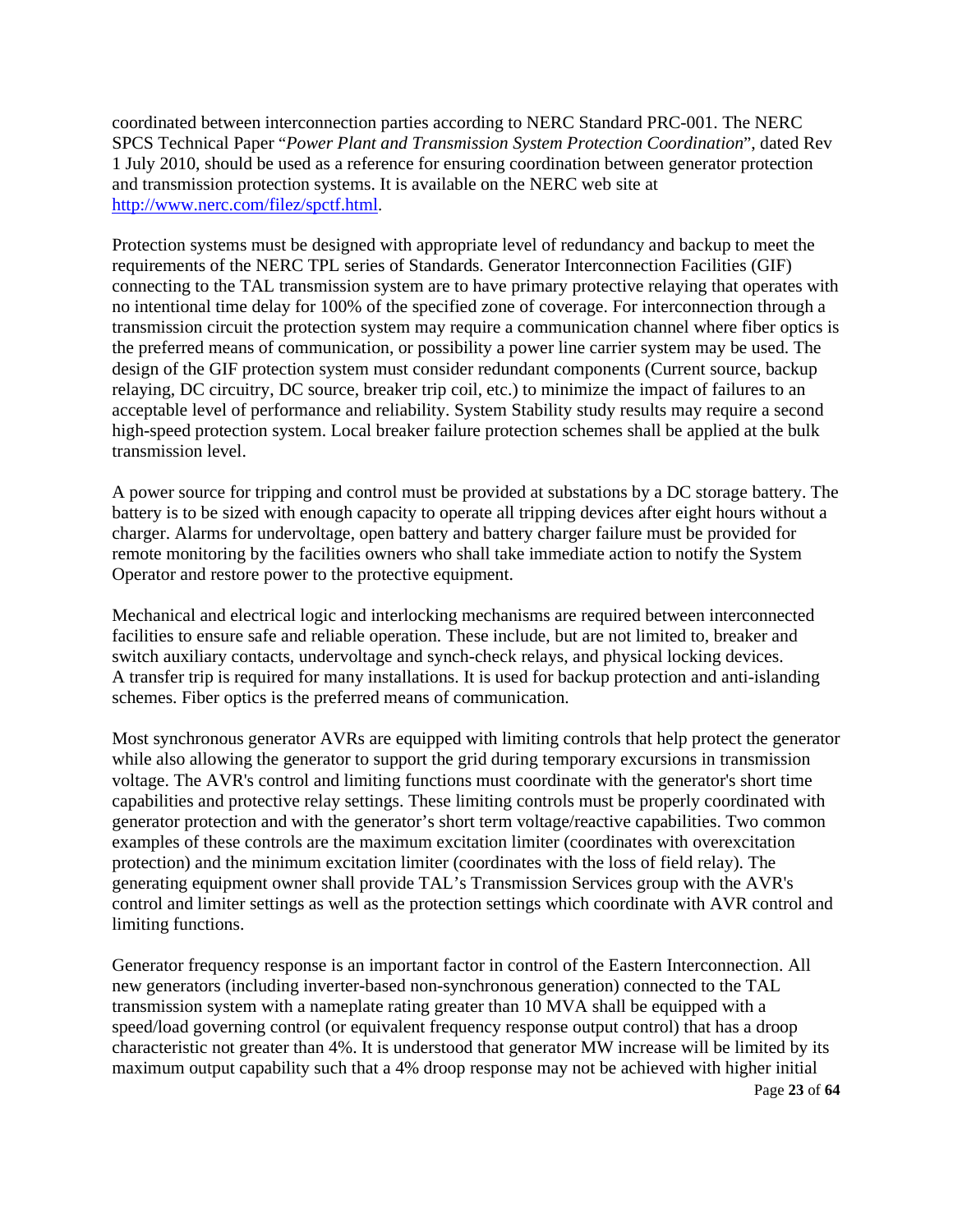power generation levels, depending on the magnitude of the frequency dip. Notification of changes in the status of the speed/load governing controls (or equivalent frequency response output controls) must be provided to the TAL System Operator.

Poorly damped power oscillations have occurred in the Florida transmission systems and can be a major concern if not properly addressed. The installation of new generating plants has the potential to aggravate existing modes of oscillation or create new modes. All new synchronous generators connected to the TAL transmission system with a nameplate rating greater than 10 MVA shall be equipped with a power system stabilizer (PSS). The PSS shall be an "integral of accelerating power" type. Technical evaluations of oscillatory stability will be conducted for the interconnection of new generating plants. New generators that cause a decrease in the damping of an existing mode of oscillation or cause a poorly damped mode of oscillation will be required to operate with the PSS in service. The determination of the PSS's operational state shall be made by TAL and to the extent that the PSS is operated in the "on" state, the PSS settings shall be coordinated with TAL. Typically this coordination would be to provide TAL with preliminary power system stabilizer settings prior to the stabilizer's field commissioning tests with the final settings provided after the field commissioning tests.

System Protection and Coordination Requirements for Transmission Facilities: All bulk transmission power systems are to have primary protective relaying that operates with no intentional time delay for 100% of the specified zone of coverage. On transmission circuits, this is accomplished through the use of a communication channel. Protection systems must be designed with appropriate level of redundancy and backup to meet the requirements of the NERC TPL series of Standards. A second high-speed protection system may be required on some transformers, lines or busses. The design of the Transmission Facilities protection systems must consider redundant components (Current sources, backup relaying, DC circuitry, DC sources, breaker trip coils, etc.) to minimize single contingencies to an acceptable level of performance and reliability. Backup protective systems should provide additional coverage for breaker and relay failure outside the primary zone. Specific breaker failure protection schemes must always be applied at the bulk transmission level. Specific relay failure backup must also be provided. Backup systems should operate for failures on either side of an interconnection point. Time and sensitivity coordination must be maintained to prevent misoperations.

The philosophy for the transmission line protection must be coordinated between TAL and the Transmission Facility for selecting the type of communication to be used and selecting compatible protective relaying. The exchange of substation one line configurations, equipment data, and relay settings is expected for the coordination of specified protections systems. Relay protection shall be set to not limit under emergency loading conditions as defined in NERC Standard PRC-023. The design and settings must allow for emergency loading of transformers and lines without tripping.

A power source for tripping and control must be provided at substations by a DC storage battery. The battery is to be sized with enough capacity to operate all tripping devices after eight hours without a charger. An undervoltage alarm must be provided for remote monitoring by the facilities owners who shall take immediate action to restore power to the protective equipment.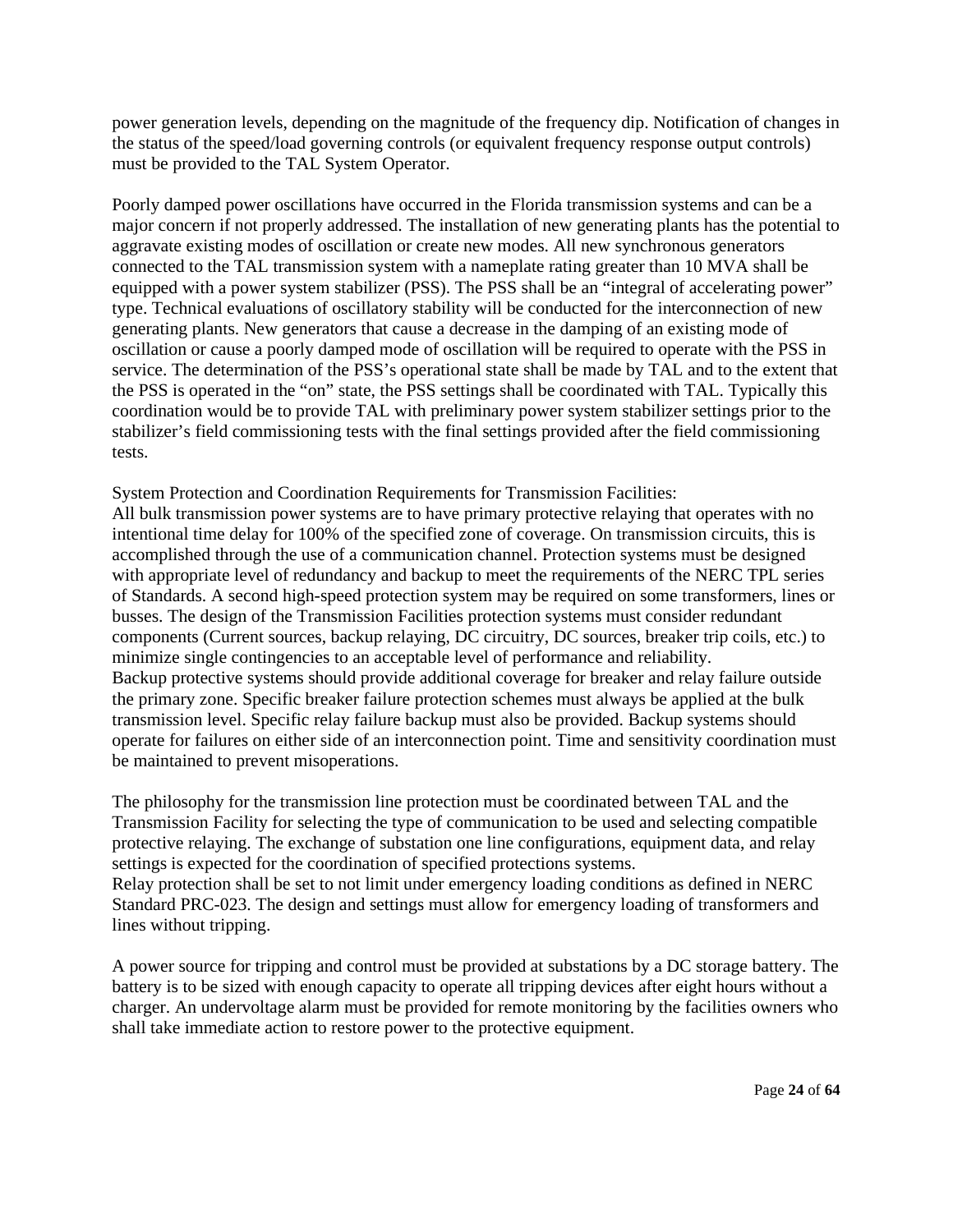A transfer trip communication system for backup protection and anti-islanding is required for some installations. Fiber optics is the preferred means of communication. Power line carrier is also used. Audio tone over phone line is the least preferred method because it may not meet requirements for speed and reliability.

#### System Protection and Coordination Requirements for End-User Facilities:

End Users are responsible for providing a reliable protective relaying scheme for their power transformer connected to the TAL transmission system. All faults on the transformers, bushings and transformer high-side arresters must be isolated by tripping a transformer high side fault interrupting device. Faults on the transformer high-side windings, high-side bushings, and transformer high-side arresters must be cleared by instantaneous relays with no intentional time delay. The purpose is to assure that a permanent failure in this zone would not result in a permanent outage of a transmission line segment. Faults in this zone must be coordinated with TAL remote relaying.

The application of any End-User protection systems operating a transmission line switch must be coordinated with and approved by TAL. The exchange of substation one line configurations, equipment data, and relay settings is expected for the coordination of specified protections systems. A power source for tripping and control must be provided at substations by a DC storage battery. The battery is to be sized with enough capacity to operate all tripping devices after eight hours without a charger. An undervoltage alarm must be provided for remote monitoring by the facilities owners who shall take immediate action to restore power to the protective equipment.

End-User Facilities shall also conform to the System Protection and Coordination Requirements of Transmission Facilities when such protection systems can affect the operation or reliability of the transmission network.

#### **1.3 Metering and Telecommunications**

Metering and Telemetry Requirements for Generation Facilities

All generating plants connected to the TAL transmission system must provide real time telemetered data for individual generators to the TAL system control center. The required data includes generator MW, MVAR, terminal voltage and switchyard high side voltages. MW and MVAR data should be Net output values (Gross generation minus Start-up and Auxiliary load). These generator output quantities shall be telemetered at a two second scan rate or faster. In addition, the status of individual generator circuit breakers and the status of the generators' automatic voltage regulator must be made available to the TAL control center, time tagged consistent with NERC PRC Standards.

Metering and Telemetry Requirements for Transmission Facilities and End–User Facilities Required telemetry equipment should be installed at the station closest to the change of ownership. High accuracy (revenue) metering equipment, where required, may be located at the end of the transmission line or the station closest to the change of ownership and compensated to the point of change of ownership or point of interconnection. All inter-utility tie lines connected to the TAL transmission system must provide real time telemetered data to the TAL system control center. The required data includes MW, MVAR, and switchyard voltages. If the interconnection facilities are owned by the neighboring utility, and that utility does not own the instrument transformers or meters, a structure and a location for mounting metering transformers and recording devices is to be provided by the facility owner. The neighboring utility may not connect additional devices such as relays or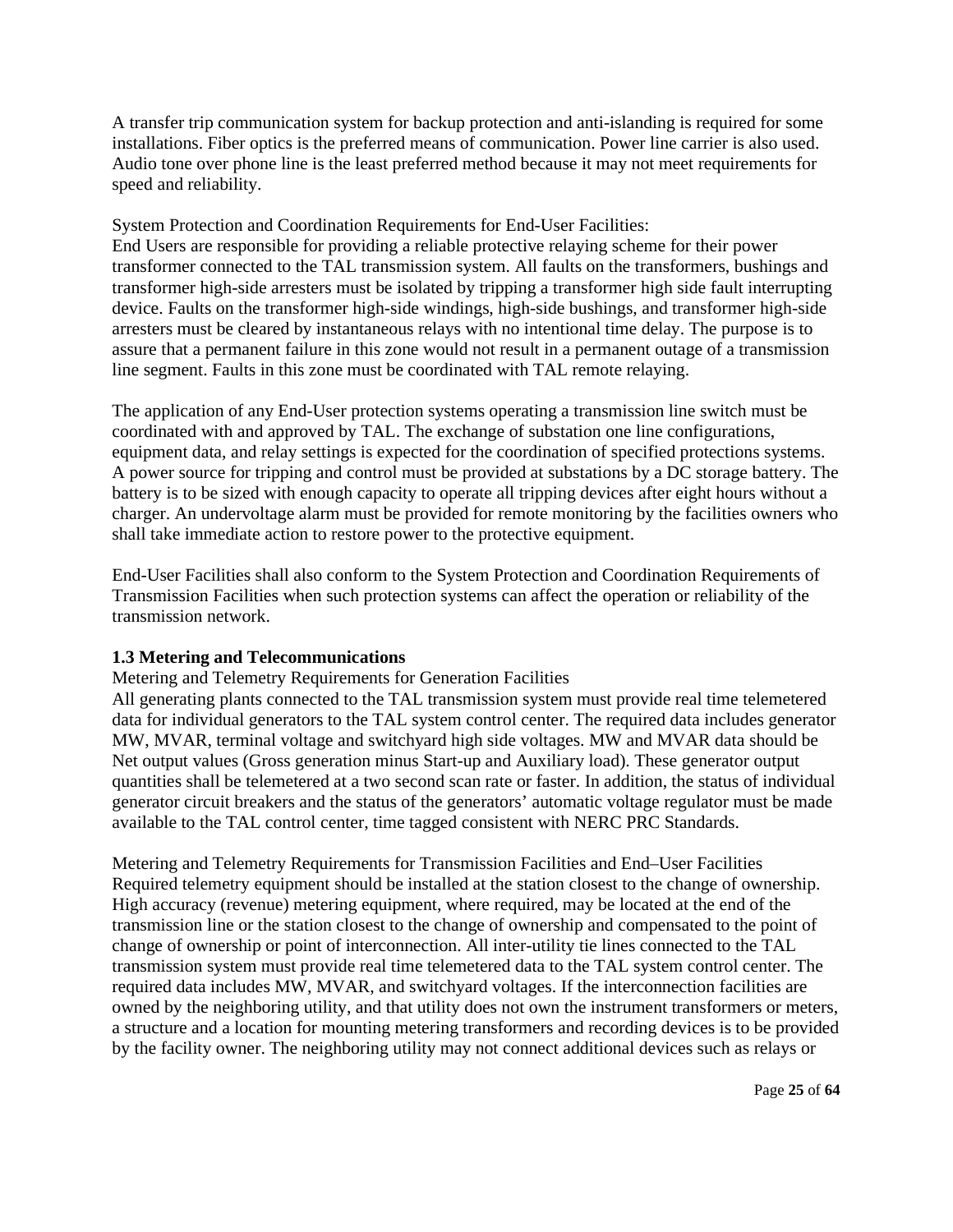meters directly to potential or current transformer secondaries used for revenue metering without preapproval and due consideration of security and circuit loading.

Each installation needs to be evaluated separately for metering requirements because of the many possible contractual agreements and interconnection configurations. All metering devices are to be pre-approved by TAL prior to installation. In general, however, the following quantities are to be provided for each supply/delivery point. Megawatt-hours received, Megawatt-hours delivered, MegaVar-hours received, MegaVar-hours delivered, Three Phase Voltage, Three Phase Current, +/- Megawatts, and +/- Megavars. These quantities may need to be provided to various parties through various information/communication systems. Data access to primary and secondary metering is to be provided. Specific designs will be developed to meet those requirements. Dual ported remote terminal units (RTUs) accessed by both parties may be used, provided the appropriate security levels, reliability and redundancy issues are addressed and appropriate. Each piece of equipment such as a breaker, switch and other power system device shall have only one party responsible for control of the device for operations. Power for SCADA or metering communication equipment, if needed, is to be provided by the station battery. Office power systems and switching networks are not acceptable. Instrument transformers are to have an accuracy class of 0.3% or better with 0.15% being preferred. Metering accuracy CTs and PTs are to be installed as close to the delivery point as practical. Metering CTs and PTs should not be used to feed non-metering equipment such as protective relays. Metering CTs are not to be connected in parallel. Auxiliary CTs are not to be used in metering circuits. When more than one point is to be monitored, individual metering is to be used. The impedance of the CT and PT cable leads is to be kept low and not impose burdens above that of the instrument transformer rating.

Revenue meters are to have an accuracy class of 0.3% or better. Transducers are to be accurate to +/- 0.2% of full scale. Three element meters are to be used on all effectively grounded power systems. Both primary and backup revenue meters are to be provided. Current transformers used for revenue metering circuits must meet the accuracy standards, as specified under the American National Standards Institute (ANSI) Standard C57.13 for an accuracy class of 0.15 percent at all burdens. Current transformers shall have a thermal rating factor of 2.0. Voltage transformers used for revenue metering circuits must meet the accuracy standards, as specified in ANSI C57.13, of 0.15 percent accuracy with "W" through "Y" burden. Backup current transformers (CTs) and potential transformers (PTs) are not required. Revenue meters are to remain sealed during operation and following maintenance or calibration testing. All parties are to be notified prior to removing seals. Calibration testing is to be performed on an interval consistent with accepted industry practice. Maintenance is to include all associated parties. Test equipment must be certified and traceable to the National Bureau of Standards.

Metering must be designed in accordance with BAL-005 which specifies accuracy, sampling rates, synchronized readings and data sharing requirements.

#### **1.4 Grounding and Safety Issues**

Page **26** of **64** Safety is of utmost importance. Strict adherence to established switching, tagging and grounding procedures is required at all times for the safety of personnel. Any work carried out within a facility shall be performed in accordance with all applicable laws, rules, and regulations and in compliance with Occupational Safety and Health Administration (OSHA), National Electric Safety Code (NESC) and good utility practice. Automatic and manual disconnect devices are to be provided as a means of removing all sources of current to any particular element of the power system. Only trained operators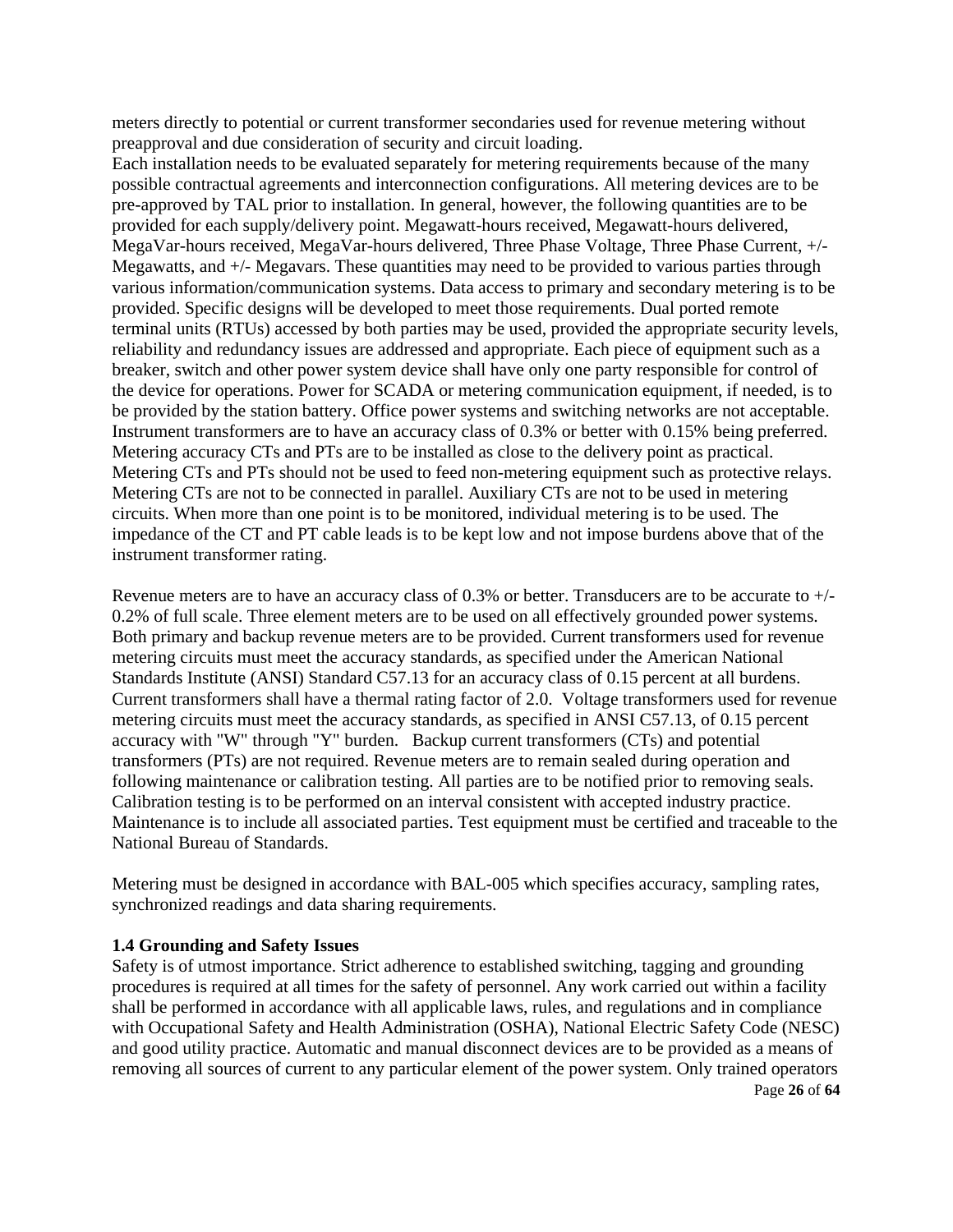are to perform switching functions within a facility under the direction of the responsible dispatcher or designated person as outlined in the National Electric Safety Code.

Grounding Requirements for Generation Facilities (Source Systems)

When various switching devices are opened on an energized circuit, its ground reference may be lost if all sources are not effectively grounded. This situation may cause overvoltages that can affect personnel safety and damage equipment. This is especially true when one phase becomes short circuited to ground. Therefore, the interconnected transmission power system is to be effectively grounded at all sources. This is defined as  $X_0/X_1 < 3$  and  $R_0/X_1 < 1$ . Interconnected generators should provide for effective system grounding of the high side transmission equipment by means of a grounded high voltage transformer.

This requirement may be waived for sites less than 10 MVA where a special Electromagnetic Transients Program (EMTP) system study has determined the transmission system equipment insulation level in the area is rated to withstand the amplitude and duration of all overvoltages caused by neutral displacement. Also the source must be removed rapidly when any overvoltage condition occurs. This includes isolation of the ungrounded source for system faults simultaneously with other relaying systems within the protected zone. Since the source provides no ground fault current, relay protection devices must operate for zero current. Some switching operations may cause the loss of all remote ground sources by islanding a part of the system even under non-fault conditions. The protection scheme must also be able to quickly remove the generation under this situation before any adverse effects occur. Some form of communication with remote transmission stations is usually required in order to accomplish this.

Grounding Requirements for Transmission Facilities and End-User Facilities: Each interconnection substation must have a ground grid that solidly grounds all metallic structures and other non-energized metallic equipment. This grid and grounding system shall be designed to meet the requirements of ANSI/IEEE 80, IEEE Guide for Safety in AC Substation Grounding and ANSI/IEEE C2, National Electrical Safety Code. The transmission line overhead ground wire (OHGW) shall be connected to the substation ground grid.

If the interconnection substation is close to another substation, the two grids may be isolated or connected. Connected grids are preferred, since they are easier to connect than to isolate. If the ground grids are to be isolated, there may be no metallic ground connections between the two substation ground grids. There must also be sufficient physical separation to limit soil conduction. If the ground grids are to be interconnected, the interconnecting cables must have sufficient capacity to handle the fault currents, duration, and duty. TAL must approve any connection to an TAL substation ground grid.

All transmission line structures must be adequately bonded and grounded to control step and touch potential in compliance with the NESC, and to provide adequate lightning performance. All transmission lines should have a continuous ground wire, not relying on earth as the primary conductor, to transfer fault current between structures and to substations and plant switchyards. Any exceptions to a continuous ground wire shall be verified with a system study. All ground wires and bond wires must be adequately sized to handle anticipated maximum fault currents and duty without damage.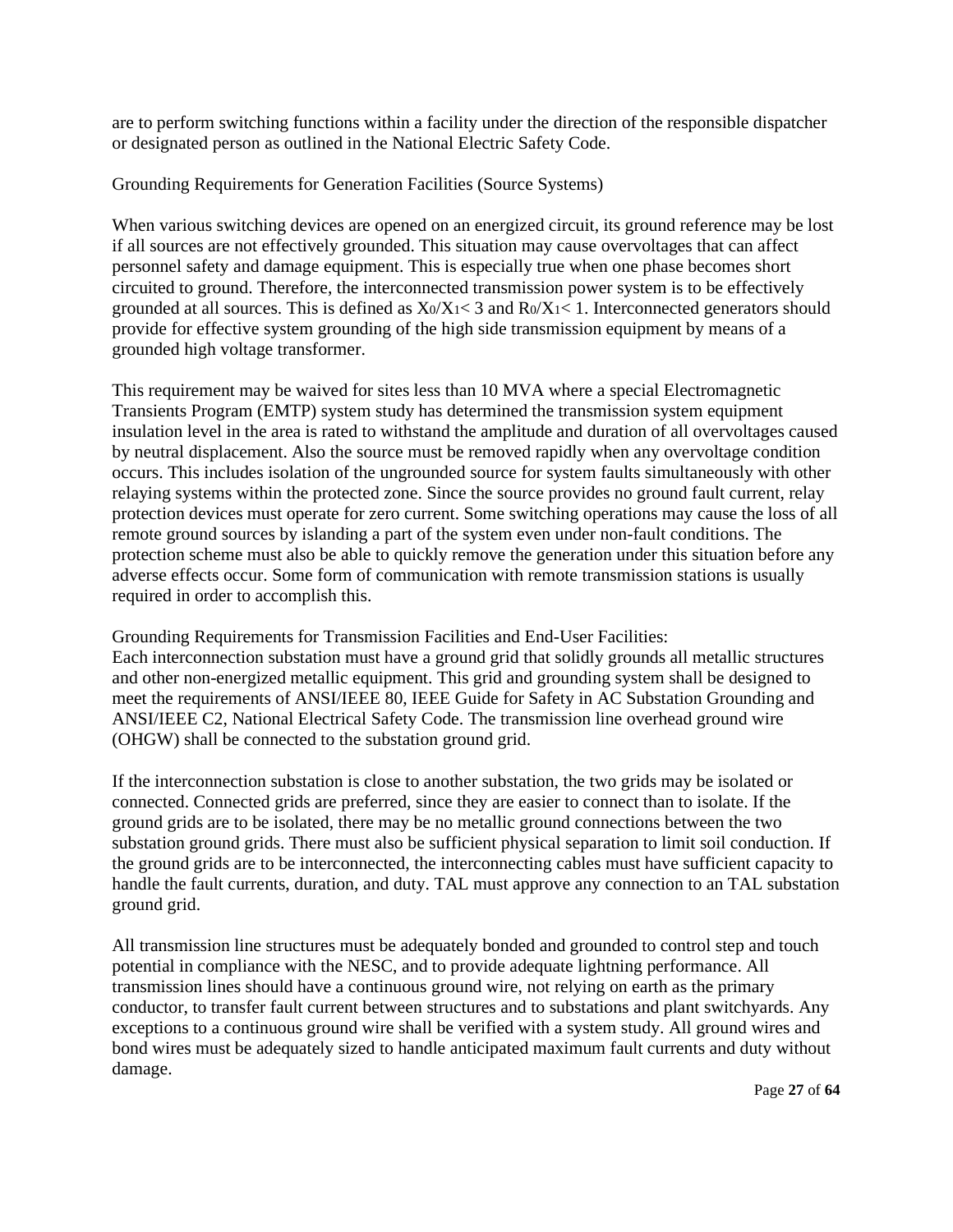Transmission interconnections may substantially increase fault current levels at nearby substations and transmission lines. Modifications to the ground grids of existing substations and OHGWs of existing lines may be necessary. The interconnection studies will determine if modifications are required and the scope and cost of the modifications.

#### **1.5 Insulation and Insulation Coordination**

Insulation and Insulation Coordination requirements are applicable to all generation facilities, transmission facilities and end-user facilities connected to the TAL system. Insulation coordination is the selection of insulation strength. Insulation coordination must be done properly to ensure electrical system reliability and personnel safety. Basic Surge Level (BSLs), surge arrester, conductor spacing and gap application, substation and transmission line insulation strength, protection, and shielding shall be documented and submitted for evaluation as part of the interconnection plan.

TAL's standard is to shield substations and transmission lines from direct lightning strokes and to provide line entrance arresters at transmission line terminals. Surge arresters are also applied at major components and systems.

Interconnection facilities to be constructed in areas with salt spray contamination or other type of contamination shall be properly designed to meet or exceed the performance of facilities not in a contamination area with regard to contamination caused outages.

#### **1.6 Voltage, Reactive Power, and Power Factor Control**

An essential part of operating a transmission system reliably is the coordination of real and reactive power sources to maintain an adequate transmission voltage profile both for normal and contingency conditions. Reactive sources must be distributed throughout electric systems due to the large voltage drops associated with transmission of reactive power. Operators of transmission systems follow voltage control strategies to minimize the risk of exceeding equipment voltage limitations and the transmission grid's voltage stability limitations.

Specific voltage, reactive power and power factor control requirements for each type of Facility may also apply as indicated:

Generation Facilities: All generators connected to the TAL transmission system with ratings larger than 10 MVA shall maintain a voltage schedule at the point of interconnection as prescribed by the System Operator to the extent allowed by the capabilities and limitations of the generating plant equipment.

Non-Synchronous Generation above 10 kw: Interconnection Customer shall design the Large Generating Facility to maintain a composite power delivery at continuous rated power output at the high-side of the generator substation at a power factor within the range of 0.95 leading to 0.95 lagging, unless the Transmission Provider has established a different power factor range that applies to all non-synchronous generators in the Control Area on a comparable basis. This power factor range standard shall be dynamic and can be met using, for example, power electronics designed to supply this level of reactive capability (taking into account any limitations due to voltage level, real power output, etc.) or fixed and switched capacitors, or a combination of the two.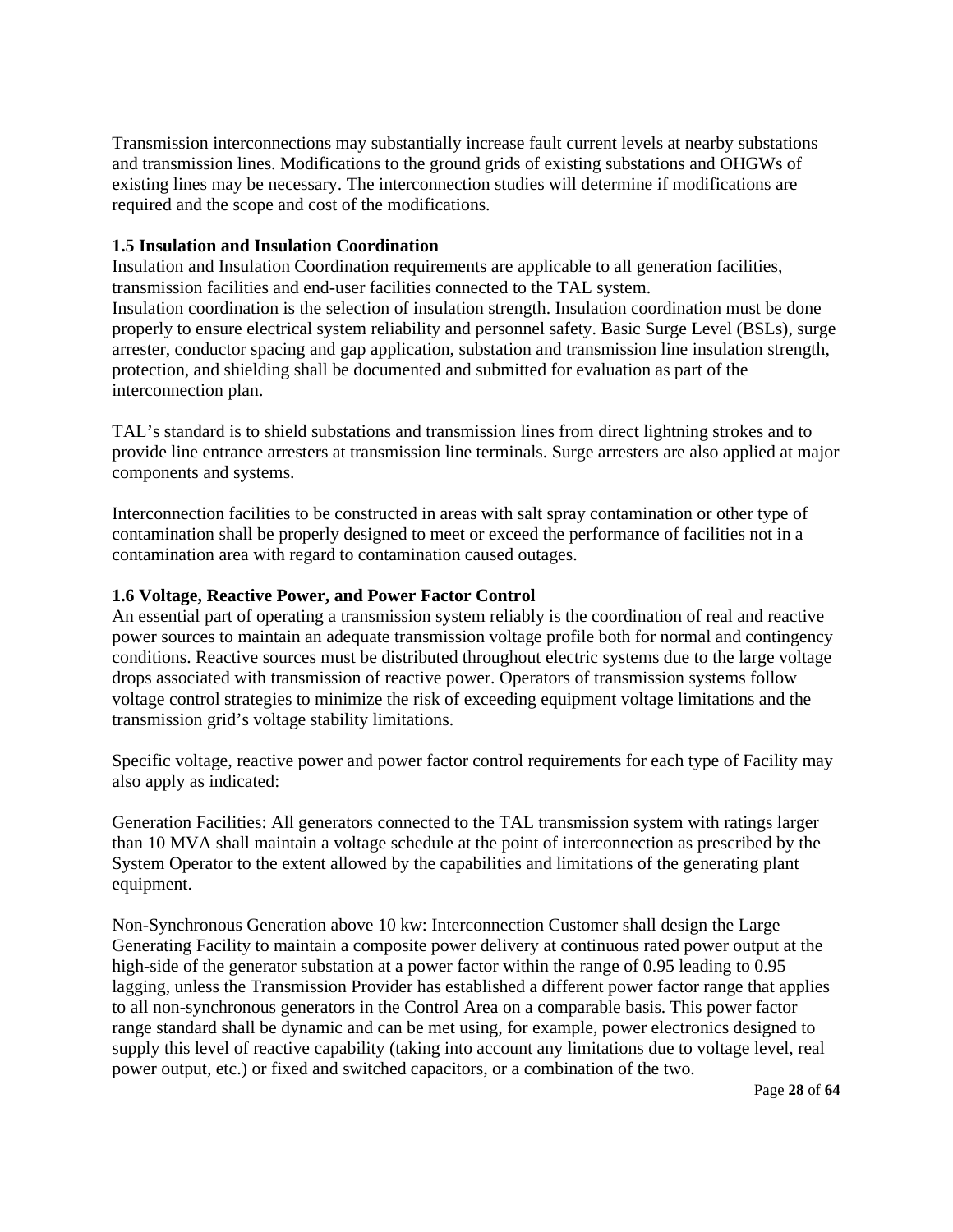Typical voltage schedules for generating plants are listed below.

**Switchyard On Peak Off Peak Nominal Voltage Scheduled Voltage Scheduled Voltage**  115 kV 117 kV 115 kV 230 kV 240 kV 238 kV

The TAL System Operator or designated agents will advise generating plant operators of the current voltage schedule. This voltage schedule may change on an hourly basis depending on conditions in the power system.

When a generator's automatic voltage regulator is out of service, the operator of a synchronous generator shall use an alternative method to control the generator voltage and reactive output to meet the voltage or Reactive Power schedule directed by the TAL System Operator. When directed to modify voltage, the operator of a synchronous generator shall comply or provide an explanation of why the schedule cannot be met. The operator of the synchronous generator must contact the TAL System Operator when the generator cannot maintain the voltage at the point of interconnection as prescribed by the TAL System Operator for more than 30 minutes. The operator of the synchronous generator shall state the reason for deviating from the voltage schedule and provide the TAL System Operator with the generator's reactive limitations that exist at that time.

#### **1.7 Power Quality Impacts**

Power quality requirements are applicable to all generation facilities, transmission facilities and enduser facilities connected to the TAL system. Generation of harmonics should be limited to values prescribed by IEEE Standard 519 when measured at the Point of Interconnection ("POI"). Additionally, the TAL transmission system should not be subjected to flicker in excess of the levels specified in IEEE Standard 1453 and harmonic currents in excess of 5% of a transformer's rated current as stated in ANSI/IEEE Standard C57.12.00.

Since inverter-based generation resources are known to be a more significant source of harmonics and flicker than synchronous generators, the following requirements apply only to inverter-based generating plants:

1. A power quality meter must be permanently installed at the POI. As specified by IEEE 519 the meter must comply with the specifications of IEC 61000-4-7 and IEC 61000-4-30.

2. Power quality must be assessed and shown to be within applicable limits before commercial operations commence.

a. Must meet harmonic requirements from IEEE 519

b. Must meet IEEE 1453 system flicker limits and TAL's individual flicker limits as specified below:

The IEEE 1453 flicker limits represent the cumulative effect of all flicker sources; whereas, the individual flicker emission limits represent the flicker due only to the inverter-based generation. Flicker should be evaluated over a period of at least 1 week.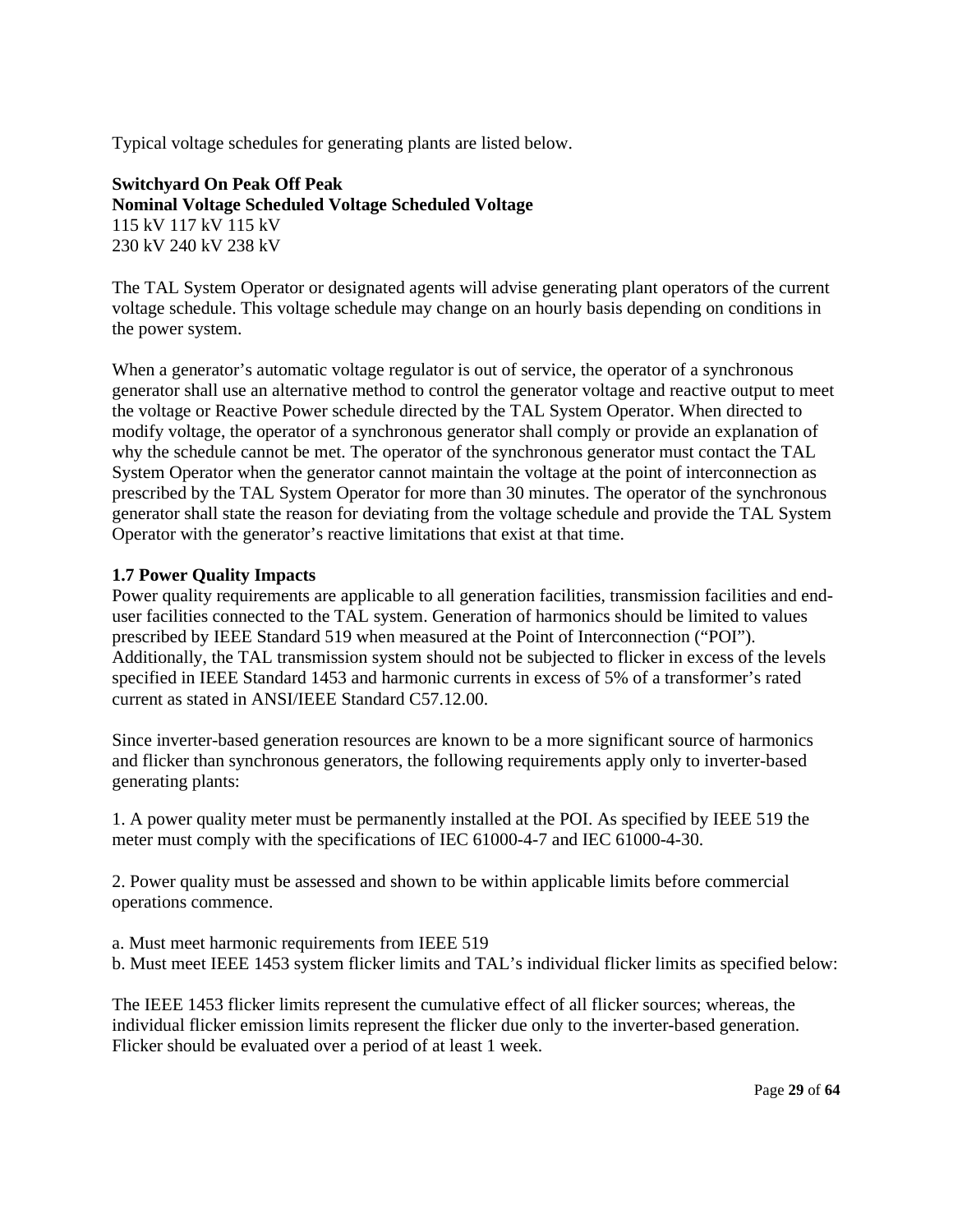| <b>Flicker Quantity</b> | IEEE 1453 System Flicker | TAL Individual Flicker         |
|-------------------------|--------------------------|--------------------------------|
|                         | Planning Level           | <b>Emission Planning Level</b> |
| Pst                     | 0.8                      | 0.35                           |
| Plt                     | 0.6                      | 0.25                           |

Alarms for the following quantities must be provided via communication to the TAL control center as applicable limits are approached:

a. Individual harmonic current distortion

b. Total demand distortion

c. Individual harmonic voltage distortion

d. Total harmonic voltage distortion

e. Short-term flicker

f. Long-term flicker

Supporting data that trigger alarms should also be retained to the extent practical.

#### **1.8 Equipment Ratings**

Equipment rating requirements are applicable to all generation facilities, transmission facilities and end-user facilities connected to the TAL system. For facility and equipment ratings, reference TAL's FAC008 Rating Methodology document. Interconnection facility ratings shall be compatible with those of connected TAL facilities. Application of circuit breaker duty rating shall be in accordance with ANSI/IEEE C37 standards.

#### **1.9 Synchronizing of Facilities**

Generation Facilities: Prior to commercial operation, the owner of a synchronous generator with a rating larger than 10 MVA shall provide the TAL's Transmission Services group with documentation that describes the functional operation and settings for the AVR's control functions. In cases where the AVR has been set to regulate a voltage other than the generator's terminal voltage or it has been set to regulate a compensated terminal voltage, sufficient data shall be provided to allow the AVR to be modeled accurately.

Provision of Generator Test Data – One of the standard generator commissioning tests is to introduce a step change in the AVR's reference voltage with the generator running at synchronous speed but not connected to the transmission system. This is referred to the open circuit, step in voltage test and is used to confirm the AVR is functioning properly. Prior to commercial operation, the owner of a synchronous generator with a rating larger than 10 MVA is encouraged to provide TAL's Transmission Services group with open circuit, step in voltage test results. Recordings of the generator terminal voltage and generator field voltage magnitudes should be provided together with any calibration data necessary to equate the recordings with actual voltages. In situations where it is impractical to measure the generator field voltage (e.g. brushless excitation systems) alternate quantities with equivalent response characteristics can be provided. An estimate of the generator's field winding temperature during this test should also be provided.

Each generating facility shall provide a point of contact to the TAL System Operator. This contact person shall have the authority and capability to operate the facility according to the instructions of the TAL System Operator to ensure that the reliability of the transmission system is maintained. A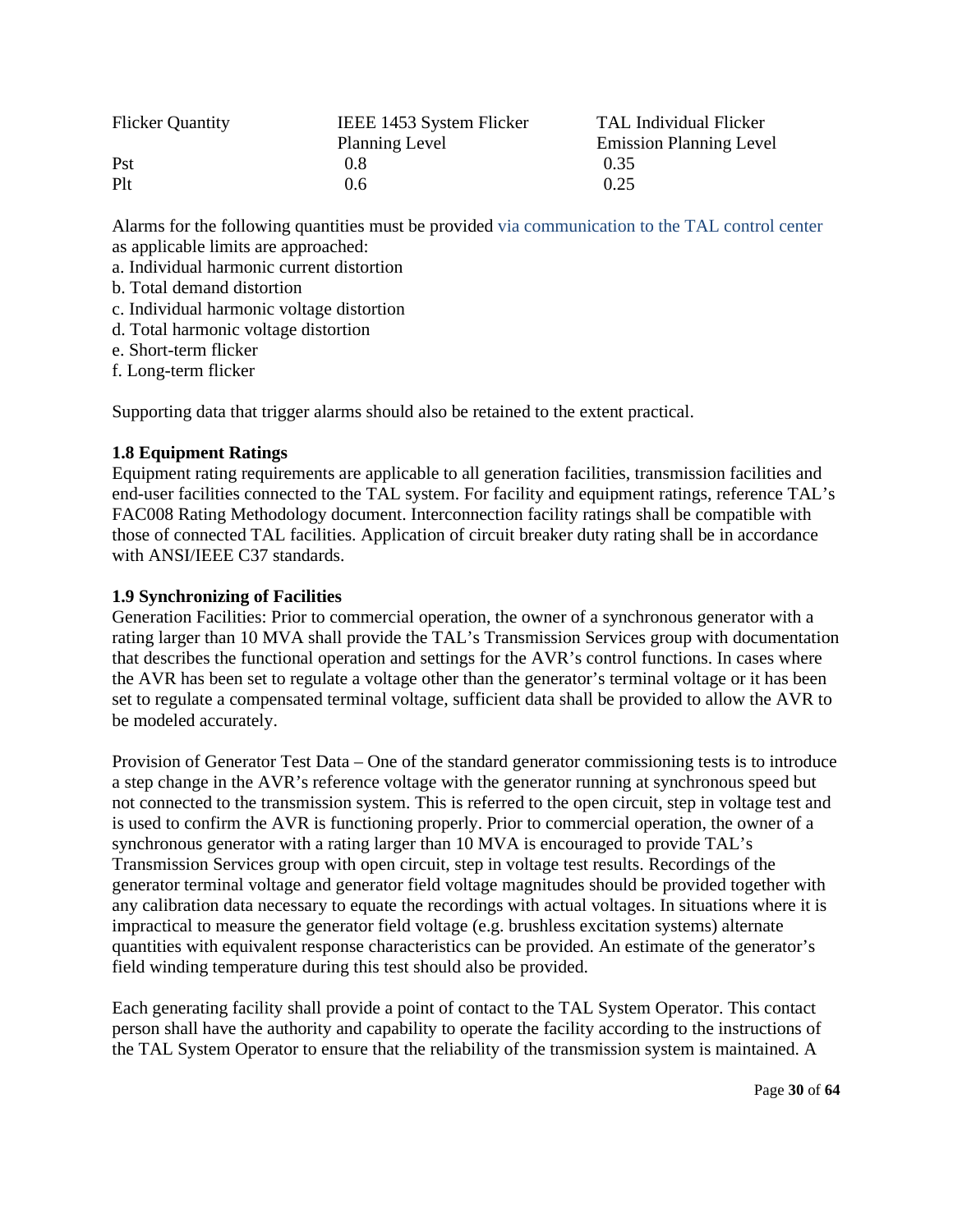point of contact shall be reachable and available through telephone or other agreed upon means of communication at all times when the Facility is energized or in operation.

Operators of generating facilities must notify the TAL System Operator and obtain approval before synchronizing the facility to or disconnecting the facility from the TAL transmission system. Disconnection without prior approval is permitted only when necessary to prevent injury to personnel or damage to equipment. Permission to synchronize to the interconnected system must be requested of TAL system operator following any overhaul, unit trip or islanding. Generators must not energize a de-energized TAL transmission circuit unless such actions are directed by the TAL System Operator or are provided for in the interconnection agreement.

When restoring interconnected generation facilities, it is TAL's practice to energize in the direction from the TAL system toward the de-energized generation facility, except as designated for blackstart units. Synchronization of a generator to the energized TAL system is accomplished within the generation facility using the appropriate synch breaker. The design at generation sites must consider the speed at which the TAL transmission system is restored through auto-restoration following system faults. The generation facility owner must protect their generators from out-of-synch closures under such conditions.

It is the responsibility of the generation facility owner to provide all devices necessary to protect the customer's equipment from damage by abnormal conditions and operations that might occur on the interconnected power system. The facility owner shall protect its generator and associated equipment from overvoltage, undervoltage, overload, short circuits (including ground fault conditions), open circuits, phase unbalance, phase reversal, surges from switching and lightning, over and under frequency conditions, and other injurious electrical conditions that may arise on the interconnected system.

Transmission and End-User Facilities: It is the responsibility of the facility owner to provide for the orderly re-energization and synchronizing of their high voltage equipment to other parts of the electric system. Appropriate operating procedures and equipment designs are needed to guard against out-of-synch closure or uncontrolled energization. Each owner is responsible to know and follow all applicable regulations, industry guidelines, safety requirements, and accepted practice for the design, operation and maintenance of the facility.

#### **1.10 Maintenance Coordination**

The maintenance of facilities is the responsibility of the owner of those facilities. Adjoining facilities on the interconnected power system are to be maintained in accordance with accepted industry practices and procedures. Each party is to have a documented maintenance program ensuring the proper operation of equipment. TAL will have the right to review maintenance reports and calibration records of equipment that could impact the TAL system if not properly maintained. TAL is to be notified as soon as practicable about any out of service equipment that might affect the protection, monitoring, or operation of interconnected facilities.

Specific maintenance coordination procedures for each type of Facility may also apply as indicated: Generation Facilities: Notification of preliminary plans for overhauls and maintenance outages of generators must be submitted to the TAL generation coordinator by July 31st, unless otherwise agreed, for the upcoming year's outages. The plans must specify the start date of the outage, the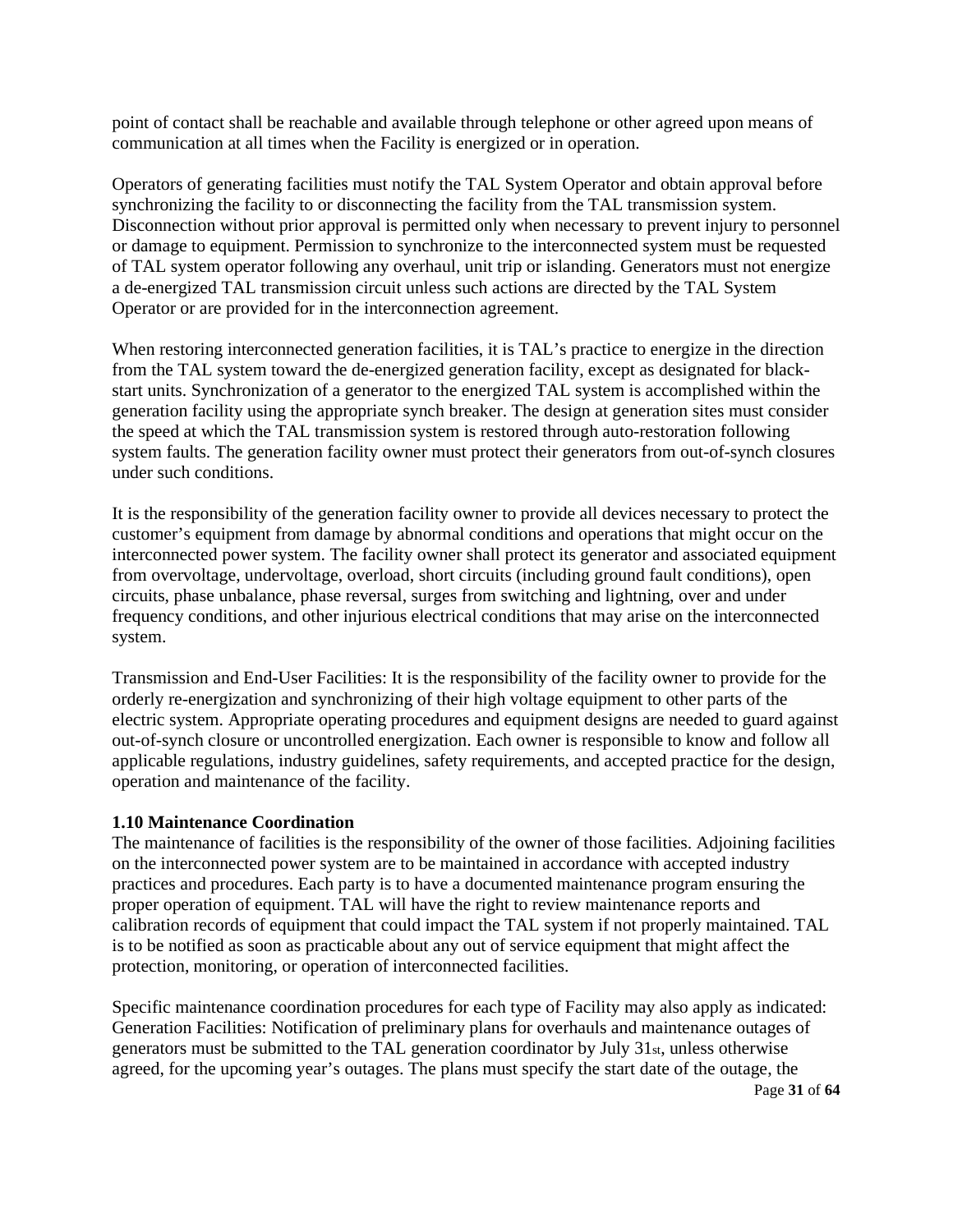return to service date of the unit, and the generation capacity affected. For forced outages the length of time of the outage and the expected return to service date shall be reported as soon as the information is known. Changes in schedules either accelerating or delaying the forecasted return to service date of generation shall be reported as soon as they are known. Permission to synchronize to the interconnected system must be requested of TAL system operator following any overhaul, unit trip or islanding.

Generators connecting to the TAL transmission system must have a maintenance program for their protection systems. Documentation of the protection maintenance program shall be supplied to TAL, the FRCC, and NERC on request. Test reports as outlined in the maintenance program are to be made available for review by TAL and the FRCC. At intervals described in the documented maintenance program and following any apparent malfunction of the protection equipment, the entity shall perform both calibration and functional trip tests of its protection equipment.

Where stabilizing equipment is installed on generating equipment for the purpose of maintaining generator or transmission system stability, the generating equipment owner is responsible for maintaining the stabilizing equipment in good working order and promptly reporting to the TAL System Operator any problems interfering with its proper operation.

Transmission and End-User Facilities: In order to maintain the reliability of the TAL transmission system and meet FERC requirements for posting of Available Transmission Capability (ATC), planned maintenance outages of plant and transmission equipment must be coordinated. Maintenance of facilities interconnected to the TAL transmission system shall be done in a manner that does not place the reliability and capability of the TAL transmission system at risk. Planned maintenance must be coordinated and scheduled with the TAL System Operator.

Entities connecting to the TAL transmission system must also have a maintenance program for their protection systems. Documentation of the protection maintenance program shall be supplied to TAL, the FRCC, and NERC on request. Test reports as outlined in the maintenance program are to be made available for review by TAL and the FRCC. At intervals described in the documented maintenance program and following any apparent malfunction of the protection equipment, the entity shall perform both calibration and functional trip tests of its protection equipment.

#### **1.11 Operational Issues (abnormal frequency and voltages)**

All control areas within the FRCC region are responsible for maintaining voltage and frequencies within agreed upon limits. All operators of facilities interconnected to the transmission systems in the FRCC Region are required to communicate and coordinate with their control area operator. During emergency conditions, the facility operator shall raise or lower generation, adjust reactive power, switch facilities in or out, or reduce end user load as directed by the control area operator. Within the FRCC Region, the Reliability Coordinator has overall responsibility for the secure operation of the interconnected transmission systems. All control area operators must communicate and coordinate with and follow the directions of the Reliability Coordinator. All facility owners are expected to follow the procedures and guides contained in the FRCC Handbook. The FRCC Handbook is posted electronically at https://www.frcc.com/RC/SitePages/Home.aspx. (Link requires FRCC.com account with appropriate permission level.)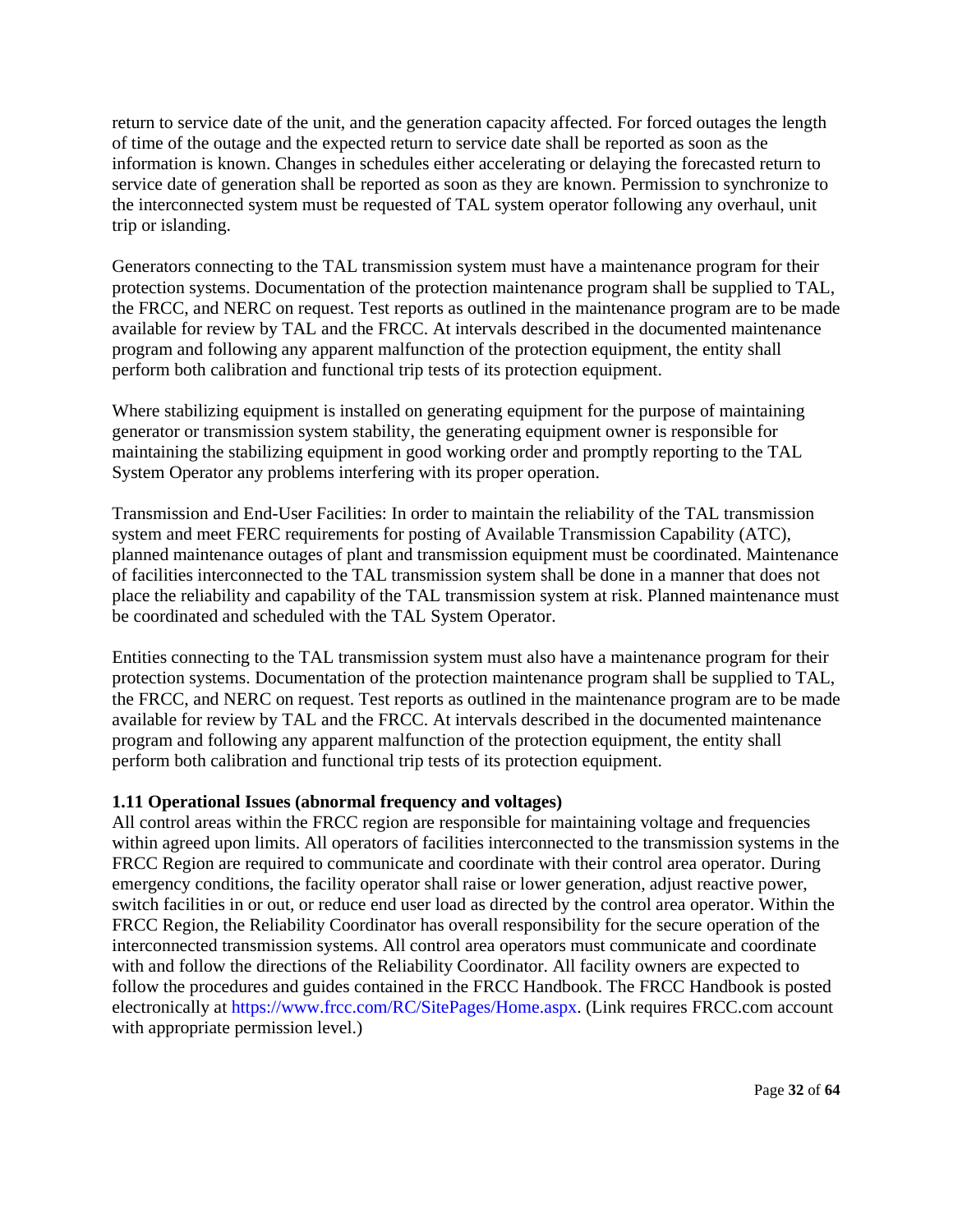Operational procedures are established in accordance with NESC, OSHA, FRCC and NERC requirements. Each party shall designate operating representatives to address: lines of communications, maintenance coordination, actions to be taken after de-energization of interconnected facilities, and other required operating policies. All parties are to be provided with current station operating diagrams. Common, agreed upon nomenclature is to be used for naming stations, lines and switches. Updated diagrams are to be provided when changes occur to interconnected facilities.

Generation Facilities: All generators connected to the TAL transmission system must be able to withstand certain temporary excursions in voltage, frequency, reactive and real power output without tripping. This coordination is required to support the grid and avoid cascading events in the Florida peninsula. Documentation of the generator protection and controls that could respond to these conditions by tripping the generator shall be provided to TAL and the FRCC's Operating Committee (OC). In the event the generating equipment owner cannot correct or mitigate these potential generator trip conditions, a request for a waiver may be made to the OC. A waiver may be justified in certain special circumstances such as low adverse reliability consequences from generator tripping. The ability of a generating unit to stay connected and synchronized with the transmission system during system disturbances is known as voltage ride-through capability (also called low voltage ridethrough, or "LVRT"). Protective relays, control systems, critical power supplies, electrical contactors and other sensitive auxiliary equipment must be considered when assessing the ability to meet this requirement. The most critical types of disturbances include three-phase faults and single line to ground faults. Voltage may drop to zero volts at the switchyard bus for some types of faults. The following ride-through design requirements apply to all generators (greater than 10 MW) that wish to interconnect to the TAL transmission system.

All generators (greater than 10 MW that wish to interconnect to the TAL transmission system must comply with the voltage and frequency ride-through requirements of the latest revision of NERC PRC-024. (See frequency capability and voltage ride-through curves at http://www.nerc.com/pa/Stand/Reliability%20Standards/PRC-024-2.pdf ) Note that although NERC applies the PRC-024 ride-through requirements only to the main generator protective relays, TAL applies the same requirement parameters to all protective relays, control systems, critical power supplies, electrical contactors, and other sensitive auxiliary equipment that could cause the generator to trip. Rotating type generating plants are required to be designed to remain on-line, with no more than a 5% change in real power output from the pre-disturbance output following system disturbances. (Unless the generator is directly connected to the faulted element, in which case clearing the fault disconnects the generator from the system.) Additionally, inverter-based generating plants are required to be designed to remain on-line, continue gating, and producing both active and reactive current (at no less than 80% of pre-fault levels) while in the PRC-024 No Trip Zones (see PRC-024-2 attachment 1 & 2) For high-voltage ride-through ("HVRT") events, the reactive current may decrease as necessary to bring voltages within applicable limits.

*Notification Procedures for Operational Issues with Abnormal Frequency and Voltage*  TAL has established the following information and notification procedures for generation, transmission and end-user facilities to facilitate the coordination of operational issues regarding abnormal frequency and voltages.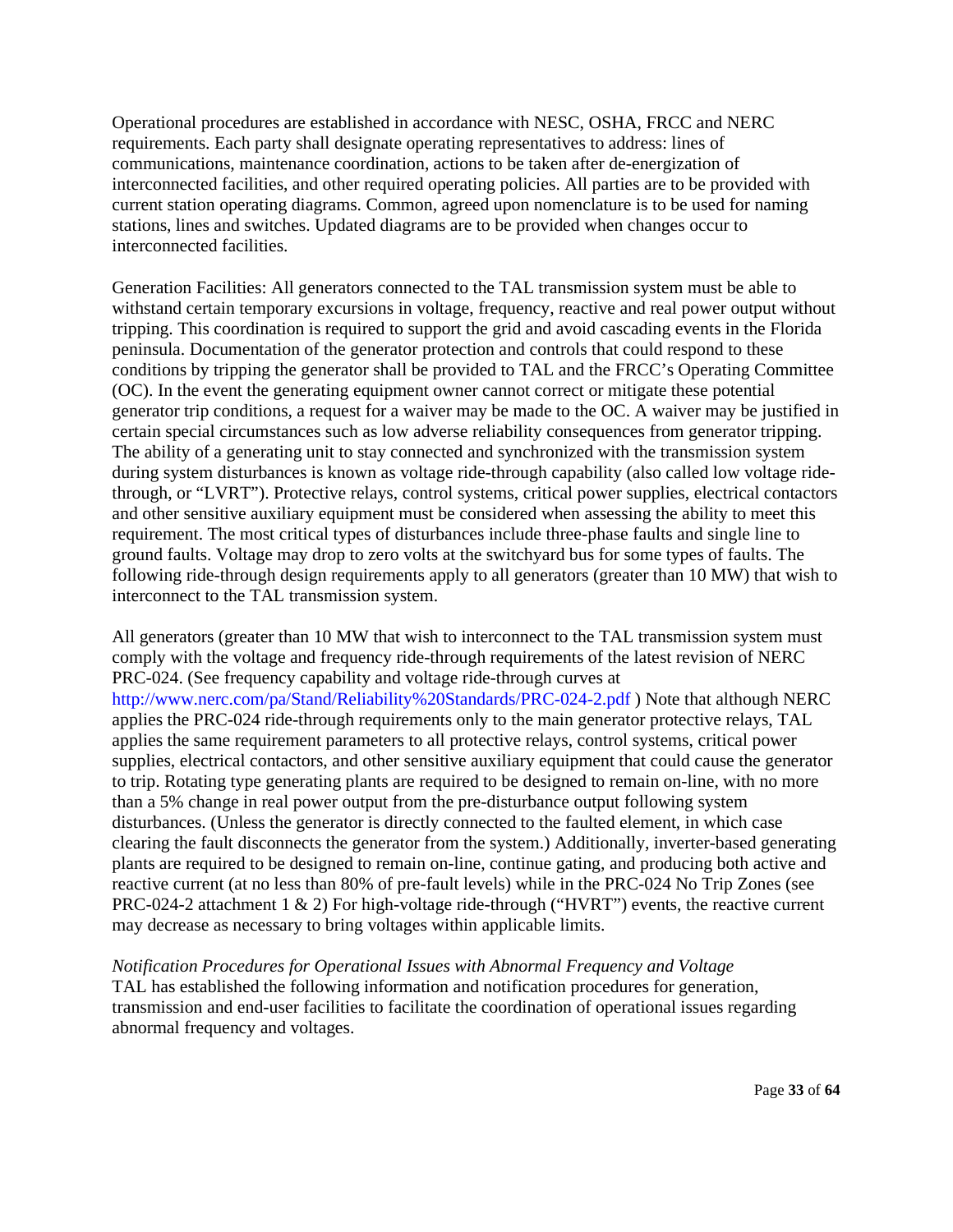Owners of synchronous generators with ratings larger than 10 MVA connected to the TAL transmission system shall notify the TAL System Operator of changes in the status of the speed/load (frequency) governing controls for the turbine. The TAL System Operator shall be made aware of nonfunctioning, partially functioning or blocked governor controls when these conditions are expected to persist for five days or more.

Transmission and End-User Facilities: The operator of facilities interconnecting to the TAL transmission system must not perform any switching that energizes or de-energizes portions of the TAL transmission system or that may adversely affect the TAL transmission system without prior approval of the TAL System Operator. Operators of facilities interconnecting to the TAL transmission system must notify the TAL System Operator before performing any switching that would significantly affect voltages, power flows or reliability in the TAL transmission system. Interconnections between TAL's transmission system and other transmission systems are normally operated in parallel unless otherwise agreed. However, if any operating condition or circumstance creates an undue burden on the TAL Transmission System, TAL shall have the right to open the interconnection(s) to relieve its system of the burden imposed upon it. Prior notice will be given to the extent practical. Each party shall maintain its system and facilities so as to avoid or minimize the likelihood of disturbances that might impair or interrupt service to the customers of the other party. The TAL System Operator shall be notified prior to any maintenance work on a transmission interconnection. Industry and OSHA switching and safety procedures shall be strictly adhered to when maintenance is being performed on an interconnection.

#### **1.12 Inspection Requirements for Existing or New Facilities**

Inspection requirements for existing or new facilities are applicable to all generation facilities, transmission facilities and end-user facilities connected to the TAL system. There are situations where some equipment that is owned by TAL is located within the Customer's facility. This is often required for data acquisition or metering. In these cases, installed equipment owned by TAL will be clearly identified as such on the appropriate station drawings, on the reference documents and at the site. Site access is to be provided to TAL employees where TAL equipment is located within the Customer's existing or new facility for installation, maintenance and inspections. Also, industry standard inspection rights provisions are typically negotiated into TAL's interconnection agreements.

# **1.13 Communication and Procedures During Normal and Emergency Operating Conditions**

Communication requirements during normal and emergency operating conditions are applicable to all generation facilities, transmission facilities and end-user facilities connected to the TAL system. Operational procedures are established in accordance with NESC, OSHA, Florida Reliability Coordinating Council (FRCC) and NERC requirements. Each party shall designate operating representatives to address: lines of communications, maintenance coordination, actions to be taken after de-energization of interconnected facilities, and other required operating policies. All parties are to be provided with current station operating diagrams. Common, agreed upon nomenclature is to be used for naming stations, lines and switches. Updated diagrams are to be provided when changes occur to interconnected facilities.

Page **34** of **64** Interconnections between TAL's transmission system and other transmission systems are normally operated in parallel unless otherwise agreed. However, if any operating condition or circumstance creates an undue burden on the TAL Transmission System, TAL shall have the right to open the interconnection(s) to relieve its system of the burden imposed upon it. Prior notice will be given to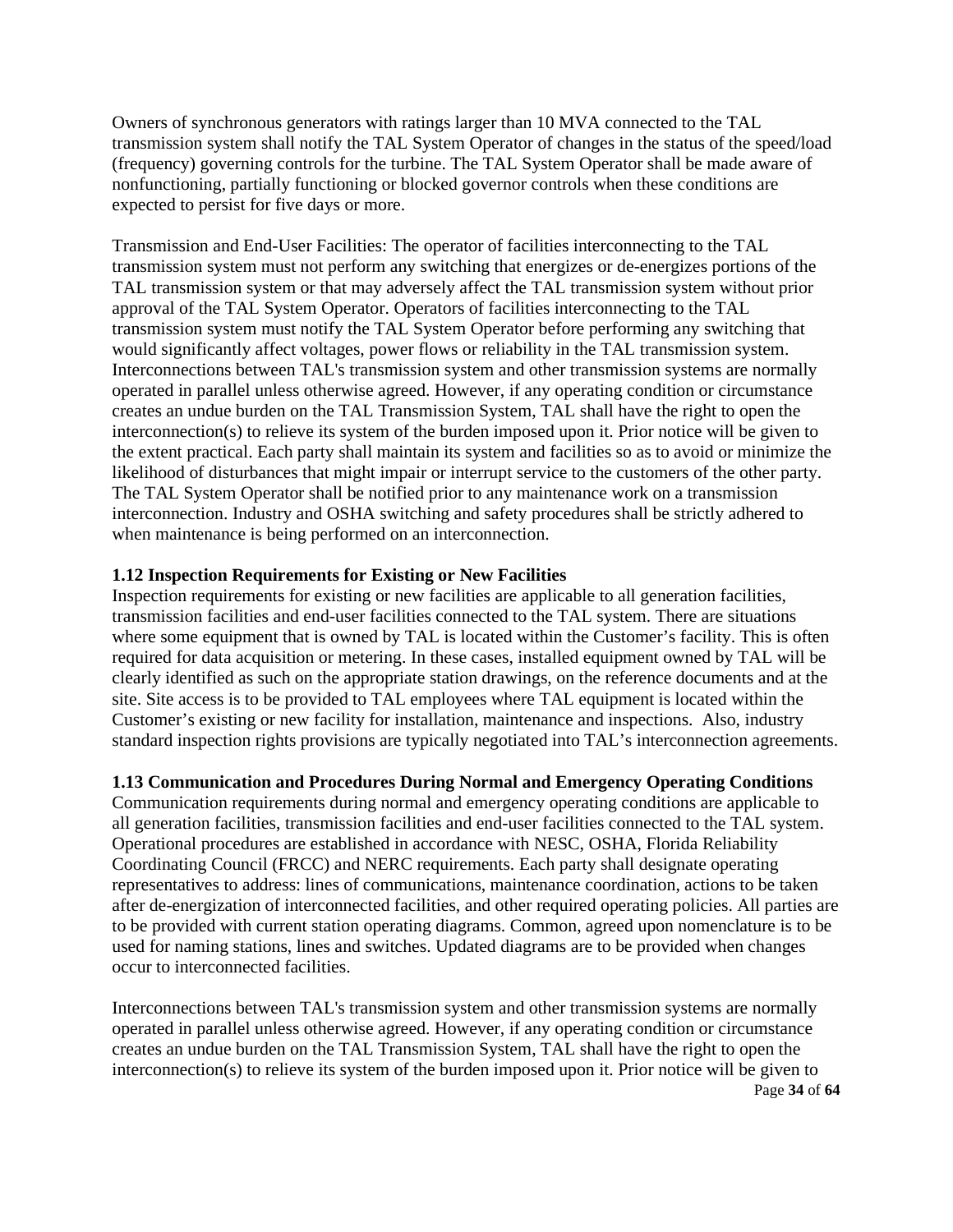the extent practical. Each party shall maintain its system and facilities so as to avoid or minimize the likelihood of disturbances that might impair or interrupt service to the customers of the other party. The TAL System Operator shall be notified prior to any maintenance work on a transmission interconnection. TAL switching and safety procedures shall be strictly adhered to when maintenance is being performed on an interconnection.

The operator of facilities interconnecting to the TAL transmission system must not perform any switching that energizes or de-energizes portions of the TAL transmission system or that may adversely affect the TAL transmission system without prior approval of the TAL System Operator. Operators of facilities interconnecting to the TAL transmission system must notify the TAL System Operator before performing any switching that would significantly affect voltages, power flows or reliability in the TAL transmission system.

Responsibilities during Emergency Conditions - All operators of facilities interconnected to the transmission systems in the FRCC Region are required to communicate and coordinate with their control area operator. During emergency conditions, the facility operator shall raise or lower generation, adjust reactive power, switch facilities in or out, or reduce end user load as directed by the control area operator. Within the FRCC Region, the Reliability Coordinator has overall responsibility for the secure operation of the interconnected transmission systems. All control area operators must communicate and coordinate with and follow the directions of the Reliability Coordinator.

#### **1.14 Remote Trip Control**

Remote trip control by TAL of the Generator's main breaker(s) will be required. The Remote Terminal Units, RTU(s) or other communications equipment shall be in compliance with TAL's specifications and be compatible with the TAL's Supervisory Control and Data Acquisition system.

#### **1.15 Disconnect Switch or Device**

A manual, visible, lockable, gang-operated, disconnecting switch shall be installed and located on both sides of the Point of Interconnection. The Disconnect Switch shall be rated for the voltage and current requirements of the installation. The Basic Insulation Level (BIL) of the Disconnect Switch shall coordinate with that of TAL's equipment. The Disconnect Switch shall meet applicable UL, ANSI and IEEE standards, and shall be installed to meet all Applicable Laws. The Disconnect Switch or device shall be lockable in the open position with a standard TAL "Circle" padlock.

The Disconnect Switch(es) located on either side of the Point of Interconnection may be opened by TAL's personnel at any time for any of the following reasons:

A. To eliminate conditions that constitutes a potential hazard to TAL's personnel or the general public.

B. Pre-emergency or emergency conditions on TAL's System.

C. A hazardous condition is revealed during an inspection by TAL.

D. Protective device tampering.

After notice to the responsible party, the Disconnect Switch located on either side of the Point of Interconnection may be opened by TAL for the following reasons: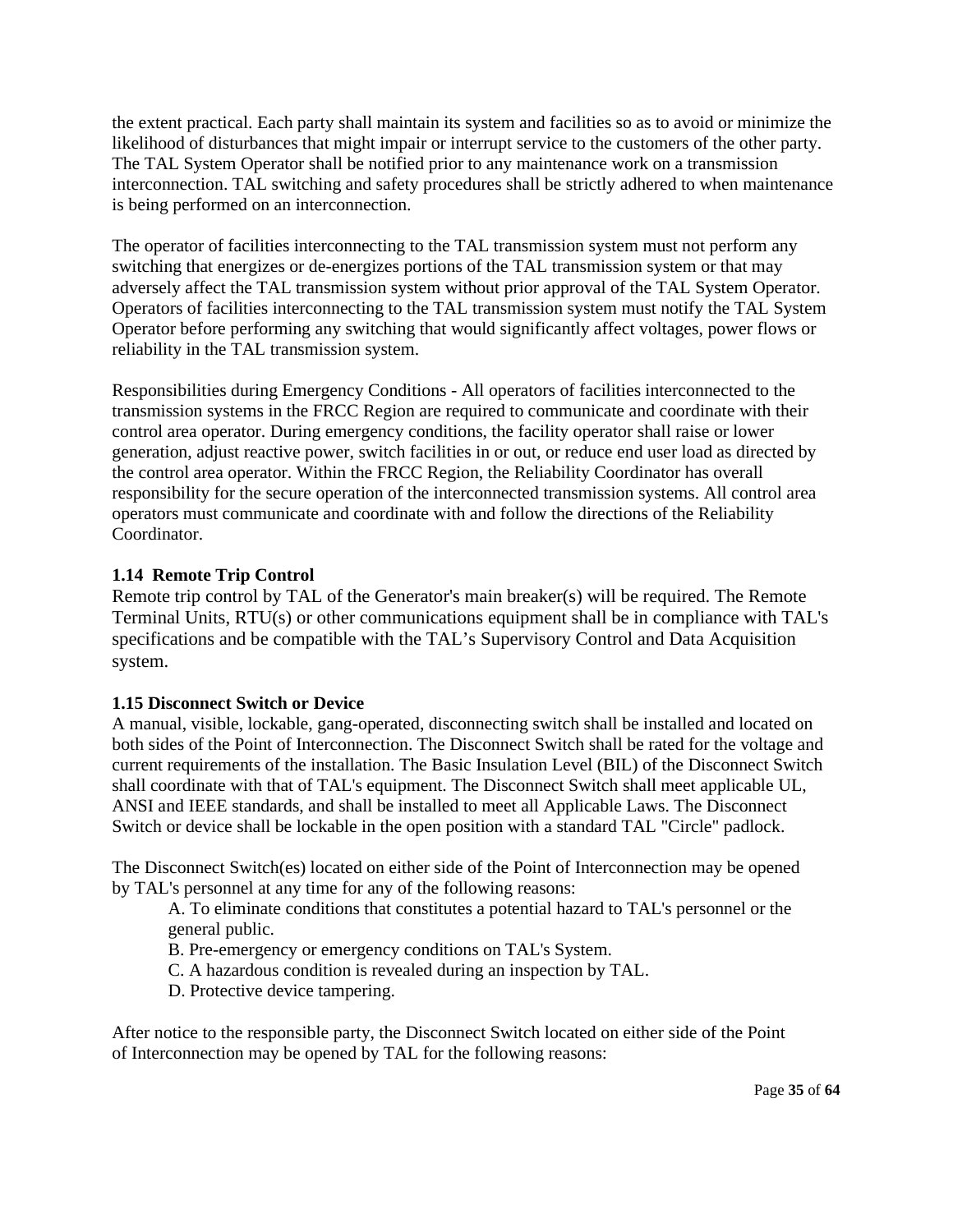A. Maintenance, construction, and repairs of TAL's System.

B. Generator owner has failed to make available records of verification tests and maintenance of its protective devices.

C. Generator's System interferes with TAL's equipment or equipment belonging to TAL's customers.

D. Generator's System is found to adversely affect quality of service of TAL's customers inconsistent with Good Utility Practice.

Following disconnection of the Generator as a result of a voltage or frequency excursion, the Generator shall remain disconnected until the service voltage and frequency have recovered to TAL's acceptable voltage and frequency limits for a minimum of five (5) minutes. The IC shall incorporate this function as a block close logic of the IC's protective relay (i.e., logic variable timer initiated by return of acceptable voltage and/or frequency).

Temporary disconnection shall continue only for so long as reasonably necessary under Good Utility Practice. The Parties shall cooperate with each other to restore the Generator and/or TAL's System to their normal operating state as soon as reasonably practicable following a temporary disconnection.

#### **2.0 Functional Requirements**

General overviews of functional requirements are described in this section. Detailed, project specific requirements will be developed as part of the Interconnection Feasibility and System Impact Studies and other documents such as the NERC Reliability Standards, the FRCC Standards, or the National Electrical Safety Code. This section applies to all interconnections with the TAL system made at 69 kV or greater where generation is installed behind the interconnection point and is capable of operating in continuous parallel with the TAL transmission system. It also applies to incremental additions of generation intended to serve TAL native load. TAL generators, co-generators, qualifying facilities, merchant plants, and non-utility generators are also covered under this section.

#### **2.1 Configuration**

Generating plants connected to the TAL transmission system are designed to minimize the impacts of the maintenance or unplanned outages of a generator, line, transformer, circuit breaker or bus. The potential adverse effects of maintenance and equipment outages must be considered in the design of the generating plant and its interconnection to the TAL transmission system.

Three source terminal interconnection configurations are to be avoided within the TAL transmission system. This is due to problems associated with protective relay coverage from infeed, sequential fault clearing, outfeed or weak source conditions, reduced load flow, and automatic reclosing complications. Extensive studies are necessary to evaluate all possible implications when considering three terminal line applications.

New interconnections to the TAL transmission system may require one or more TAL transmission circuits to be looped through the new facility. The design and ratings of the new facilities and the transmission loop into them shall not restrict the capability of the transmission circuits or impair TAL's contractual transmission service obligations.

Transmission Relay / Breaker Requirements: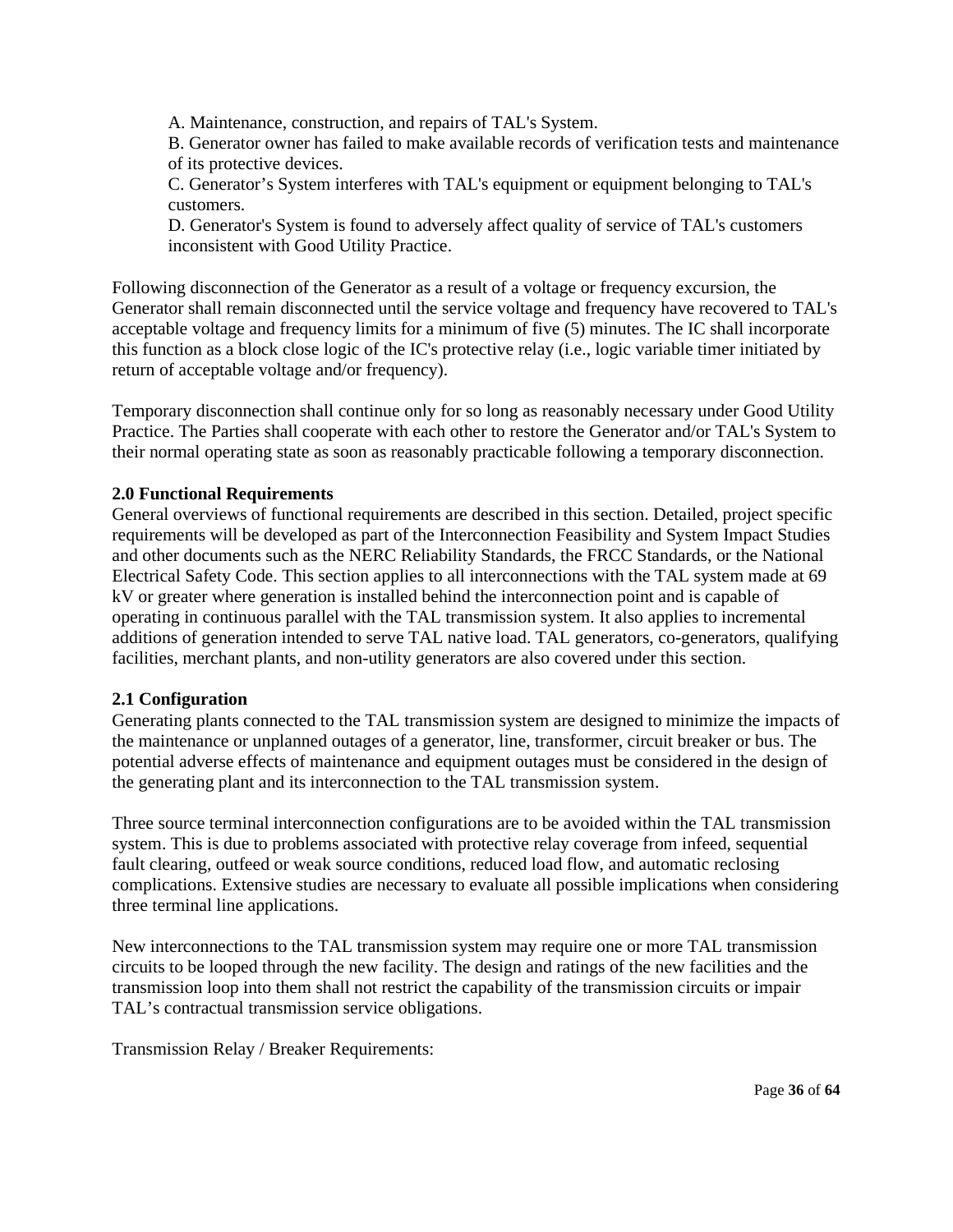Rotating type and inverter based generation interconnections greater than 10 MW must connect to the transmission system with transmission level relaying at the transmission point of interconnection. Unit Size Design and Single Event Generation Loss Criterion.

The Single Event Generation Loss (Single Event) criterion represents a limit on the amount of generation (MW) that can be lost due to a single event within a 30 minute time period. The criterion does not limit plant or unit size, but does represent a limit to the individual generator size. For purposes of the Single Event criterion, a Single Event is defined as the MW output reduction following the unexpected failure or outage of: (1) a single piece of generating plant equipment, or a single component of that generating equipment; or (2) a single human action, that results in a reduced MW output for the generating site. The design of the generating facilities, including consideration of operational modes and normal maintenance, must not allow any MW reduction that is larger than the Single Event criterion's value. Once an event is initiated and 30 minutes has elapsed, subsequent MW reduction beyond the Single Event criterion's value would not be included as part of the Single Event. It is important to note that what determines if something initiates a Single Event is the equipment, component, or single human action that causes the Single Event, not the number of generating units or actual synchronous generators involved at a given site. Redundant systems and key pieces of equipment, the loss of which can affect the ability of the generating plant or unit to withstand an event and maintain the amount of MWs lost below its Single Event Generation Loss value, shall be monitored and alarmed so that Operations will be aware of the degraded state and can take appropriate action.

The electrical location of the generation also impacts the Single Event criterion, i.e. the Single Event value is site specific, based on studies performed prior to interconnection, or subsequent studies requested to modify a specific site's Single Event value. In general, the Single Event value for plant sites and units in the TAL area is greater than 10 MWs. Plant sites and units with less than 10 MWs of connected generation meet the criterion without any special design that would limit generation loss. For plant sites and units larger than 10 MWs, the Single Event value is established as part of the interconnection process and must be adhered to for the plant and unit design. The Single Event design value will not change for that plant site and unit unless such value is revised following system studies to ensure reliability. Units and plant sites that are larger than 10 MW (or their site specific Single Event value) must include in their design configuration, schemes which will prevent MW generation loss larger than their site specific Single Event design value, and all Single Event design schemes must be tested to demonstrate their effectiveness in preventing a MW loss larger than the Single Event design value, prior to the unit or plant site being given approval by TAL Transmission or the FRCC to operate at total output greater than its Single Event design value.

Units and plant sites that are larger than 10 MW (or their Single Event value) must also include procedures and protocols to be followed to inform TAL's System Operator immediately, and reduce unit or plant output to a level at or below the Single Event value, when a condition is detected that places the unit or plant outside of its design modes and could potentially experience a Single Event with a MW loss larger than its Single Event value. Such procedures and protocols will be reviewed and agreed upon by TAL Transmission and the plant or unit operators.

Presently, the largest site specific Single Event design value for generation connected to TAL is 375MVA at the Hopkins Plant, for the loss of the entire output of the Hopkins Unit 2A Combined Cycle generator, based on studies performed for the unit.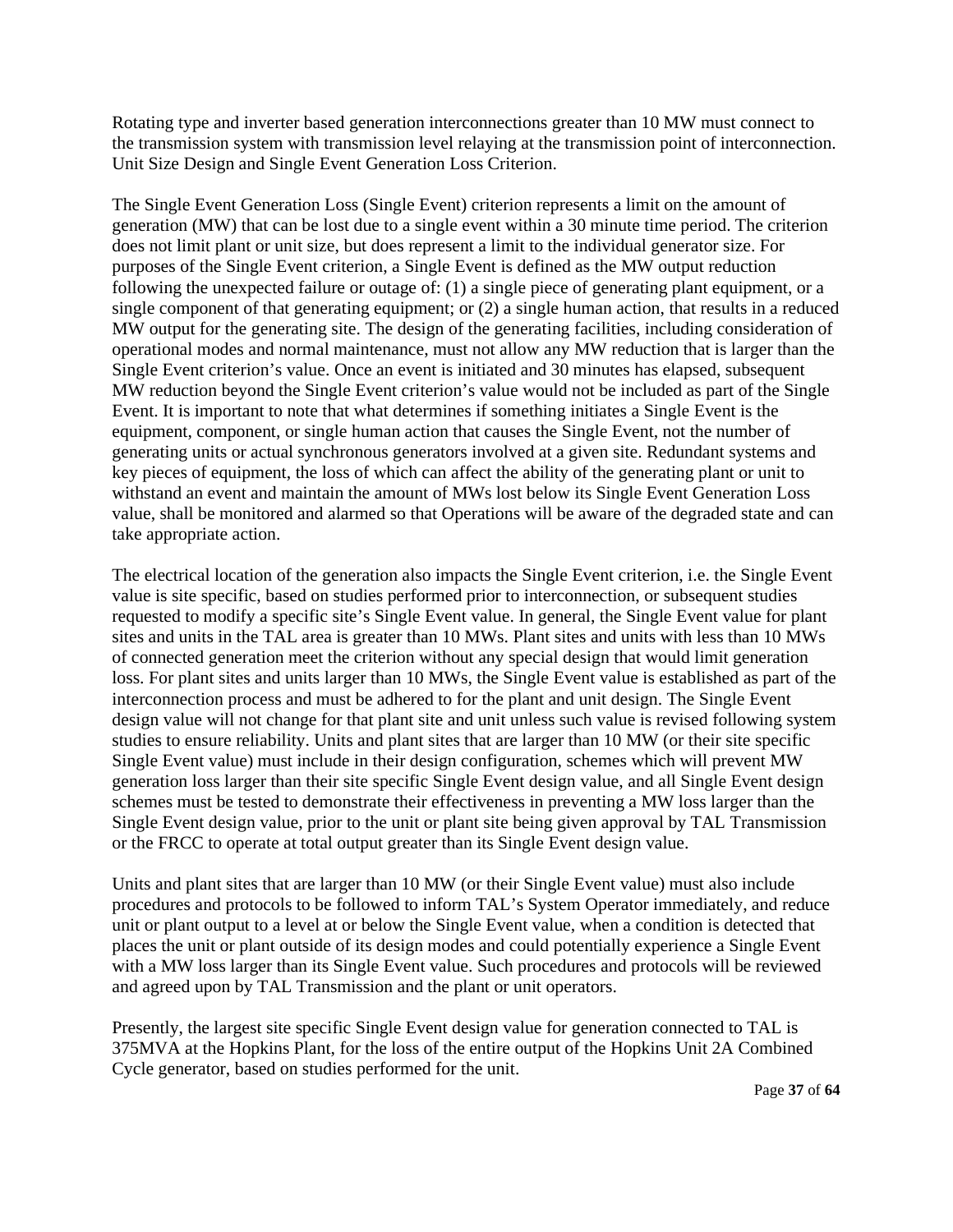Requests to modify existing plant or unit designs to increase their Single Event design value must be submitted as a modification under the Large Generator Interconnection Procedures for appropriate system studies to be performed on a case by case basis. Once the system studies to ensure reliability are complete and the findings are implemented, TAL Transmission will grant approval to modify plant site and unit designs for a larger Single Event design value, and, if applicable, the interconnection agreement will be revised to reflect such changes. Increases in the Single Event design value which would result in an increase in the largest Single Event value within the FRCC will be reviewed by the FRCC and the SERC Reliability Corporation (SERC), as applicable, prior to the request for an increase in the Single Event design value being approved by TAL.

#### **2.2 Islanding**

It is the responsibility of the Transmission Planner and Planning Coordinator to ensure safety and quality of service within its boundaries. TAL ensures this through equipment design, operating procedures, protective relay settings and a variety of automatic and manual processes. Under an island condition, a portion of load becomes separated from the rest of the Peninsular Florida transmission systems and is served by a local area generation site. It is the responsibility of TAL to ensure that even under an island condition, power quality is maintained to its customers. Therefore, TAL does not allow generation to island with TAL load where TAL does not have control over the generator voltage, frequency, protective relays, and operating procedures. Thus, when an island situation occurs, the generation must be separated from the TAL load except under temporary and controlled conditions. This ensures the quality of service and orderly restoration to TAL customers. Without such provisions the resynchronization between two separated power systems becomes uncontrolled.

For an unintentional island in which the Generator energizes a portion of TAL's System through the PCC, the Generator shall detect the island, cease to energize TAL's System and trip within 2 seconds of the formation of an island.

# **2.3 Generator Testing**

1. Prior to commercial operation, the generating equipment owner should provide TAL with open circuit, step-in voltage test results. Recording of generator terminal voltage and field voltages should be clearly labeled so that initial and final values can be identified in physical units.

2. Periodic testing of real and reactive power shall be conducted in accordance with applicable NERC Reliability Standards including but not limited to MOD-025-2 and reported to TAL's Transmission Services group.

Generating equipment owners shall test the AVR and stabilizer (if applicable) control and limit functions of their units at least every five years. An initial test result shall be provided to TAL prior to commercial operation and every five years thereafter. Documentation of the testing shall be provided to TAL's operating representative as specified in the interconnection agreement. The initial test results shall include documentation of the settings AVR control and limit functions. Typical AVR limit functions are; maximum and minimum excitation limiters and volts per hertz limiters. Documentation of the generator protection that coordinates with these limit functions shall also be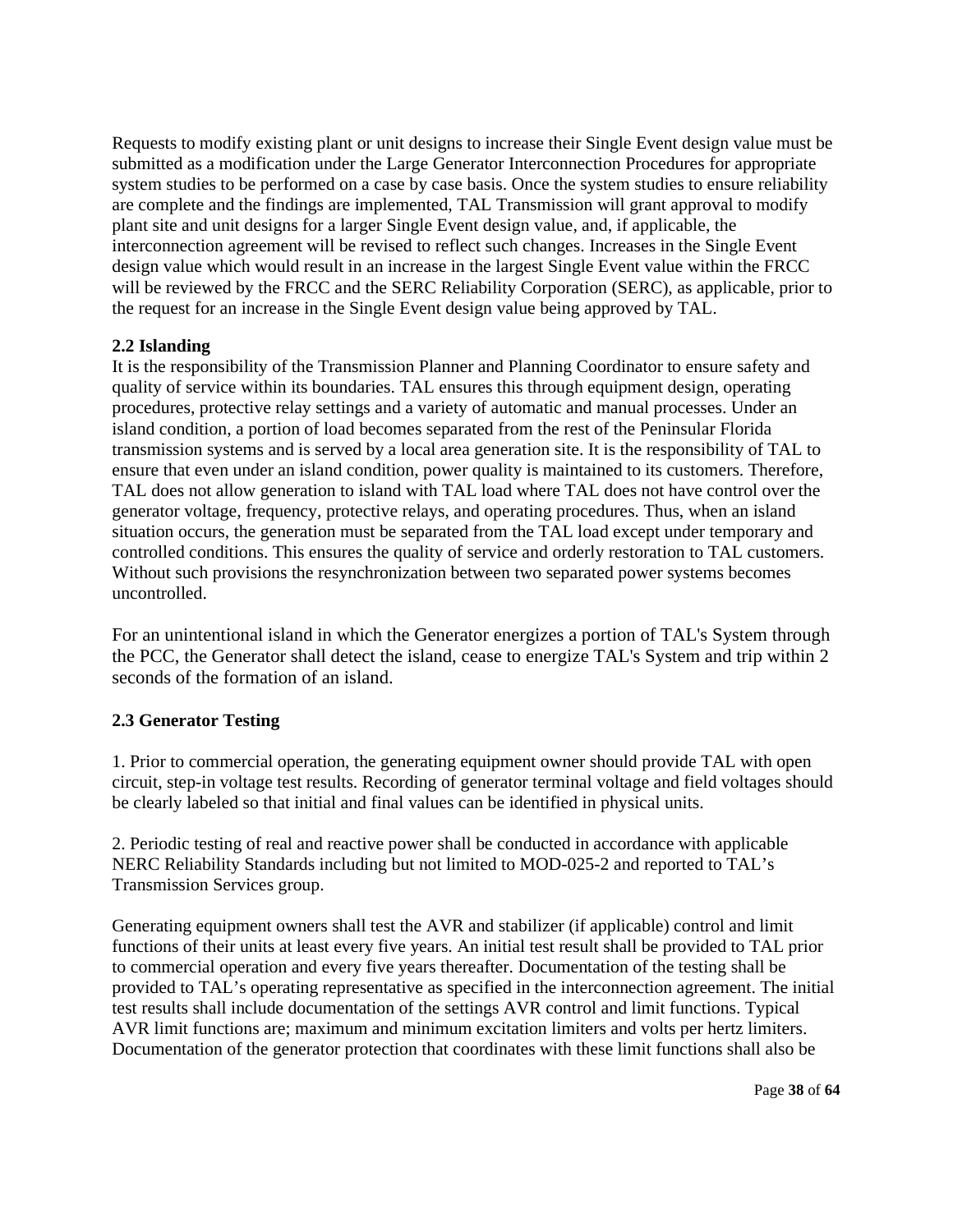provided. Typical generator protection of this type includes overexcitition protection, loss of field protection.

#### **2.4 Inverter-based Generation and Other Variable Resources**

Variable resource and inverter-based generation owners, operators and vendors must familiarize themselves with the intent and purpose of NERC's Modeling, Data and Analysis (MOD) Standards, and the additional technical requirements listed in Exhibit B - Additional Inverter-based Resource Requirements. The variable resource and inverter-based generator manufacturers should support the development of detailed 3-phase models required for special power system studies. It is the developer of variable resource and inverter-based generator projects' responsibility to work with the vendors to provide TAL with all required data to complete interconnection studies, including load flow, shortcircuit and dynamic stability models in Siemens PTI PSS/e format.

#### **2.5 Phasor Measurement Device Unit Requirements**

A phasor measurement unit, or "PMU", is a device which measures the electrical wave forms on the electricity grid in real-time, using a common time source for synchronization. TAL collects and utilizes data from phasor measurement devices, which include the standalone PMU device, or relays and digital fault recorders (DFRs) with phasor measurement capabilities from individual generators. Synchrophasor measurement devices (PMUs), with a measurement rate of at least 30 points per second are required to be installed at the low voltage side of all new generator interconnections 10 MW or larger. The cost of the PMU installation and maintenance will be the responsibility of the interconnection customer. TAL and the interconnection customer will negotiate responsibility for the communication system which should be capable of carrying the phasor measurement data to a phasor data concentrator (PDC), and then transport the information continuously to TAL; as well as storing the data locally for a minimum period of 30 days.

#### **2.6 Transmission**

This section addresses the technical requirements for connecting new transmission lines to the TAL transmission system as well as for new and existing delivery points. The TAL planning process is designed to ensure that TAL's transmission system will have sufficient capability for TAL to meet the expected loads at distribution substations/delivery points, and to fulfill TAL's contractual obligations with other entities to receive and deliver power. A utility/customer may elect to connect to TAL through a "delivery point" interconnection or an "interconnection point" interconnection. A "delivery point" is a point of interconnection between TAL's transmission system and another entity's system or facilities which ultimately delivers the power to individual customers' loads. Two characteristics may be generally used to distinguish delivery points from interconnections: i) the protective schemes of the integrated transmission system are designed to either entirely or partially suspend service to a delivery point by disconnecting a transmission facility that serves such delivery point from the transmission system; ii) power normally flows only in one direction across the delivery point (i.e., from the transmission system to the delivery point), and thus the protective schemes at the delivery point may be designed taking into account this characteristic.

An "interconnection point", in contrast, is a point of interconnection between two entities' respective transmission systems. Interconnection points are normally operated in parallel with the transmission systems such that it is possible for power to flow in either direction. Protection systems for interconnection points are designed to prevent and/or minimize the possibility of an event within one of the systems affecting or cascading into the other system.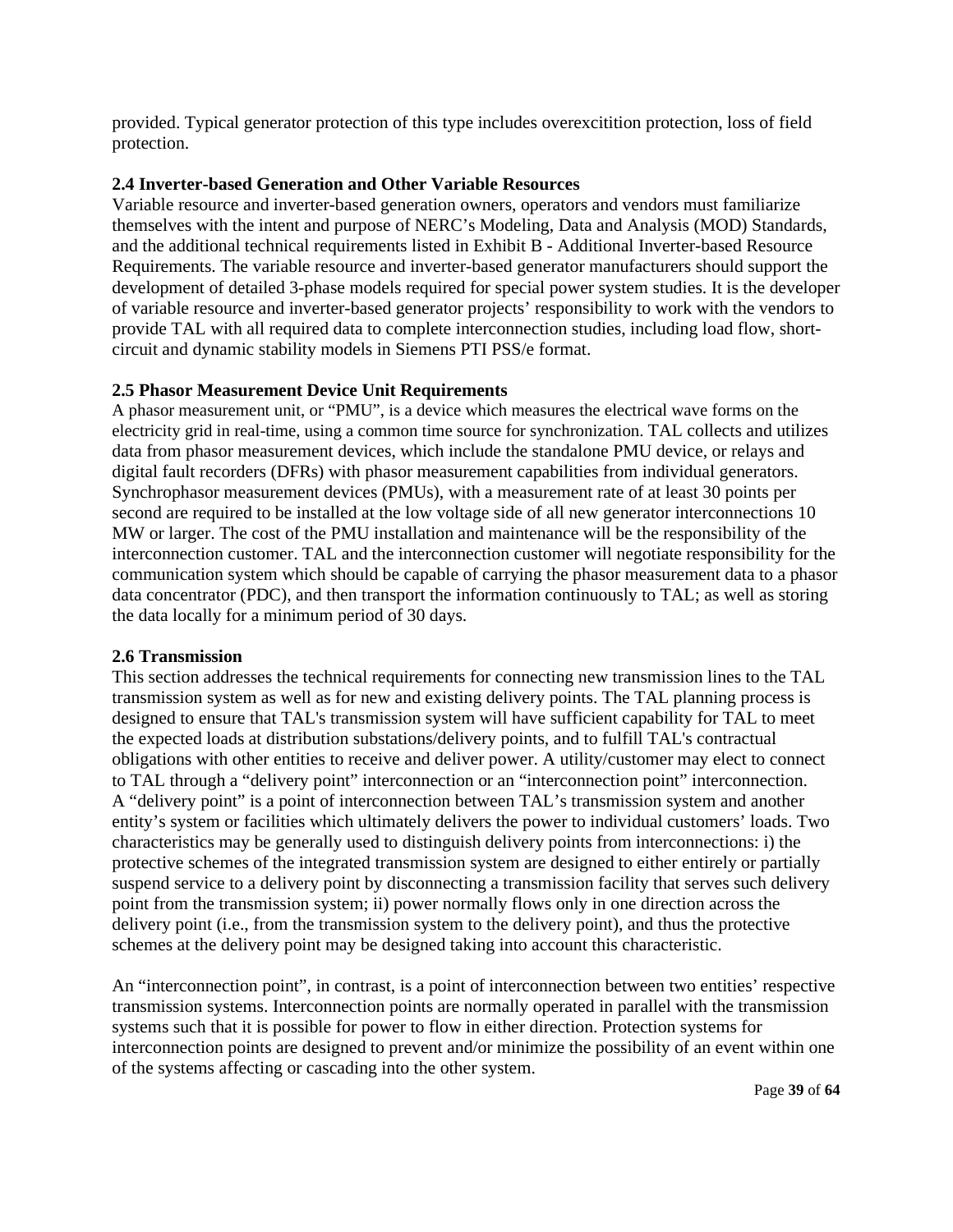This section applies to all utility-to-utility (entity) type interconnections with the TAL system made at 69 kV or greater. This includes interconnections used for power interchanges as well as delivery point type interconnections used to deliver power to end users detailed, project specific requirements will be developed as part of a System Impact Study, a Facilities Study or are referenced in other documents such as the NERC Planning Standards or the National Electrical Safety Code.

#### **2.7 Structures**

Transmission and substation structures for facilities connected to the TAL transmission system shall be designed to meet the *National Electrical Safety Code* (NESC). Substation structures shall be designed to comply with American Society of Civil Engineers (ASCE) Manual 113, *Substation Structure Design Guide*. Substation bus systems shall be designed to comply with ANSI/IEEE Standard 605, *IEEE Guide for the Design of Substation Rigid-Bus Structures*. In addition, structures connected to the TAL transmission system shall be designed to meet the load requirements as specified by ASCE 7-05, *Minimum Design Loads for Buildings and Other Structures*, when the outage of these structures would interrupt power flow through the TAL transmission system or interrupt service to TAL customers.

The NESC requires the use of the Extreme Wind Loading Criteria (EWL for facilities that exceed 60 feet above ground or water level – normally transmission level structures. EWL is calculated using the wind speeds shown in Figure 250-2(d) of the NESC for Florida.

#### **2.8 Configuration**

The interconnection point between utilities is typically through a transmission line or lines. The change of ownership is usually at a transmission line structure. The neighboring utility must have an effectively grounded transmission system.

Three source terminal interconnection configurations are to be avoided within the TAL transmission system. This is due to problems associated with protective relay coverage from infeed, sequential fault clearing, outfeed or weak source conditions, reduced load flow, and automatic reclosing complications. Extensive studies are necessary to evaluate all possible implications when considering three terminal line applications.

Some new interconnections to the TAL transmission system may require one or more TAL transmission circuits to be looped through the new facility. The design and ratings of the new facilities and the transmission loop into them shall not restrict the capability of the transmission circuits or impair TAL's contractual transmission service obligations.

Long taps to feed connected load directly tied to a transmission line are to be avoided. This presents coverage problems to the protective relay system due to infeed. Power line carrier signals can also be lost due to odd quarter wavelength sections.

Any interconnection configuration should not restrain TAL from taking an TAL transmission line out of service for just cause. TAL shall not be forced to open a transmission line for an adjacent interconnected generator or transmission line to obtain an outage. Manual switching or clearing electrical faults within the non-TAL facility shall not curtail the ability of TAL to transmit power or serve its customers.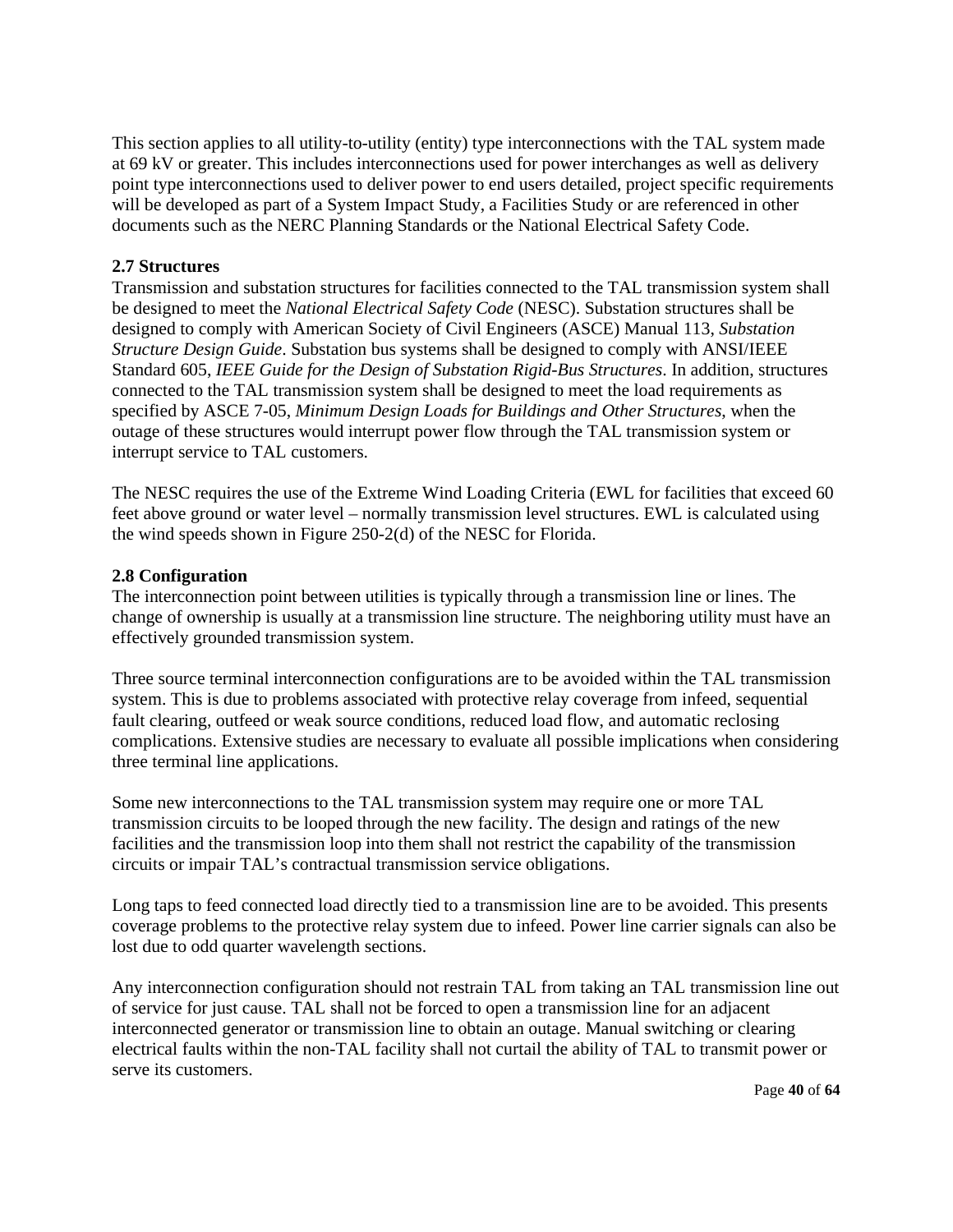Reliable station and breaker arrangements will be used when there are new or substantial modifications to existing TAL switching stations affecting transmission lines rated at or above 69kV. In general, TAL transmission switching stations are configured such that line and transformer, bus and circuit breaker maintenance can be performed without degrading transmission connectivity. This generally implies a breaker and a half or double breaker, double bus configuration. A ring bus may be used when a limited number of transmission lines are involved.

#### **2.9 Point of Interconnection**

The point of interconnection is to be clearly described. Usually the change of facility ownership and the point of interconnection are the same point.

An interconnection junction box may be required to connect control circuits and signals between the parties at a point of demarcation. Fiber optics is the preferred means of interconnection of control circuits. Metallic control cables will present problems if the distances are great, ground potential rise during faults can cause failures when these signals are needed the most. Long cable voltage drops can make control systems unreliable or produce inaccurate signal levels and therefore are to be avoided.

Metering equipment should be provided as close to the interconnection point as practicable. The interconnecting facility must be connected to the TAL system through a primary interrupting device. Facilities interconnecting to the TAL transmission system that are not solely operated and controlled by the TAL System Operator must have an isolating device installed at the point of interconnection. This isolating device, typically a disconnect switch, must be capable of physically and visibly isolating the facilities from the TAL transmission system. This isolating device must be lockable in the open position by TAL and must be under the ultimate control of the TAL System Operator.

#### **2.10 Transmission Reclosing**

It is TAL's practice to automatically and manually test its transmission lines following breaker operations for system faults. This is required to minimize customer outage time and maintain system stability. Automatic reclosing typically occurs at after the protective relays have issued a trip signal to the breakers on 230kV lines and below. A second automatic reclose may be initiated at some locations after receiving a TRIP-CLOSE-TRIP indication from the breaker. Manual reclosing and sectionalizing may also occur. Interconnected facilities must not interfere with TAL's ability to quickly restore transmission lines following temporary or permanent system faults.

Automatic reclosing on lines originating at TAL generation sites is usually accomplished by hot line synch-check permissive. The remote end of the line from an TAL generator should be equipped with a dead line permissive for automatic reclosing. Any party wishing to interconnect with TAL must consider the implications of automatic reclosing in their design.

Automatic reclosing on interconnected transmission lines between utilities is handled on a case- bycase basis. Transmission interconnections between utilities may be restored from either direction depending upon a reclosing practice agreed to by the utilities involved.

#### **2.11 Separations**

There are several controlled islanding special protection systems installed on the Peninsular Florida transmission systems. These special protection systems have been coordinated with the utilities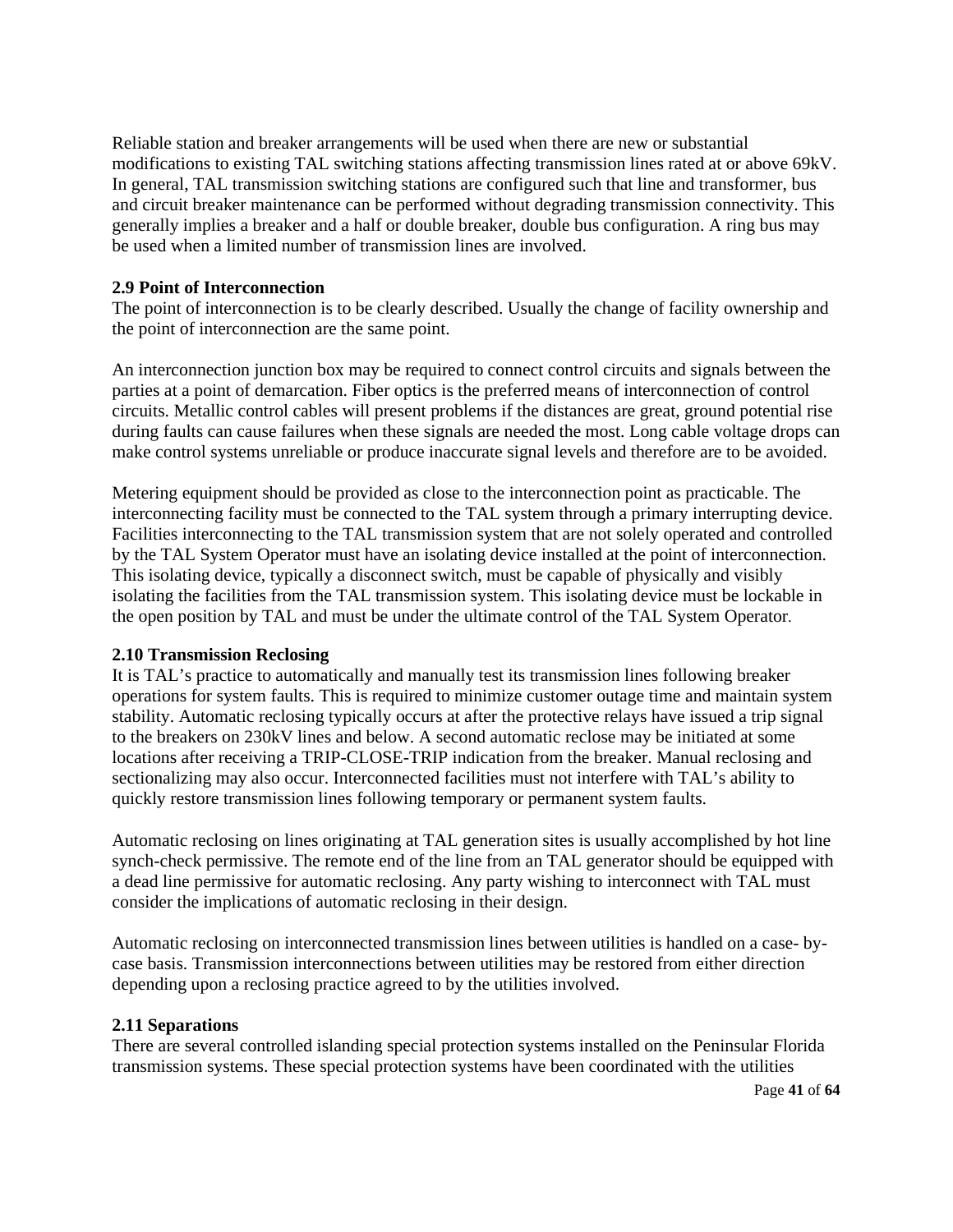involved and with the FRCC underfrequency load shedding program. Depending upon the location of the transmission interconnection, it may be necessary to install special relaying or transfer trip equipment.

Interconnections to the TAL transmission system which introduce the possibility of TAL load being isolated with non TAL generation must be evaluated to assure safety and quality of service. When there is a potential for TAL load to become islanded with non-TAL generation, a special protective isolation scheme may be required.

#### **2.12 Unbalance Phases**

Unbalance currents and voltage are to be controlled by each party on their respective side of the interconnection. However, it should be realized that switching devices, such as breakers and switches, are three phase devices and can fail with only one or two poles closed. It is the responsibility of the facility owner to protect their own equipment such as generators or transformers from damaging negative sequence currents or voltage.

#### **2.13 Delivery Point (End-User) Auto-Restoration**

End user facilities are energized in the direction from TAL to the load. Owners of interconnected load facilities are to be aware of TAL's automatic reclosing practices. TAL's standard high speed reclosing, after the protective relays initiate a trip signal to the breakers, should be taken into account by end users with sensitive control systems or large motors. Ride-through capability and heavy motor inrush currents should be assessed in the design stages of the facility.

#### **2.14 Delivery Point (End-User) Load Shedding Programs**

Entities responsible for load serving delivery points shall implement and maintain an underfrequency load shedding program designed and coordinated with TAL and the FRCC. TAL has the right to require entities responsible for load serving delivery points to implement an emergency load shedding program to the extent that such a program is required and utilized by TAL to assure transmission integrity under adverse conditions. The amount of load to be interrupted by emergency load shedding programs will be distributed comparably among TAL's and other entities' customers in the applicable region.

#### **2.15 Delivery Point (End-User) Generation**

Delivery point interconnections usually do not have generating facilities that operate in parallel with the TAL transmission system. Customers wishing to install generating facilities to be operated in parallel with TAL must notify TAL in writing prior to the commencement of any work. No generation shall be operated in parallel with the TAL transmission system without prior written approval of TAL.

#### **2.16 Delivery Point (End-User) Parallel Operation**

The distribution and transmission facilities behind the designated delivery point with TAL's transmission system shall be operated as a radial system only. Operation in a mode which would tie two or more delivery points together in a manner which would cause the system behind the delivery points to be operated as a parallel network to the TAL transmission system is prohibited without the express written permission of TAL. The installation of such protective equipment may be required by TAL to ensure that parallel operation is automatically interrupted within the time frame allowed by TAL's standard.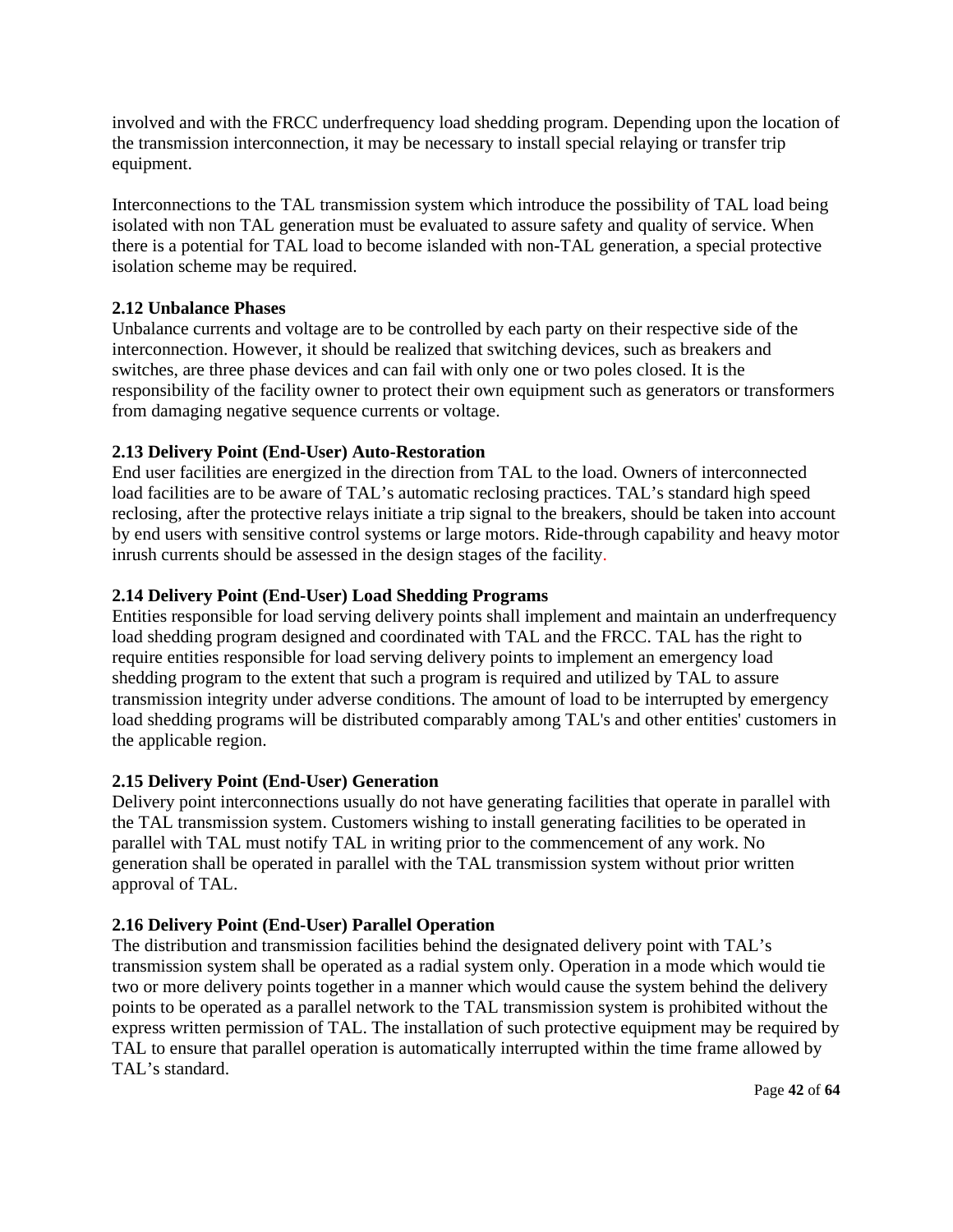#### **2.17 Balancing Authority Areas**

Facilities owners shall follow good utility practice to avoid creating oversupply imbalances or undersupply imbalances. The facility owner shall contract for or have available to it resources within its Balancing Authority Area that are capable of supplying in real time any deviations between power schedules and the actual power interchange with the TAL Transmission System by the facility.

#### **2.18 Reliability and System Security**

Generating facilities connected to the Peninsular Florida Transmission Systems must follow all applicable FRCC and NERC Operating Standards. A number of constrained transmission interfaces have been identified within the Peninsular Florida Transmission Systems. Power transactions may need to be curtailed when a threat to one of these interfaces is identified by the FRCC's Reliability Coordinator. The maintenance of lines, breakers and transformers at plant sites larger than 10 MW may require a reduction in the output level of the plant in order to maintain security of the TAL transmission system.

TAL designs and operates its transmission system to meet FRCC and NERC Planning and Operating Standards. The planned transmission system with its expected loads and transfers must be stable and within applicable ratings for all category P0 through P7 contingency scenarios1. The effect of Extreme Event contingencies on system stability is evaluated when changes are planned in the transmission system. The design of new transmission interconnections should take into account and minimize, to the extent practical, the adverse consequences of Extreme Event contingencies.

Higher probability Extreme Event contingencies, when they occur in combination with forecasted demand levels and firm interchange transactions, must not result in uncontrolled, cascading interruptions. While controlled interruption of load and/or opening of transmission circuits may be needed, the system shall be within its emergency limits and capable of rapid restoration after operation of automatic controls.

The power system must be stable for single line to ground faults with the failure of a protection system component to operate. This includes clearing of a system fault with the simultaneous failure of a current transformer, protective relay, breaker, or communication channel. Three phase faults with the failure of a protection system component to operate are to be considered in all design alternatives with adverse consequences to system stability minimized.

TAL transmission circuits are protected with primary system relays that provide no intentional time delay when clearing faults for 100% of a line. A second high-speed relay system with communications and no intentional time delay is required if a failure of the primary system can result in instability when a fault is cleared by time delay backup protection. This can be the case for an end of line fault on a short line combined with a failed relay. Likewise, two independent high-speed protection systems may be required for bus protection if backup clearing results in instability.

#### **2.19 Ferroresonance**

Ferroresonance occurs on the power system under certain system configurations that may damage high voltage equipment. This phenomenon is usually caused when PT's are tied to a bus or line stub that may be energized through breakers having capacitors in parallel with the main contacts. Since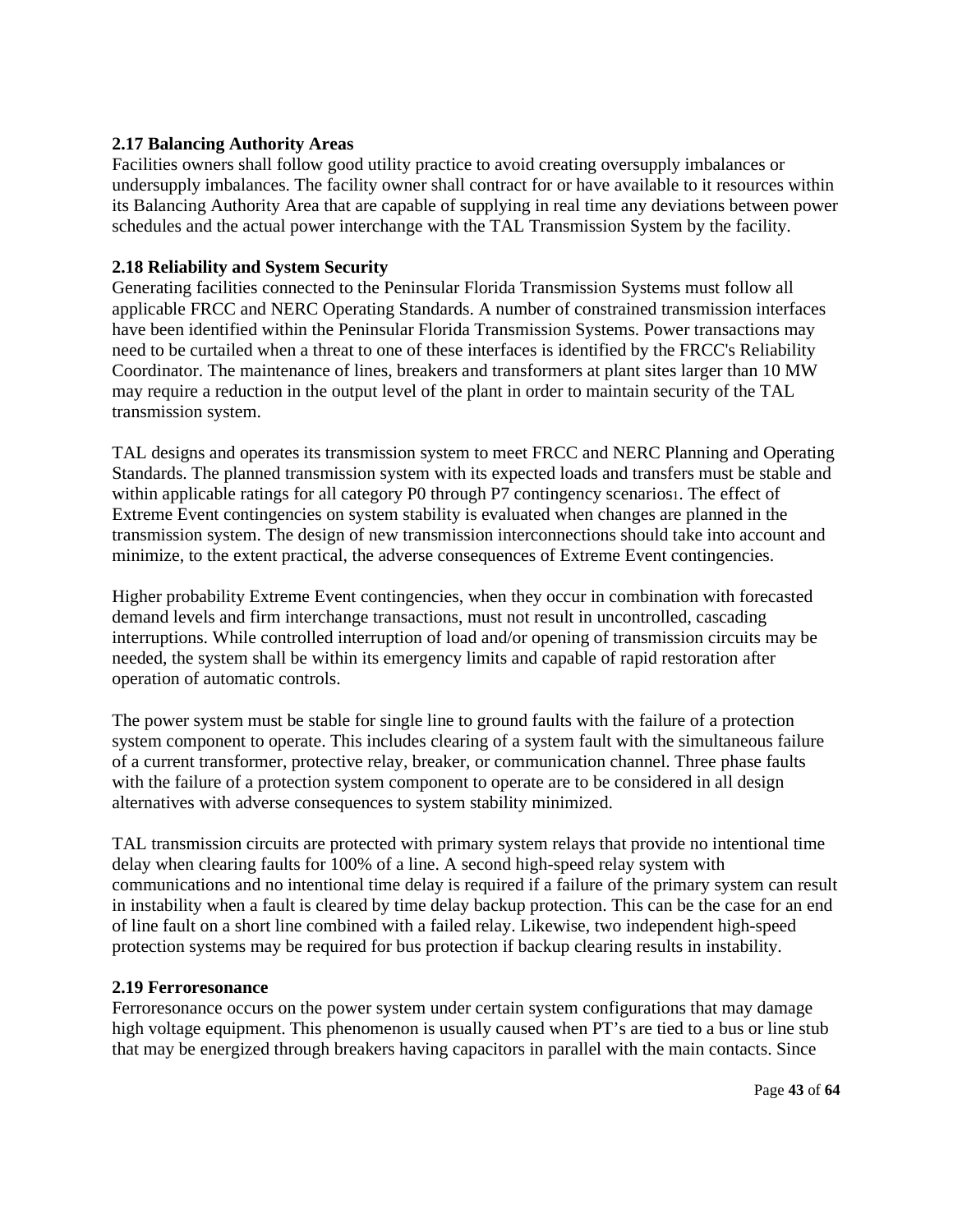interconnection facilities may contain shared equipment, such as metering PT's and high voltage breakers, care should be used to avoid configurations that could cause ferroresonance.

Generators facilities shall be configured such that they would limit the probability of a resonance event. The associated Interconnection facility protection systems shall be equipped for fast operation on the rapid, and often severe, voltage rise associated with resonance.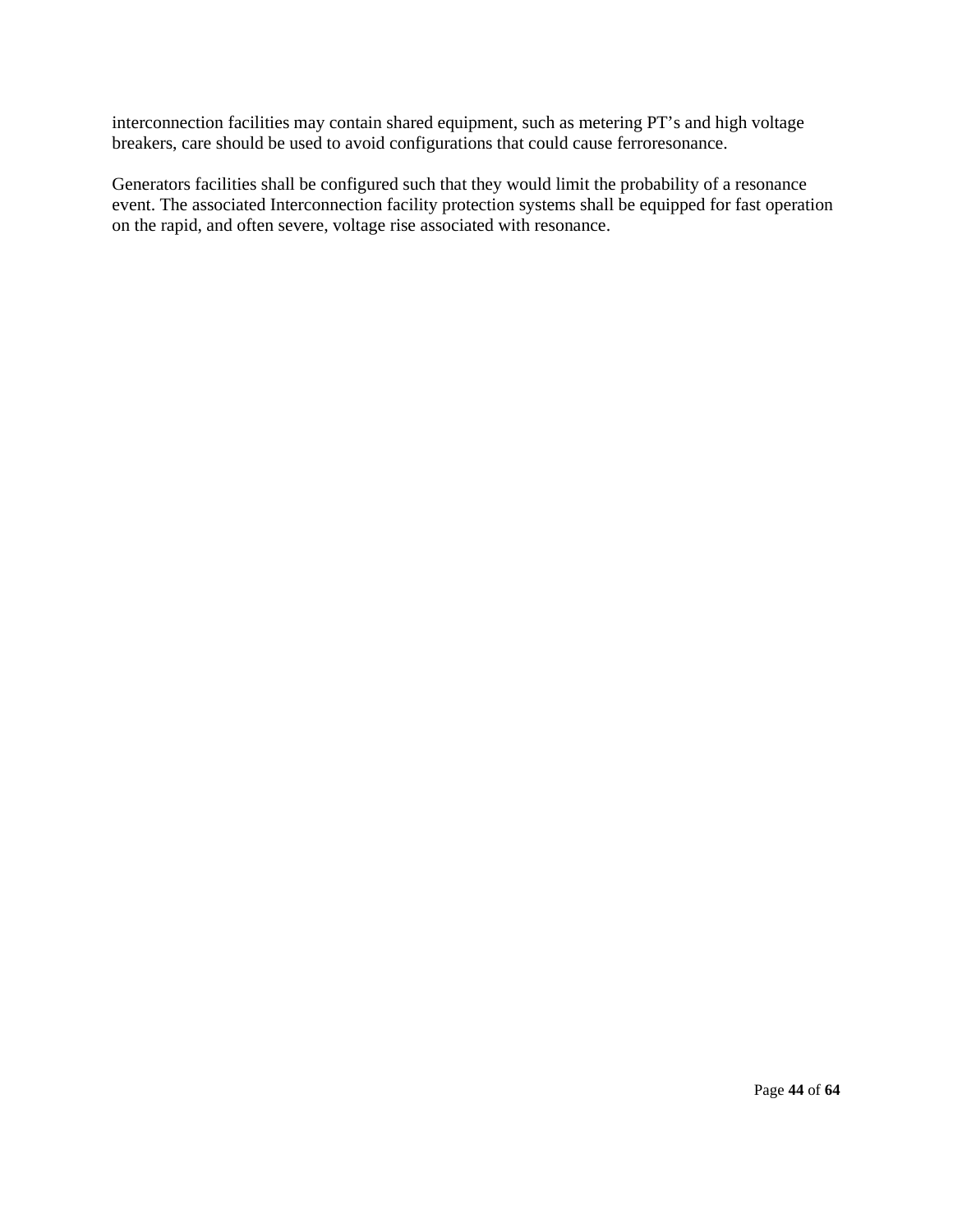# **TAL Facility Connection Requirements - Exhibit B**

# **Additional Inverter-based Resource Requirements**

# 1.0 General

The requirements of this exhibit are based on NERC Reliability Guideline – Improvements to Interconnection Requirements for BPS-Connected Inverter-Based Resources published September 2019 and TAL's previous Interconnect Agreement's used for inverter based generation plants. TAL reserves the right to waive or amend the requirements of this Exhibit per the results of system studies or prudent Standard Utility Practice.

# 1.1 Nameplate Rating and Listing

The inverter(s) nameplate rating shall be the aggregate sum, expressed in MWac, of the manufacturer's rated electric energy output of each of the installed inverters comprising the Generator at reference conditions of 50 degrees Celsius and a power factor of 1.0 and must be listed and in compliance with Underwriters Laboratories ("UL") Subject 1741, Standard for Static Inverters and Charge Controllers for Use in Photovoltaic Systems. Utility-Interactive inverters that pass the test of the UL 1741 standard will be, by definition, "non-islanding" inverters and will comply with all elements of the Institute of Electrical and Electronics Engineers ("IEEE") Standard 1547 interconnection standard. The National Electrical Code requires that all utility-interactive photovoltaic systems use listed inverters that pass UL 1741 standard.

PV modules and panels must be listed and be in compliance with UL Standard 1703, Standard for Safety: Flat-Plate Photovoltaic Modules and Panels. PV modules also must be in compliance with IEC 61215.

# 1.2 Momentary Cessation

Newly interconnecting inverter-based resources must continuously inject current within the "No Trip Zone" of the currently effective version of PRC-024. Momentary cessation will only be approved as a special exception based on system studies performed to mitigate potential local reliability or controls-related stability issues.

# 1.3 Phase Jump Immunity

If inverters may trip on instantaneous changes in phase (either due to fault events or line switching events). System studies shall identify possible worst-case phase jumps at the point of interconnection (POI) of the interconnecting resources. Inverter-based resources shall not trip for identified credible contingency events per the applicable system studies.

# 1.4 Capability Curve

Page **45** of **64** Newly interconnecting inverter-based resource owners shall provide a "composite capability curve" that includes the overall active and reactive capability of the resource as measured at the Point of Measurement (POM). This includes a complete P-Q graph (or table of data representing these data points) at nominal voltage. Note that the reactive capability within the curve should be "dynamic" per FERC Order No. 827. The capability curve of each type of individual inverter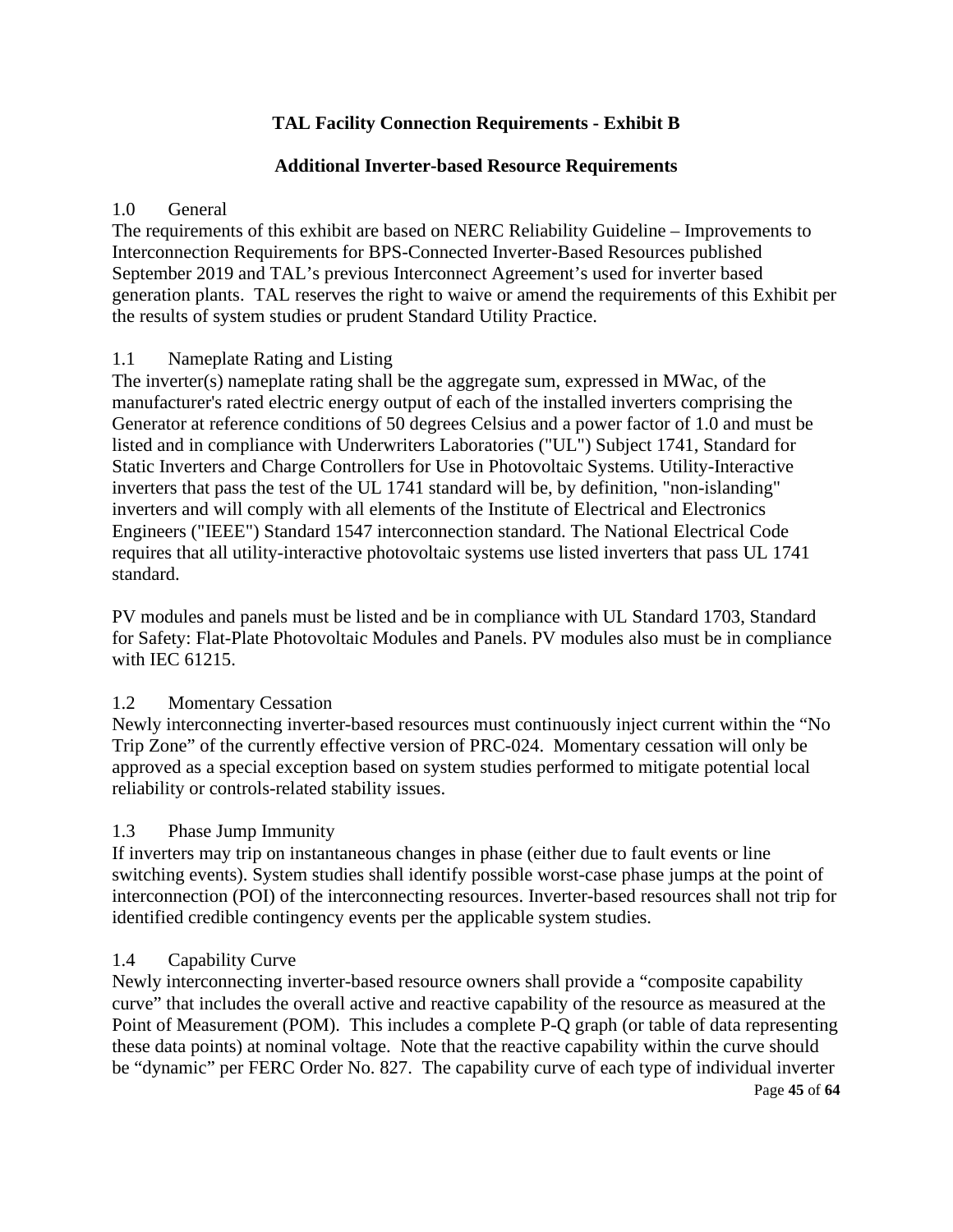shall be provided. This curve data will be used to verify aggregate capability in planning models.

# 1.5 Active Power-Frequency Controls

Dynamic active power-frequency response performance of inverter-based resources shall be provided to meet the performance guidelines of NERC Reliability Guideline: BPS-Connected Inverter-Based Resource Performance,23 per the recommended dynamic response characteristics in Appendix A, Item 3.3.

# 1.6 Fast Frequency Response (FFR)

The interconnection study will identify system needs for FFR. Newly interconnecting inverterbased resource owners shall provide all infrastructure upgrades required to satisfy the identified FFR system needs.

# 1.7 Frequency Ride Through and Clearing

The frequency ride-through requirements shall be met at the point of interconnection, and shall conform to IEEE 1547. The Generator shall cease to energize TAL's System and trip within the indicated clearing time when the system frequency is within the range specified as set forth in IEEE 1547.

# 1.8 Voltage Ride Through

Generator shall remain connected to the system and operating at normal expected output during and following transmission system faults including three phase faults with a clearing time not exceeding 16 cycles. The voltage ride-through requirements shall be met at the Point of Interconnection, and shall conform to IEEE 1547(current revision) Distributed Energy Resources (DER) response. The performance required of the DER during voltage disturbances shall meet voltage ride through requirements for DER of IEEE 1547 (current revision).

# 1.9 Transient Overvoltage

The Generator shall not cause the fundamental-frequency Line-to-Ground voltage on any portion of TAL's System to exceed 138% of its nominal Line-to-Ground fundamental-frequency voltage for duration of exceeding one fundamental frequency period. The Generator shall not cause the Line-to-Line fundamental-frequency voltage on any portion of TAL's System to exceed 138% of its nominal Line-to-Line fundamental-frequency voltage for a duration exceeding one fundamental frequency period or 17mS. The Generator shall not cause any transient over-voltage excursions or rapid voltage changes outside the limits specified by IEEE 1547.

# 1.10 Reactive Power-Voltage Control

Performance for newly interconnecting generating resources must align with FERC Order No. 827. Additional requirements may be needed for BPS reliability needs based on specific system characteristics. System studies shall whether large or small disturbance behavior for voltage response is required. Requirements for the time in which voltage support shall be provided will be added to the Interconnect Agreement.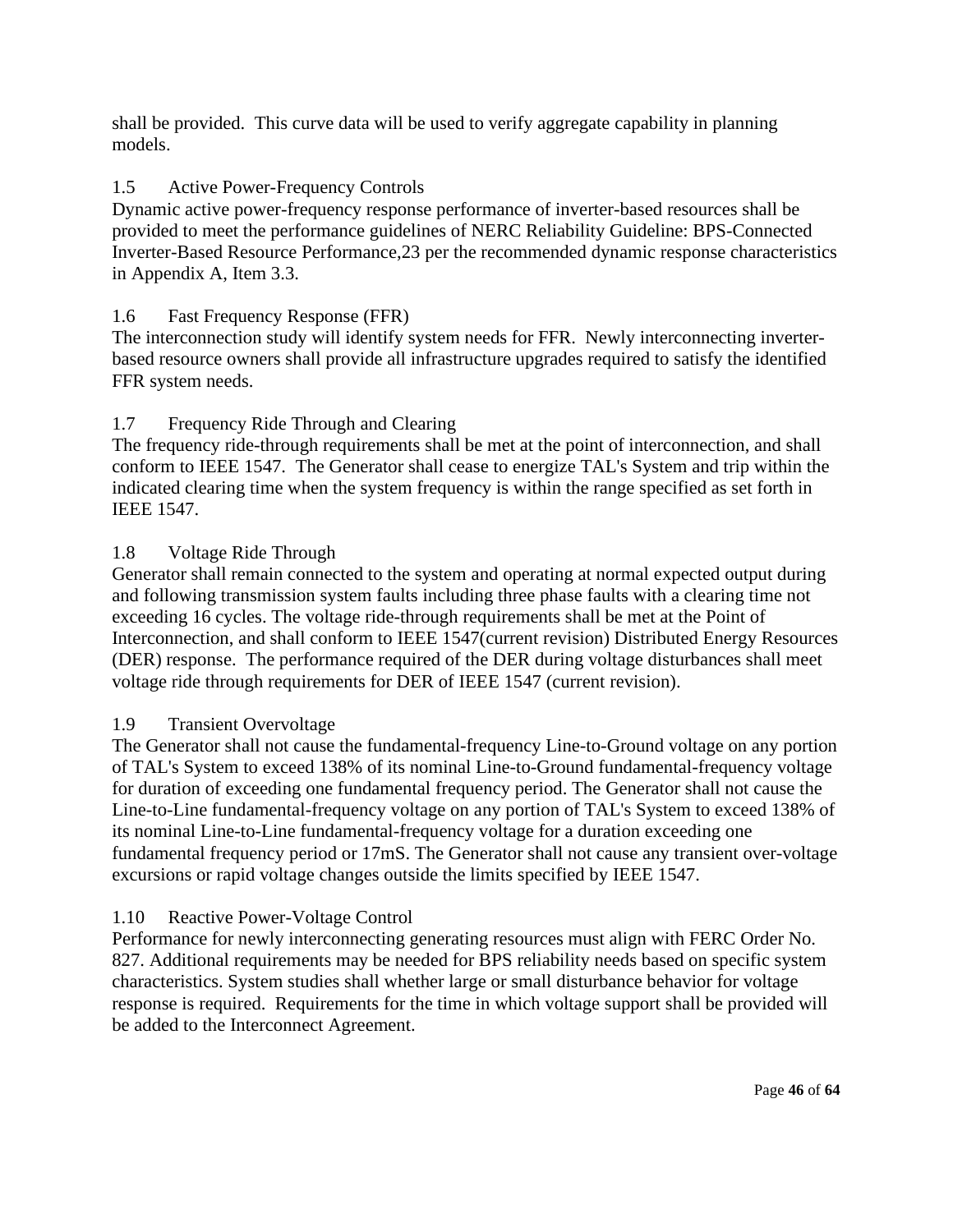# 1.11 Reactive Current-Voltage Control

Newly interconnecting inverter-based resource owners shall provide dynamic voltage support through their reactive current-voltage controls for large disturbance events when voltage falls outside the continuous operating range of the inverters (and local inverter controls take over). Requirements for magnitude and timing of reactive current injection, and the prioritization between reactive and active current will be added to the Interconnect Agreement.

# 1.12 Reactive Power at No Active Power Output

Newly interconnecting inverter-based resource owners shall exchange reactive power with the BPS (to provide voltage control) when no active power is generated.

# 1.13 Inverter Current Injection during Fault Conditions

The Interconnect Agreement will define required inverter behavior during and immediately following fault events in coordination with the small disturbance active and reactive current controls. This required behavior will include the magnitude of the current, the phase relationship of current with respect to voltage, and the timing of current injection. These requirements will be based on detailed system studies (likely electromagnetic transient (EMT) studies), establishing fault current requirements for newly interconnecting inverter-based resources since this response is dominated by the controls programmed into the inverter.

# 1.14 Return to Service Following Tripping

The Interconnect Agreement will define required performance of inverter-based resources following a tripping event. This performance may include automatic reconnection after a predefined period of time or may include manual reconnection by TAL. Ramp rates during return to service conditions will be specified as well. Following "system black" conditions, inverter-based resources should not attempt to automatically reconnect to the grid (unless directed by the TAL) so as to not interfere with blackstart procedures.

# 1.15 Balancing

Newly interconnecting inverter-based resource owners shall provide the capability to limit active power ramp rates (in both directions) to mitigate any significantly large power swings over a short period of time, depending on weather when applicable. This is a balancing ramp rate typically expressed in terms of percentage output change per minute. Inverter-based resources will be required to receive automatic generation control (AGC) dispatch signals at the discretion of TAL.

# 1.16 Monitoring

Newly interconnecting inverter-based resource owners shall provide data recording and real-time monitoring requirements for inverter-based resources to effectively monitor resource performance and provide information necessary to perform event analysis. This includes capturing high resolution data available at the POI, some inverter-level high speed data, and sequence of events recording.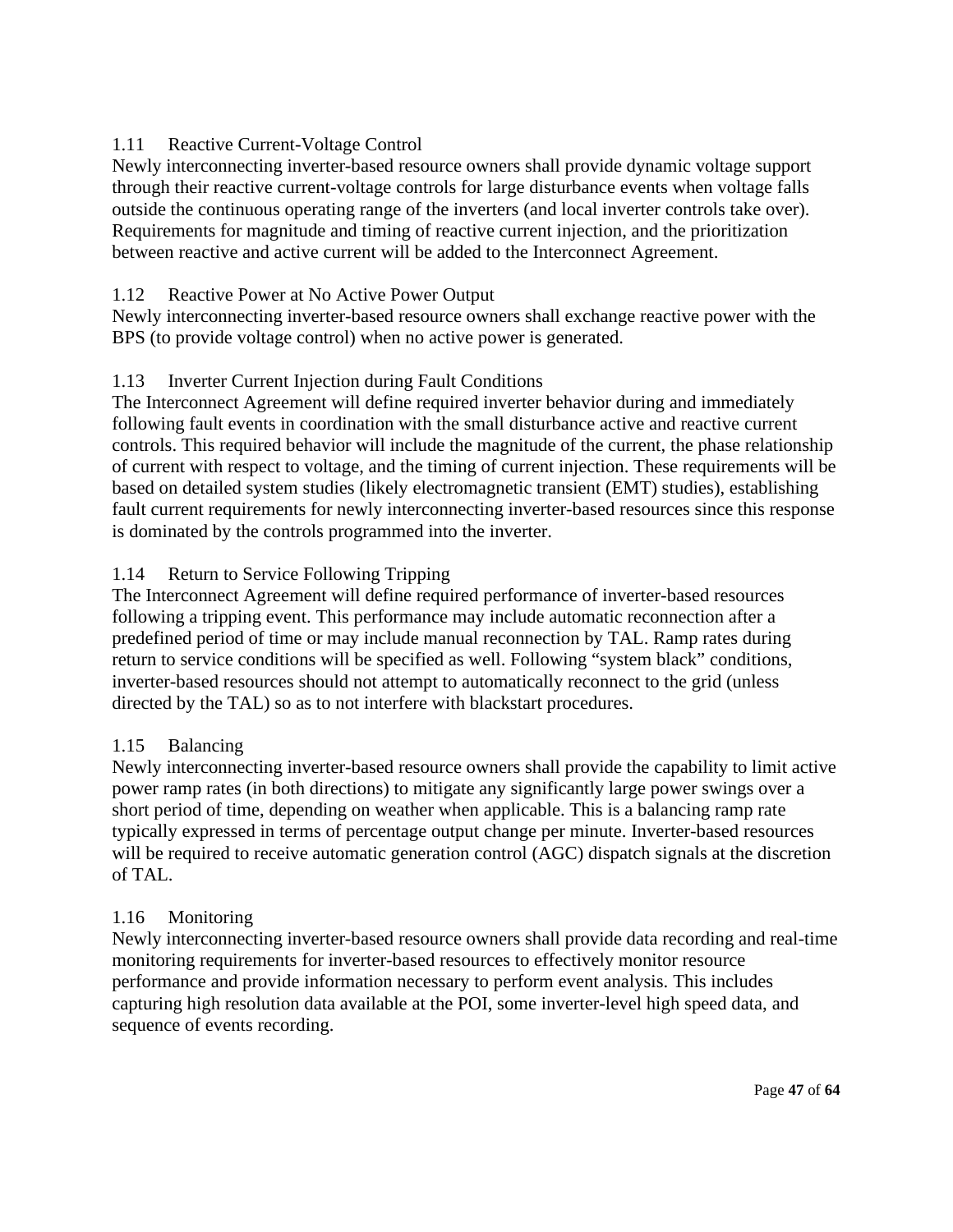# 1.17 Operation in Low Short-Circuit Strength Systems

The system studies will identify whether the proposed plant will operate in in an area with low short circuit strength. Newly interconnecting inverter-based resource owners shall provide all infrastructure upgrades required to meet the operational requirements for a plant located in an area with low short circuit strength.

# 1.18 Fault Ride-Through Capability (FRT)

Generating resources may be required to have FRT capability for all expected (studied) credible contingency events unless the plant is consequentially isolated due to the fault, the plant is part of a remedial action scheme, or the plant is allowed to trip by exception from the Transmission Planner based on system studies. These requirements are applied during the FAC-002 interconnection studies process.

# 1.19 Grid Forming

Newly interconnecting inverter-based resources shall include grid forming inverter capability if required by TAL; however, the inverters shall not be operated as grid forming unless expressly directed by TAL as a result of the requirements of a system study. If TAL does not require grid forming capability, then the inverters shall be provided with anti-islanding capability.

# 1.20 System Restoration and Blackstart Capability

During system restoration, inverter-based resources shall not unexpectedly automatically reconnect during the system restoration process. The inverter-based resource operator shall coordination and receive instruction from TAL prior to returning to service.

Inverter-based resources are not required to have blackstart capability; however, if they do, that information shall be provided to TAL as part of the interconnection process.

# 1.21 Protection Transformers

Transformers used for the interconnection protection scheme shall be relay class.

# 1.22 Protection Settings

The Interconnection Agreement will include Protection Setting requirements for Inverter-based resources. In effort to maintain continuity of service during external system faults and provide reliable service during normal operations, TAL will impose the requirements of a Bulk Electric System (BES) installation for the purposes of protection & control device settings and coordination. Additional requirements include the following:

- Breaker functions including trips, status, alarms, block close, etc. will be sent and received via redundant remote input/output relays; These devices shall be powered by a continuously charged and monitored station battery bank.
- Inverter based protection and controls shall be coordinated with equipment limitations and any protective relay schemes within the overall plant and/or TALs system per PRC-019.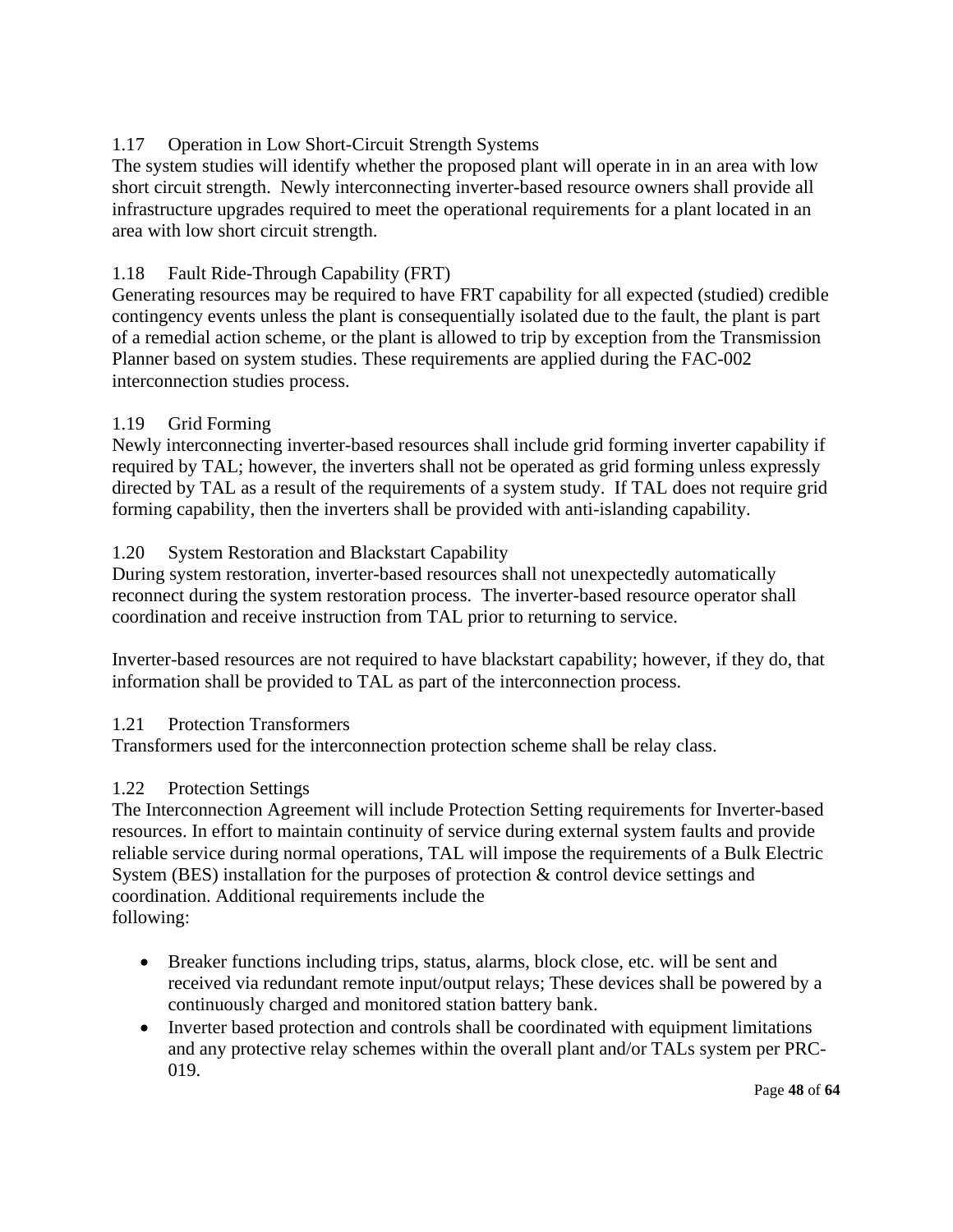- Volts per Hertz-ANSI Device # 24: Shall be set to provide equipment protection as
- necessary and coordinate with PRC-024 curve, Eastern Interconnection. Should equipment protection concerns necessitate mis-coordination with these curves, then documentation shall be provided identifying the equipment limitation.
- Under Voltage-ANSI Device# 27: Shall be set to provide equipment protection as necessary and coordinate with PRC-024, Eastern Interconnection. Should equipment protection concerns necessitate mis-coordination with these curves, then documentation shall be provided identifying the equipment limitation.
- Over Voltage-ANSI Device#, 59: Shall be set to provide equipment protection as necessary and coordinate with PRC-24, Eastern Interconnection. Should equipment protection concerns necessitate mis-coordination with these curves, then documentation shall be provided identifying the equipment limitation.
- Under Frequency-ANSI Device# 81U: Shall be set to provide equipment protection as necessary and coordinate with PRC-024, Eastern Interconnection. Should equipment protection concerns necessitate mis-coordination with these curves, then documentation shall be provided identifying the equipment limitation.
- Over Frequency-ANSI Device# 810: Shall be set to provide equipment protection as necessary and coordinate with PRC-024, Eastern Interconnection. Should equipment protection concerns necessitate mis-coordination with these curves, then documentation shall be provided identifying the equipment limitation.
- Phase Overcurrent, time and/or instantaneous -ANSI device# 50/51P(51V/51C): This element protects both the Generator and TAL's facilities from overloads or faults during parallel operation. Activation of this relay causes immediate tripping of the generator breaker and immediate shutdown of the inverter. Settings shall be coordinated with equipment and/or conductor ratings to prevent damage. Additionally, this protection shall be coordinated with other overcurrent relays as required and meet PRC-025 setting criteria as applicable to these elements. For load responsive elements that trip instantaneously or with a time delay of less than 0.25 seconds, the requirements of PRC-026 shall apply.
- Generator Ground Overcurrent, time and instantaneous ANSI device 50/51G: Activation of this relay causes immediate tripping of the associated breaker. Settings shall be coordinated with equipment and/or conductor ratings to prevent damage. Additionally, this protection shall be coordinated with other overcurrent relays, including TALs transmission system, as required.
- Lockout Relay w/ manual reset ANSI device #86 (virtual): All generator electrical protective devices shall utilize any necessary outputs of a microprocessor based protective relay to latch any protection trips and block close the associated breaker. Manual reset by on-site personnel is required and can only be accomplished after all protective trips have been cleared (i.e. target reset).
- Auxiliary Trip Inputs: The Generator main breaker shall be equipped with auxiliary trip inputs and made available to TAL at the Point Of Interconnection for purposes of initiating a Direct Transfer Trip (DTI).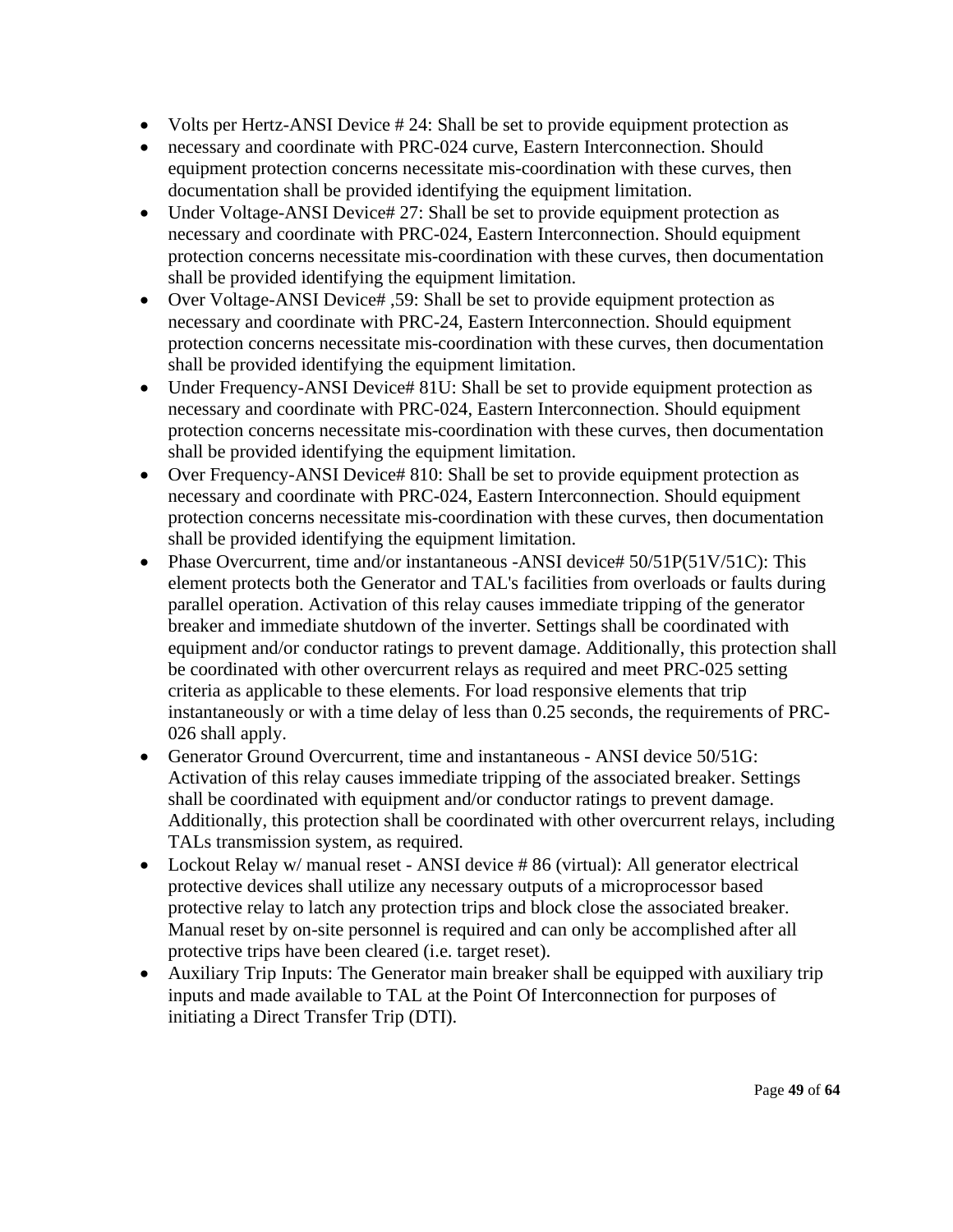- Auxiliary Trip Outputs: The Generator main breaker shall be equipped with auxiliary trip outputs and made available to TAL at the Point of Interconnection for purposes of initiating a Direct Transfer Trip (DTI)
- Auxiliary Outputs: 52a (open contact when breaker is open) and 52b contacts (closed contact when breaker is open) shall be made available to TAL at the Point of Interconnection for purposes of communicating the collector breaker(s) and capacitor status to TAL.
- Surge Arrestors: All three phases of the load side of the Generator main circuit breaker shall be equipped with metal oxide type surge arrestors. These arrestors shall be sized in accordance with accepted standards to the appropriate maximum TAL interconnection circuit voltage.
- All interface protection and control equipment shall operate as specified independent of the calendar date and be powered by a continuously charged and monitored stationary battery.
- A failure of Generator Owner's interconnection protection equipment, including loss of control power, shall result in the disconnection of the generation from TAL's System. To facilitate this disconnection, Generator Owner shall transmit Generator Owner's relay failure or Generator Owner's loss of control power status to TAL via analog communication. After receipt of the Generator Owner's failure status, TAL's protection system will disconnect the Generator Owner's generator from TAL's System after a period of time. TAL will coordinate the period of time with the Generator Owner; however, the final setting of the period of time will be per TAL's discretion.
- The Generator Owner should be aware that the listed minimum protective functions are designed to primarily protect TAL's personnel and circuits, and that total protection of Generator may require additional protective functionality.
- Protection scheme circuitry, potential and current sensing shall not be connected into the revenue metering circuitry.

In addition to the above requirements, TAL may require additional protection and control devices and operating parameters on the part of the Generator Owner as may, in its sole judgement, be necessary for the safe operation of TAL's System. TAL shall specify and provide settings guidance for those relays that TAL designates as being required to satisfy protection practices. Any protective equipment or setting specified by TAL shall not be changed or modified at any time by Generator Owner without written consent from TAL.

Additional Protection Clarification:

- PRC-024 sets minimum performance requirements. (Note: inverter protection shall be set at the limits of equipment safety and reliability.)
- Tripping on calculated frequency shall be based on an accurately calculated and filtered measurement over a time window and shall not use an instantaneously calculated value.
- Inverter overvoltage protection shall be set as high as possible within equipment limitations.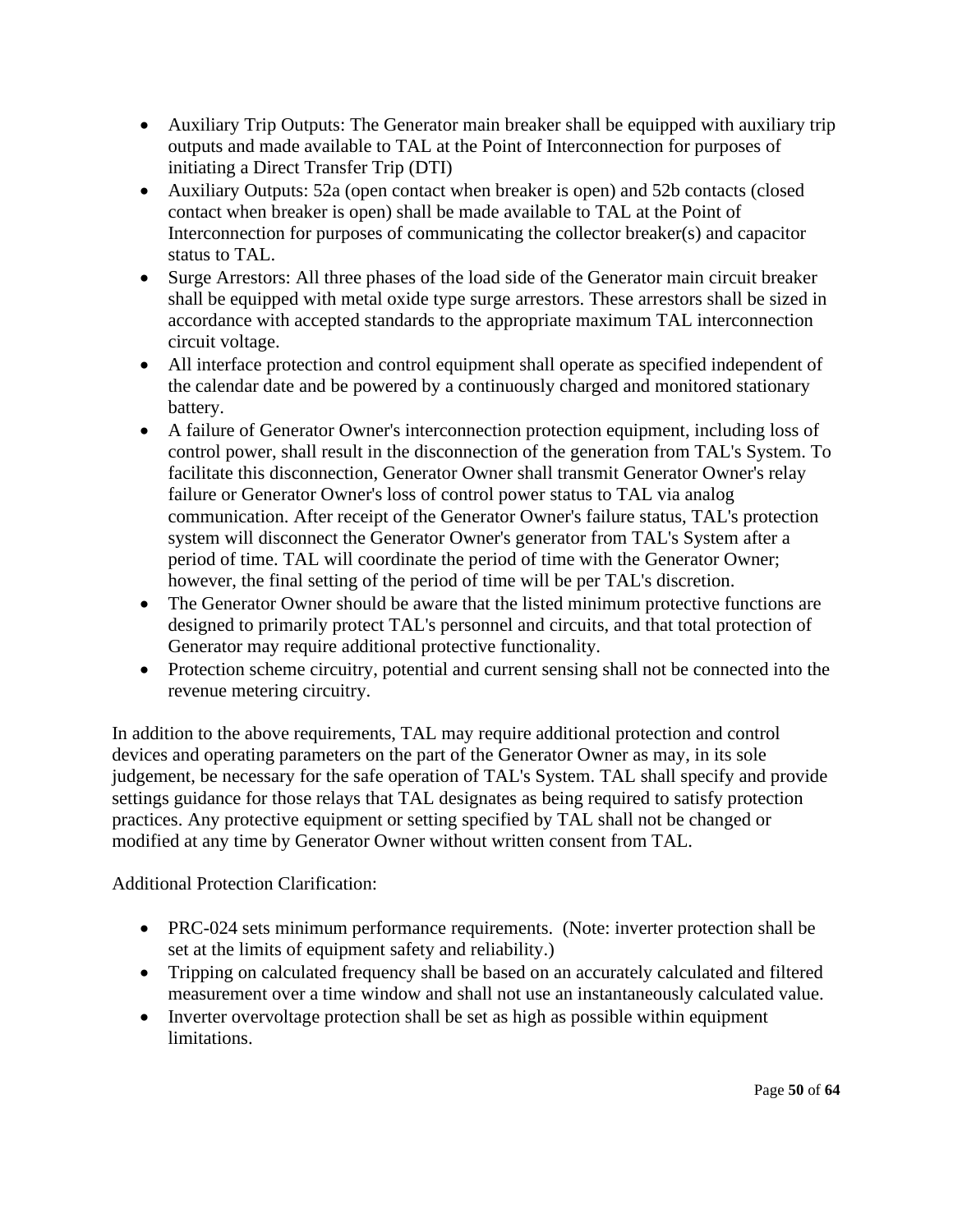- The PRC-024 curve uses a filtered RMS voltage measurement and shall not be applied for transient, sub-cycle overvoltages.
- Expected performance during successive fault events will be specified within a predefined period of time
- Any dc reverse current protection and phase lock loop (PLL) loss of synchronism shall not result in inverter tripping. Tripping within the PRC-024 "No Trip Zone" will be allowed for inverter faults that can lead to failure.
- Inverter rate-of-change-of-frequency (ROCOF) protection shall be disabled unless an equipment limitation exists that requires the inverter to trip on high ROCOF.

# 1.23 EMI & RF Compliance

PV systems often include high-speed switching semiconductor circuits to convert the voltage. Switching circuits inherently produce electromagnetic radiation at harmonics of the switching frequency. Electromagnetic interference (EMI) or radiofrequency (RF) emissions can emanate from PV systems and impact nearby communications. For this reason, the inverter systems shall be FCC Part 15 Class A compliant and maintain a setback distance of 250-500 feet from communication equipment. TAL may periodically verify ongoing adherence through the use of field measurements taken at the Point of Common Coupling or other suitable location as determined by TAL.

#### 1.24 Geo Magnetic Disturbance Monitoring

Newly interconnecting inverter-based resource owners shall make the Generator Ground Overcurrent analog value available to TAL at the revenue meter location. TAL may run communications to this location and bring this information back via SCADA for Geo Magnetic Disturbance monitoring.

#### 1.25 Power Quality

Harmonics must be managed and mitigated because of the potential they have to cause problems such as telecommunication interference, increased network losses, increased thermal heating in transformers and rotating machinery, mis-operation of protective relays and User equipment, and resonant over-voltages. The Generator owner shall be responsible for adhering to the limits of Total Demand Distortion (TDD) and Individual Harmonic Distortion {IHD). The maximum harmonic limits for electrical equipment shall be in accordance with IEEE 519 - 2014. Harmonic current while serving balanced linear loads shall not exceed the limits as set forth with IEEE 1547. To this end, TAL may periodically verify ongoing adherence through the use of field measurements taken at the PCC or other suitable location as determined by TAL.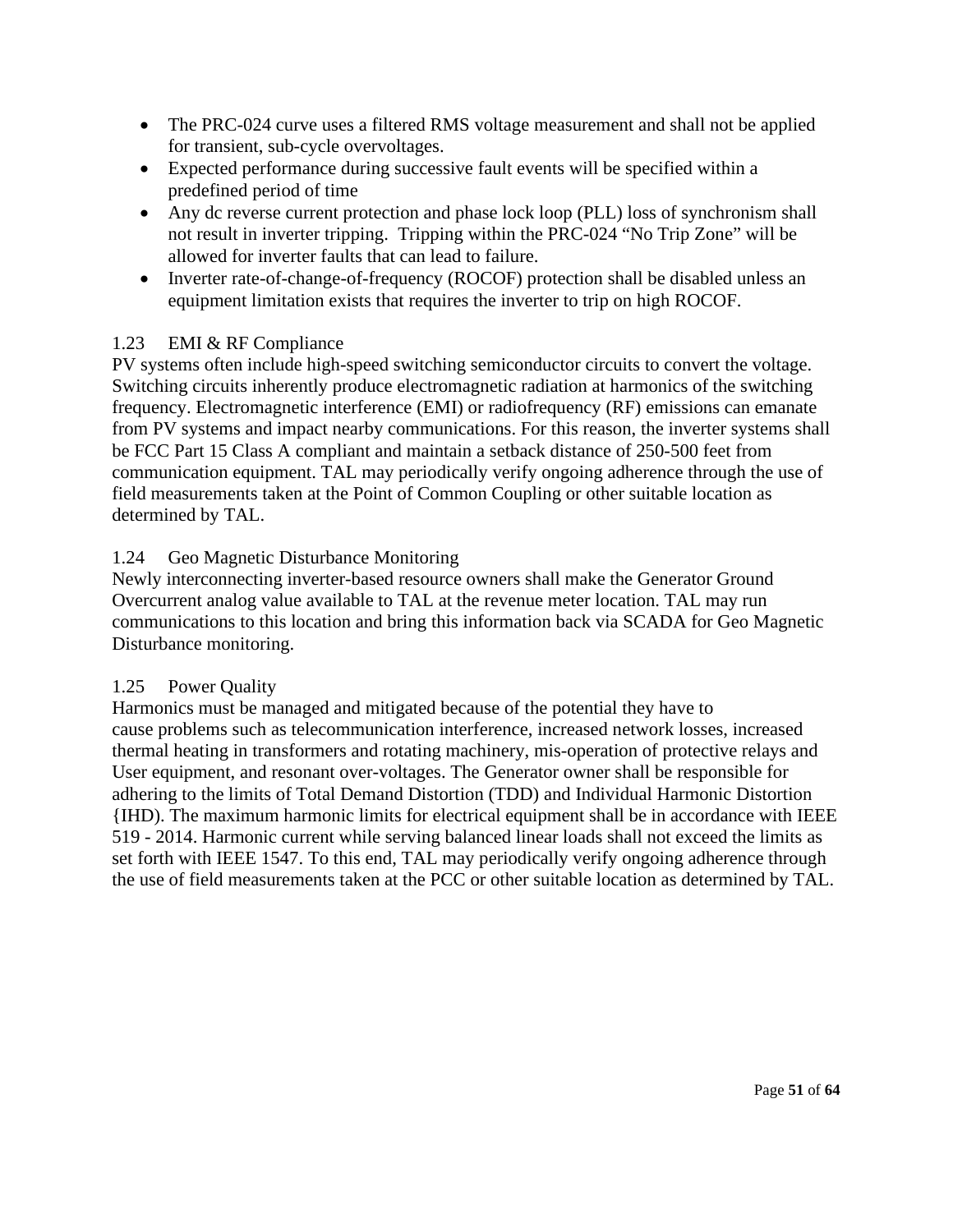# **TAL Facility Connection Requirements - Exhibit C Connection Request**

- 1. The undersigned interconnection Customer submits this Connection Request to interconnect its generating facility with the transmission system of the City of Tallahassee ("TAL"), a TSR, or to interconnect its generating facility to one of TAL's existing generating facilities that is used to interconnect to the transmission system and the interconnection Customer, a GISR.
- 2. This Connection Request is for (check one):

 $\overline{\phantom{a}}$  A TSR

 $\frac{1}{2}$  A GISR

- 3. This Interconnection Request is for (check one):
	- \_\_\_\_\_ A proposed new generating facility.
	- \_\_\_\_\_ An increase in the generating capacity or a material modification of an existing generating facility.
- 3. The type of interconnection service requested, per FERC Pro-Forma (check one):
	- \_\_\_\_\_ Energy Resource Interconnection Service
	- \_\_\_\_\_ Network Resource Interconnection Service
- 4. Check here only if Interconnection Customer requesting Network Resource Interconnection Service also seeks to have its generating facility studied for Energy Resource Interconnection Service
- 5. Interconnection Customer must provide the following information:
	- a. Address or location or the proposed new generating facility site (to the extent known) or, in the case of an existing generating facility, the name and specific location of the existing generating facility

\_\_\_\_\_\_\_\_\_\_\_\_\_\_\_\_\_\_\_\_\_\_\_\_\_\_\_\_\_\_\_\_\_\_\_\_\_\_\_\_\_\_\_\_\_\_\_\_\_\_\_\_\_\_\_

\_\_\_\_\_\_\_\_\_\_\_\_\_\_\_\_\_\_\_\_\_\_\_\_\_\_\_\_\_\_\_\_\_\_\_\_\_\_\_\_\_\_\_\_\_\_\_\_\_\_\_\_\_\_\_

\_\_\_\_\_\_\_\_\_\_\_\_\_\_\_\_\_\_\_\_\_\_\_\_\_\_\_\_\_\_\_\_\_\_\_\_\_\_\_\_\_\_\_\_\_\_\_\_\_\_\_\_\_\_\_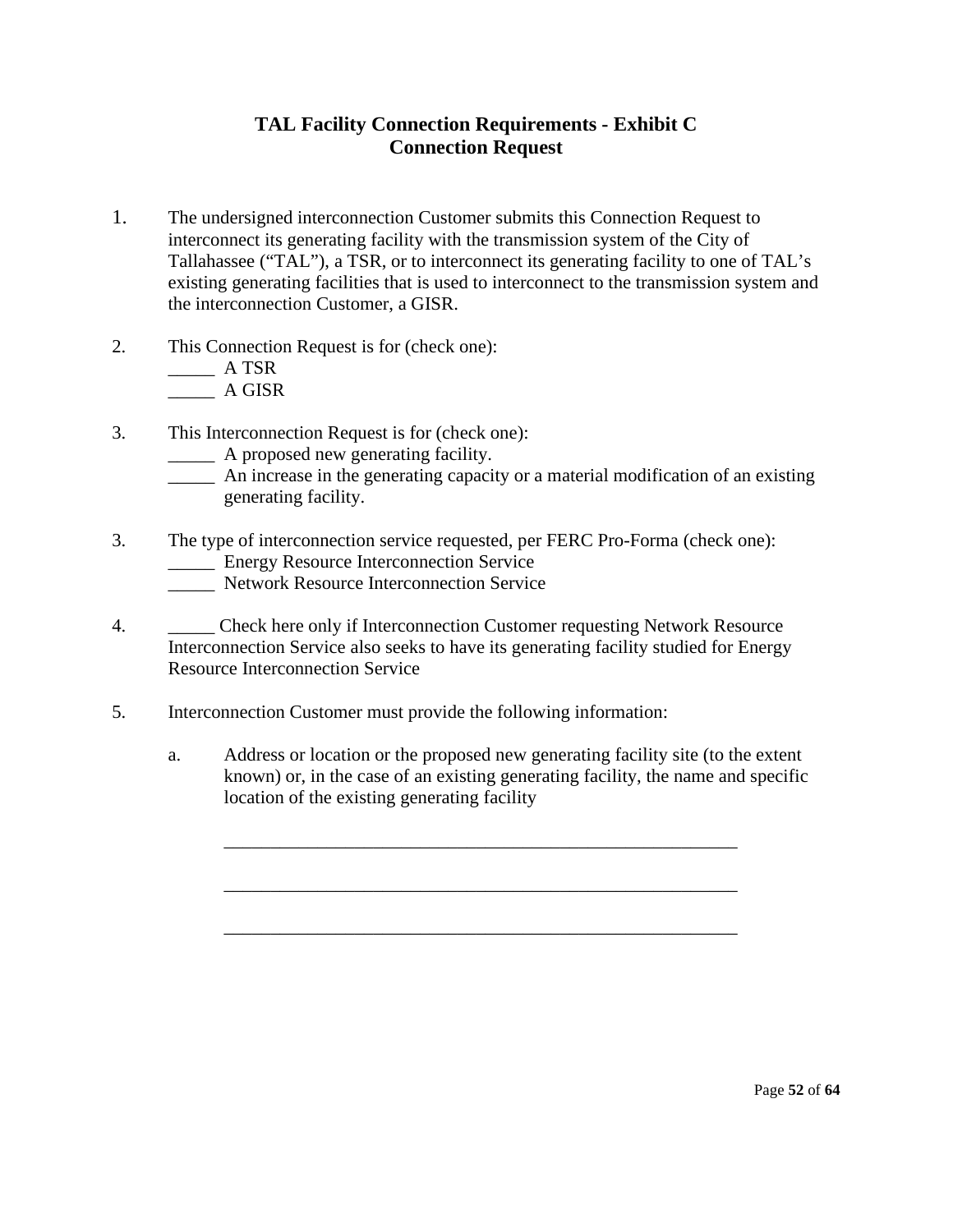b. The following information;

| <b>MW</b>   | Gross     | Net        |
|-------------|-----------|------------|
| <b>MVAR</b> | Gross     | <b>Net</b> |
| <b>MVA</b>  | Gross     | <b>Net</b> |
| Volts       | Generator | Conn. Pt.  |

- c. Maximum summer MW at degrees C and Maximum winter MW at  $\equiv$ degrees C of the proposed new generating facility or the amount of megawatt increase in the generating capacity of an existing generating facility;
- d. Single-line diagram reflecting interconnection point, metering, equipment (generation, transformation, breakers, switches, capacitor banks, grounding, etc.) relaying instrumentation (instrument transformers, relays, etc.) and a geographical drawing reflecting the proposed location of the generating facility, the proposed electrical facilities and interconnection point between the proposed generating facility and TAL's electrical system;
- e. Proposed construction schedule of the proposed generating facility and the interconnection facilities including station service and permitting and the proposed commercial operation date (Day, Month, and Year);
- f. Evidence of site control (attach to the Connection Request). For site control you will need to provide executed and recorded documentation showing that you either own the land or have an exclusive option to buy the land (for a reasonable period of time).
- g. Technical Data (set forth in Attachment A to this exhibit) must be received before the initiation of any of the studies identified in the FCR can be initiated.
- h. The nature of transmission service desired, either: TAL load, the TAL/DEF (Duke Energy Florida) interface, and/or the TAL/SOU (Southern) interface.
- i. If transmission service is required to either the TAL/DEF (Duke Energy Florida) interface, and/or the TAL/SOU (Southern) interface, then the customer shall specify what ancillary services are requested.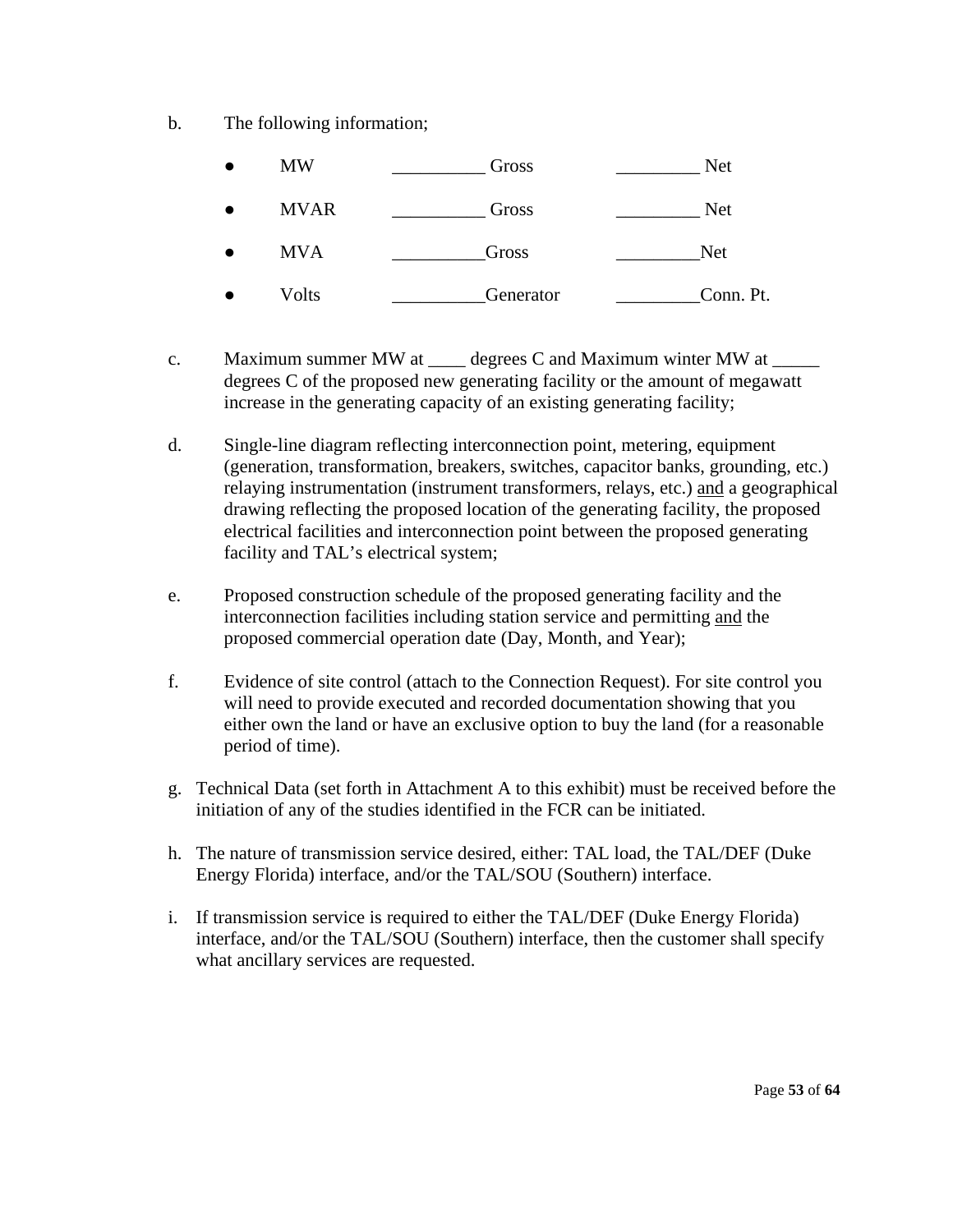| This Connection Request must be executed (below) by an officer of the Customer's |
|----------------------------------------------------------------------------------|
| organization and submitted to:                                                   |

City of Tallahassee Electric Department General Manager 2602 Jackson Bluff Road Tallahassee, Florida 32304

7. Representative of Interconnection Customer to contact:

| $\overline{\phantom{0}}$<br>- 411 -<br>$\begin{array}{ccc} \multicolumn{3}{c}{} & \multicolumn{3}{c}{} & \multicolumn{3}{c}{} & \multicolumn{3}{c}{} & \multicolumn{3}{c}{} & \multicolumn{3}{c}{} & \multicolumn{3}{c}{} & \multicolumn{3}{c}{} & \multicolumn{3}{c}{} & \multicolumn{3}{c}{} & \multicolumn{3}{c}{} & \multicolumn{3}{c}{} & \multicolumn{3}{c}{} & \multicolumn{3}{c}{} & \multicolumn{3}{c}{} & \multicolumn{3}{c}{} & \multicolumn{3}{c}{} & \multicolumn{3}{c}{} & \multicolumn{3}{c}{} & \multicolumn$ |
|-------------------------------------------------------------------------------------------------------------------------------------------------------------------------------------------------------------------------------------------------------------------------------------------------------------------------------------------------------------------------------------------------------------------------------------------------------------------------------------------------------------------------------|
|-------------------------------------------------------------------------------------------------------------------------------------------------------------------------------------------------------------------------------------------------------------------------------------------------------------------------------------------------------------------------------------------------------------------------------------------------------------------------------------------------------------------------------|

8. This Interconnection Request is submitted by:

Name of Interconnection Customer: \_\_\_\_\_\_\_\_\_\_\_\_\_\_\_\_\_\_\_\_\_\_\_\_\_\_\_\_\_\_\_\_\_\_\_

| By (signature): |  |
|-----------------|--|
|                 |  |

| Name<br>tvne)<br>or print |  |
|---------------------------|--|
|                           |  |

Title: \_\_\_\_\_\_\_\_\_\_\_\_\_\_\_\_\_\_\_\_\_\_\_\_\_\_\_\_\_\_\_\_\_\_\_\_\_\_\_\_\_\_\_\_\_\_\_\_\_\_\_\_\_\_\_\_\_\_\_\_

Date: \_\_\_\_\_\_\_\_\_\_\_\_\_\_\_\_\_\_\_

Date Received by City of Tallahassee: \_\_\_\_\_\_\_\_\_\_\_\_\_\_\_\_\_\_\_\_\_

 By: \_\_\_\_\_\_\_\_\_\_\_\_\_\_\_\_\_\_\_\_\_ TAL Representative

Date Connection Request Completed: \_\_\_\_\_\_\_\_\_\_\_\_\_\_\_\_\_\_\_\_\_

By: \_\_\_\_\_\_\_\_\_\_\_\_\_\_\_\_\_\_\_\_\_

TAL Representative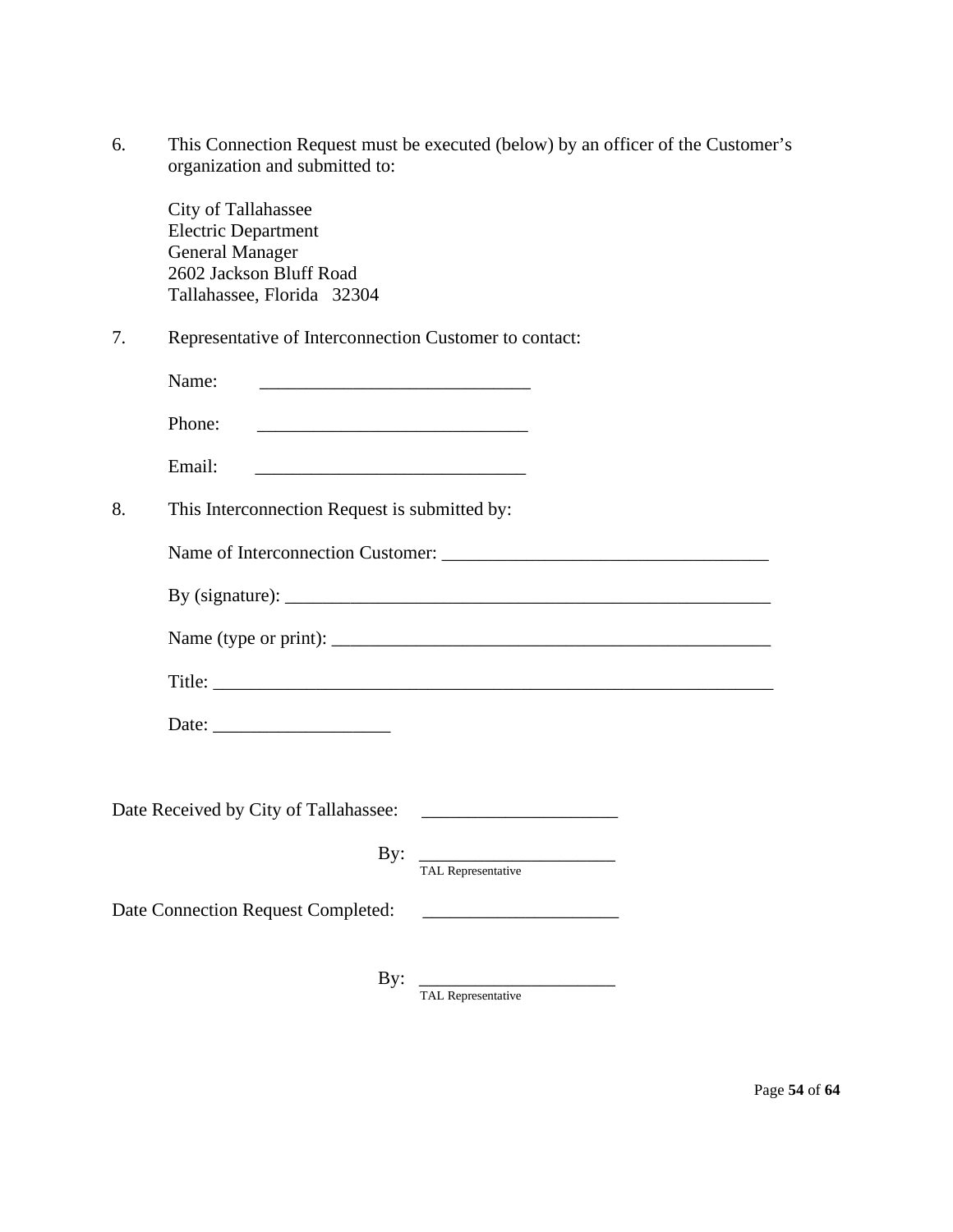# **TAL Facility Connection Requirements - Exhibit C - Connection Request Attachment I - Generating Facility Data**

| <b>Unit Ratings</b>                                         |                                                                                                       |                 |
|-------------------------------------------------------------|-------------------------------------------------------------------------------------------------------|-----------------|
|                                                             | $\mathrm{P}$ $\frac{1}{\sqrt{1-\frac{1}{2}}\sqrt{1-\frac{1}{2}}\left(\frac{1}{2}-\frac{1}{2}\right)}$ | Voltage         |
| <b>Power Factor</b>                                         |                                                                                                       |                 |
|                                                             |                                                                                                       |                 |
| Short Circuit Ratio                                         |                                                                                                       |                 |
|                                                             |                                                                                                       |                 |
| Max Turbine MW $\frac{C}{C}$ <sup>o</sup> F $\frac{C}{C}$   |                                                                                                       |                 |
| <b>Combined Turbine - Generator - Exciter Intertia Data</b> |                                                                                                       |                 |
|                                                             |                                                                                                       |                 |
|                                                             |                                                                                                       |                 |
| <b>Reactance Data (Per Unit - Rated KVA)</b>                |                                                                                                       |                 |
|                                                             | Direct Axis                                                                                           | Quadrature Axis |
| Synchronous - saturated                                     |                                                                                                       |                 |
| Synchronous - unsaturated                                   |                                                                                                       |                 |
| Transient - saturated                                       |                                                                                                       |                 |
| Transient - unsaturated                                     |                                                                                                       |                 |
| Subtransient - saturated                                    | $X''_{\rm dv}$                                                                                        | $X''_{qv}$      |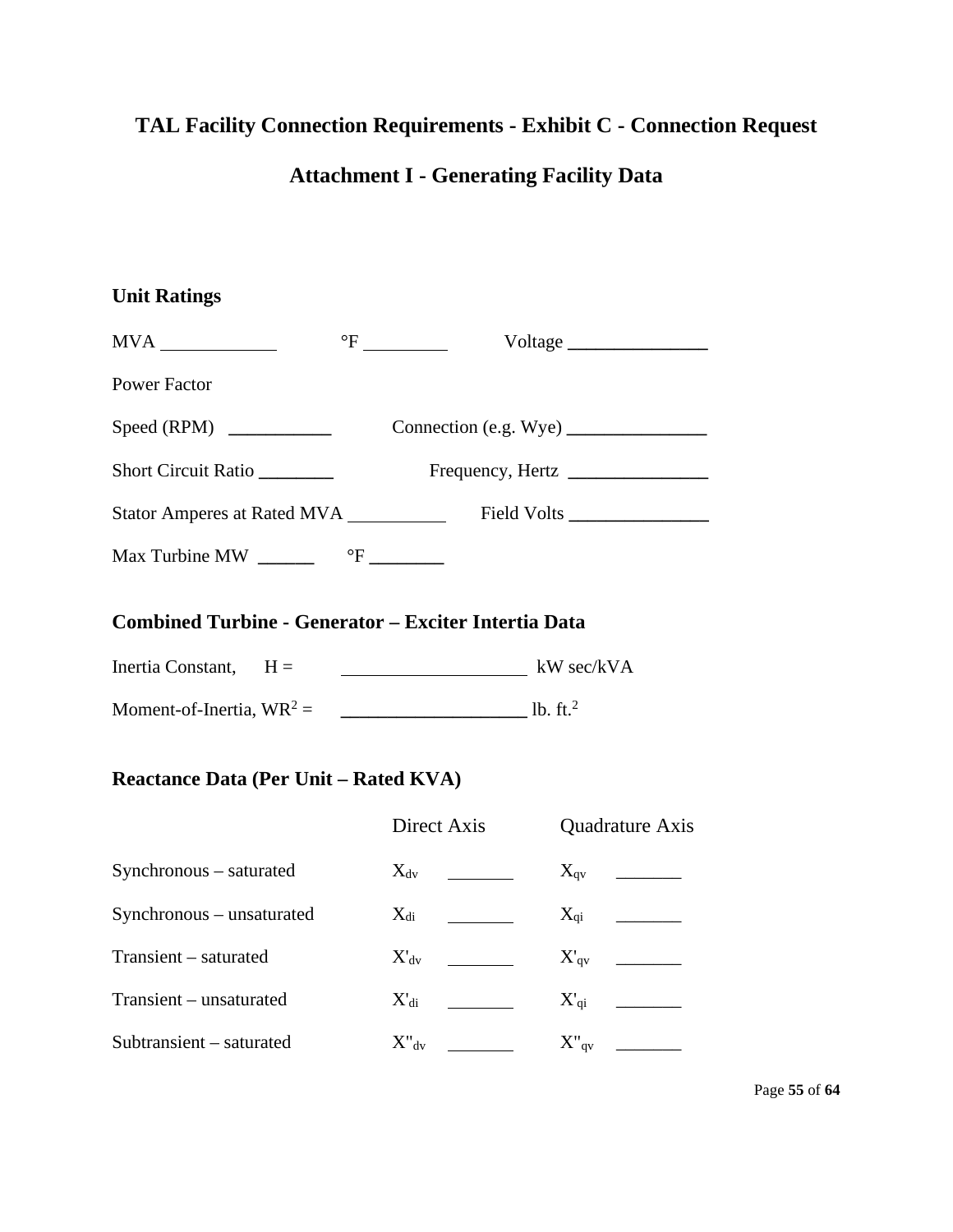| Subtransient – unsaturated                                       | $X^{\prime}$ <sub>di</sub> | $X_{q_1}$ |  |
|------------------------------------------------------------------|----------------------------|-----------|--|
| Negative Sequence – saturated<br>Negative Sequence – unsaturated | $X2_{v}$<br>$X2_i$         |           |  |
| Zero Sequence – saturated                                        | $X0_{v}$                   |           |  |
| Zero Sequence – unsaturated                                      | $X0_i$                     |           |  |
| Leakage Reactance                                                | $Xl_{m}$                   |           |  |

# **Field Time Constant Data (Sec)**

| Open Circuit                            | $T_{d0}$   | $T_{q0}$ |
|-----------------------------------------|------------|----------|
| Three-Phase Short Circuit Transient     | $T_{d3}$   | $T_q$    |
| Line to Line Short Circuit Transient    | $T_{d2}$   |          |
| Line to Neutral Short Circuit Transient | $T_{d1}$   |          |
| <b>Short Circuit Subtransient</b>       | $T''_d$    | $T''_q$  |
| Open Circuit Subtransient               | $T''_{d0}$ | qo       |

# **Armature Time Constant Data (Sec)**

| Three Phase Short Circuit     | $\int$ a3 |  |
|-------------------------------|-----------|--|
| Line to Line Short Circuit    | $T_{a2}$  |  |
| Line to Neutral Short Circuit | $T_{21}$  |  |

NOTE: If requested information is not applicable, indicate by marking "N/A."

# **Armature Winding Resistance Data (Per Unit)**

Positive R1 \_\_\_\_\_\_\_

Negative R2 \_\_\_\_\_\_\_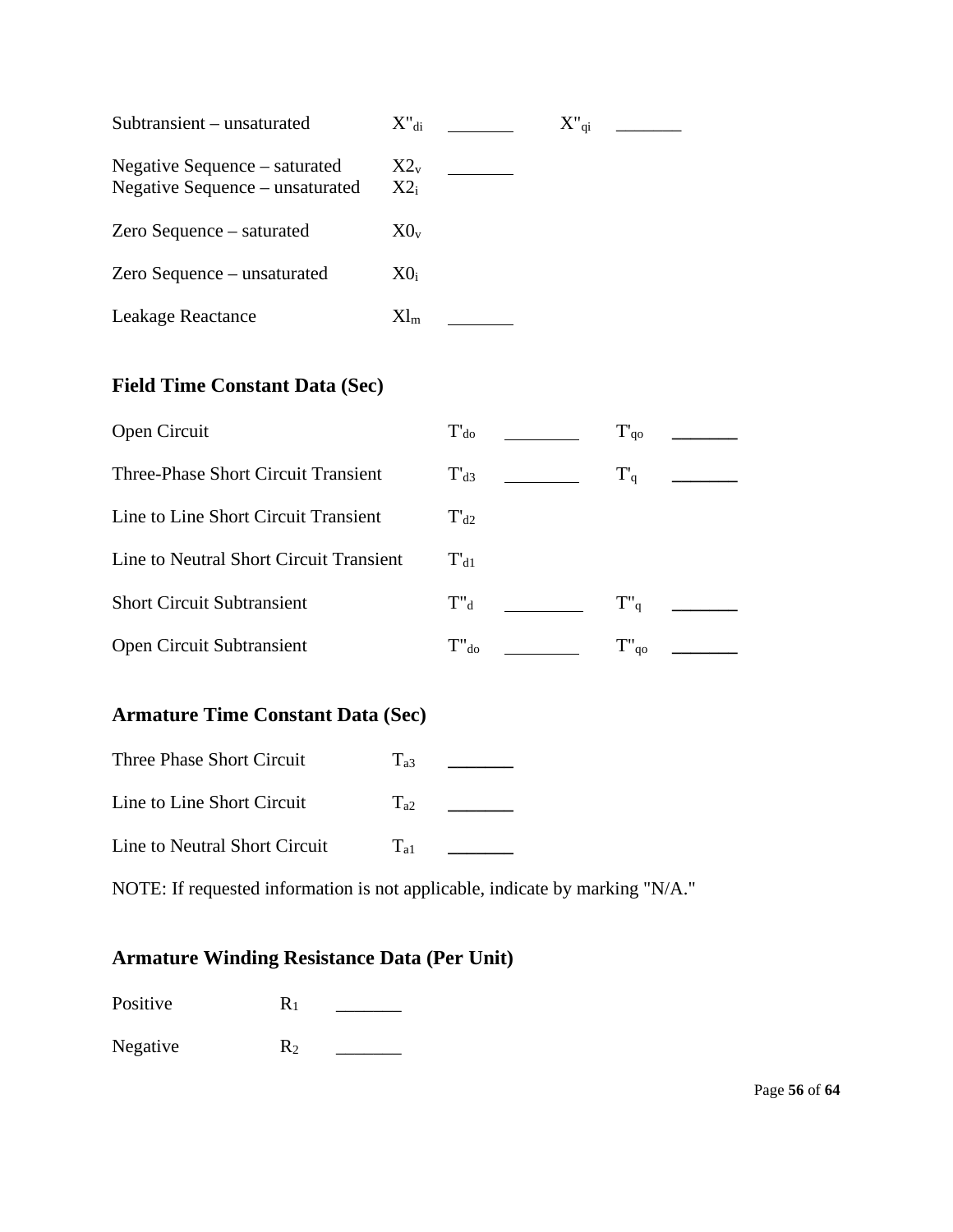| Zero                                       | $R_0$ |                                                         |            |                 |
|--------------------------------------------|-------|---------------------------------------------------------|------------|-----------------|
| Rotor Short Time Thermal Capacity $I_2^2t$ |       |                                                         |            |                 |
|                                            |       | Field Current (at Rated kVA, Armature Voltage and PF)   | amps       |                 |
|                                            |       | Field Current (at Rated kVA and Armature Voltage, 0 PF) | amps       |                 |
| Three Phase Armature Winding Capacitance   |       |                                                         | microfarad |                 |
| <b>Field Winding Resistance</b>            |       |                                                         | ohms       | $^{\circ}C$     |
| Armature Winding Resistance (Per Phase)    |       |                                                         | ohms       | $\rm ^{\circ}C$ |

# **Curves**

Provide Saturation, Vee, Reactive Capability, Capacity Temperature Correction curves. Designate normal and emergency Hydrogen Pressure operating range for multiple curves.

# **Generator Step-up Transformer Data Ratings**

Capacity Self-cooled (Maximum Nameplate)

**/** kVA

Voltage Ratio(Generator Side/System side/Tertiary)

**/ /** kV

Winding Connections (Low V/High V/Tertiary V (Delta or Wye))

**/\_\_\_\_\_\_\_\_\_\_\_\_\_\_/\_\_\_\_\_\_\_\_\_\_\_\_\_\_\_**

Fixed Taps Available **\_\_\_\_\_\_\_\_\_\_\_\_\_\_\_\_\_\_\_\_\_\_\_\_\_\_\_\_\_\_\_\_\_\_\_\_\_\_\_\_\_\_\_\_\_\_\_\_\_\_\_\_\_**

Present Tap Setting **\_\_\_\_\_\_\_\_\_\_\_\_\_\_\_\_\_\_\_\_\_\_\_\_\_\_\_\_\_\_\_\_\_\_\_\_\_\_\_\_\_\_\_\_\_\_\_\_\_\_\_\_\_\_\_**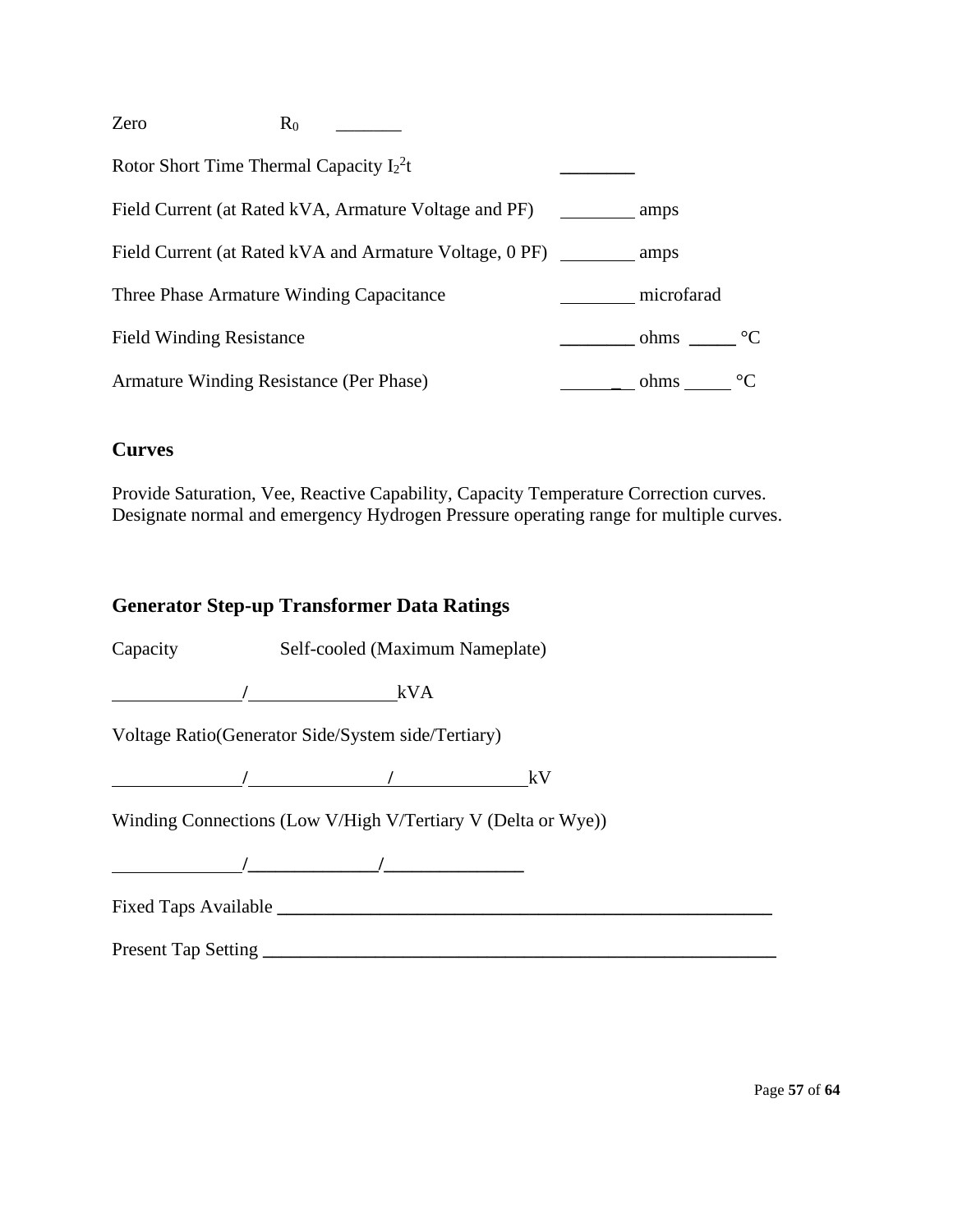# **Impedance**

| Positive | $Z_1$ (on self-cooled kVA rating) | $\%$ | X/R |
|----------|-----------------------------------|------|-----|
| Zero     | $Z_0$ (on self-cooled kVA rating) | $\%$ | X/R |

#### **Excitation System Data**

Provide appropriate PSS/e excitation system and power system stabilizer (PSS) models) for computer representation in power system stability simulations and the corresponding excitation system and PSS constants for use in the model.

#### **Governor System Data**

**\_\_\_\_\_\_\_\_\_\_\_\_\_**

Provide appropriate PSSE model of governor system for computer representation in power system stability simulations and the corresponding governor system constants for use in the model.

# **Wind Generators, PV and Bulk Electric Storage**

Number of generators to be interconnected pursuant to this Connection Request:

**\_\_\_\_\_\_\_\_\_\_\_\_\_\_\_\_\_\_\_\_\_\_\_\_\_\_\_\_\_\_\_\_\_\_\_\_\_\_\_\_\_\_\_\_\_\_\_\_\_\_\_\_\_\_\_\_\_\_\_\_\_\_\_\_\_**

**\_\_\_\_\_\_\_\_\_\_\_\_\_\_\_\_\_\_\_\_\_\_\_\_\_\_\_\_\_\_\_\_\_\_\_\_\_\_\_\_\_\_\_\_\_\_\_\_\_\_\_\_\_\_\_\_\_\_\_\_\_\_\_\_\_**

Elevation: **\_\_\_\_\_\_\_\_\_\_\_\_\_ \_\_\_\_\_** Single Phase **\_\_\_\_\_** Three Phase

Inverter manufacturer, model name, number, and version:

List of adjustable set points for the protective equipment or software:

Provide appropriate PSS/e model for steady-state and dynamic power flow models.

#### **Induction Generators**

Field Volts: \_\_\_\_\_\_\_\_\_\_\_\_\_\_\_\_\_

Field Amperes: \_\_\_\_\_\_\_\_\_\_\_\_\_\_

Motoring Power (kW): \_\_\_\_\_\_\_\_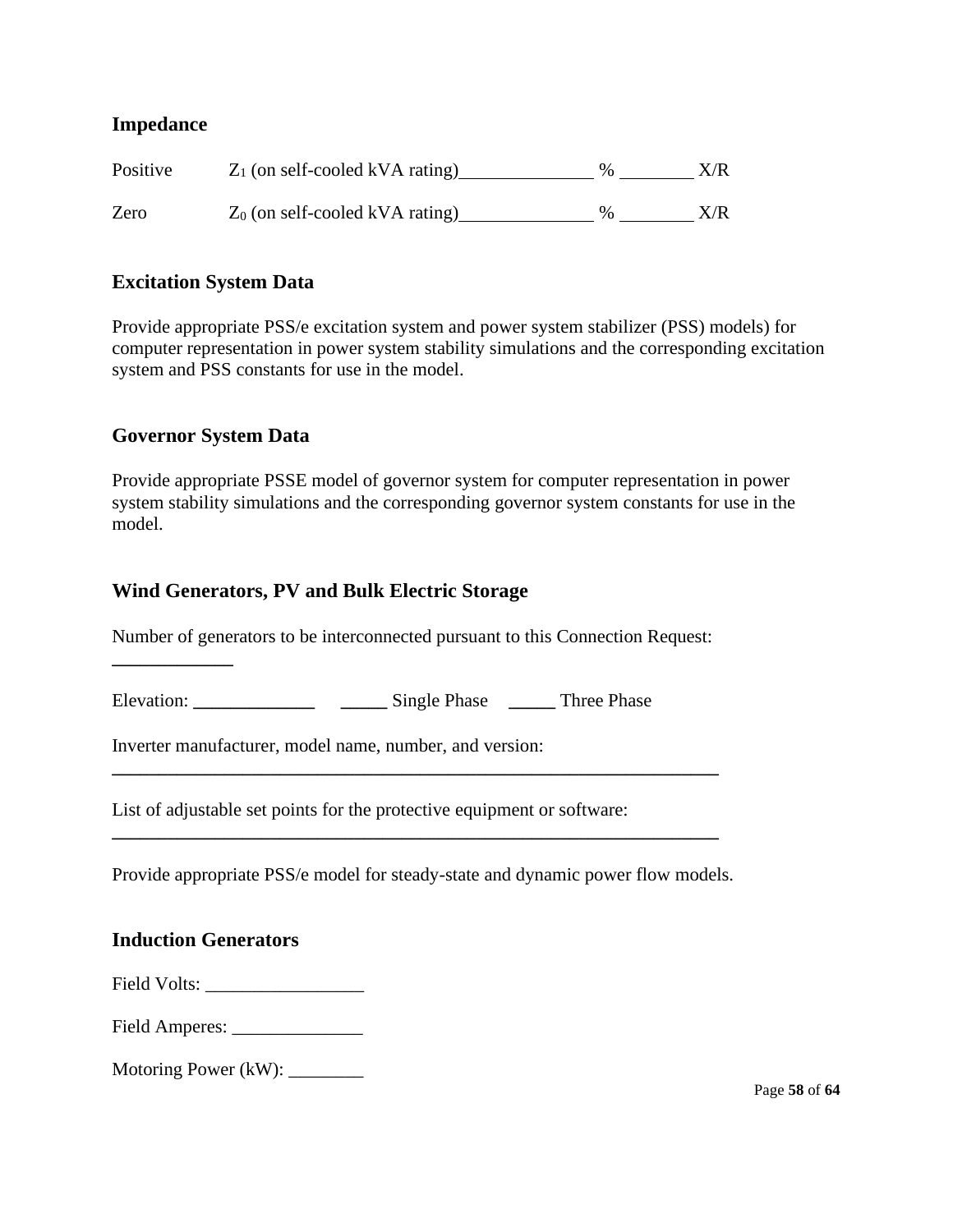| Neutral Grounding Resistor (If Applicable): |  |  |
|---------------------------------------------|--|--|
|                                             |  |  |

I2 2 t or K (Heating Time Constant): \_\_\_\_\_\_\_\_\_\_\_\_

Rotor Resistance: \_\_\_\_\_\_\_\_\_\_\_\_

- Stator Resistance: \_\_\_\_\_\_\_\_\_\_\_\_
- Stator Reactance: \_\_\_\_\_\_\_\_\_\_\_\_\_
- Rotor Reactance:
- Magnetizing Reactance: \_\_\_\_\_\_\_\_\_\_\_
- Short Circuit Reactance: \_\_\_\_\_\_\_\_\_\_\_
- Exciting Current: \_\_\_\_\_\_\_\_\_\_\_\_\_\_\_\_
- Temperature Rise:
- Frame Size:
- Design Letter:
- Reactive Power Required In Vars (No Load): \_\_\_\_\_\_\_\_
- Reactive Power Required In Vars (Full Load): \_\_\_\_\_\_\_\_

Total Rotating Inertia, H: \_\_\_\_\_\_\_\_Per Unit on KVA Base

# **Non-Synchronous Generating Facility Data**

#### **General Data**

Generating Facility Name: \_\_\_\_\_\_\_\_\_\_\_\_\_\_\_\_

Total Generating Facility Gross Output: \_\_\_\_\_\_\_\_\_\_\_\_\_\_\_\_

Generating Facility Aux Load: \_\_\_\_\_\_\_\_\_\_\_\_\_\_\_\_

Anticipated Losses between Generating Facility and POI: \_\_\_\_\_\_\_\_\_\_\_\_\_\_\_\_\_\_\_\_\_\_\_\_\_

Page **59** of **64**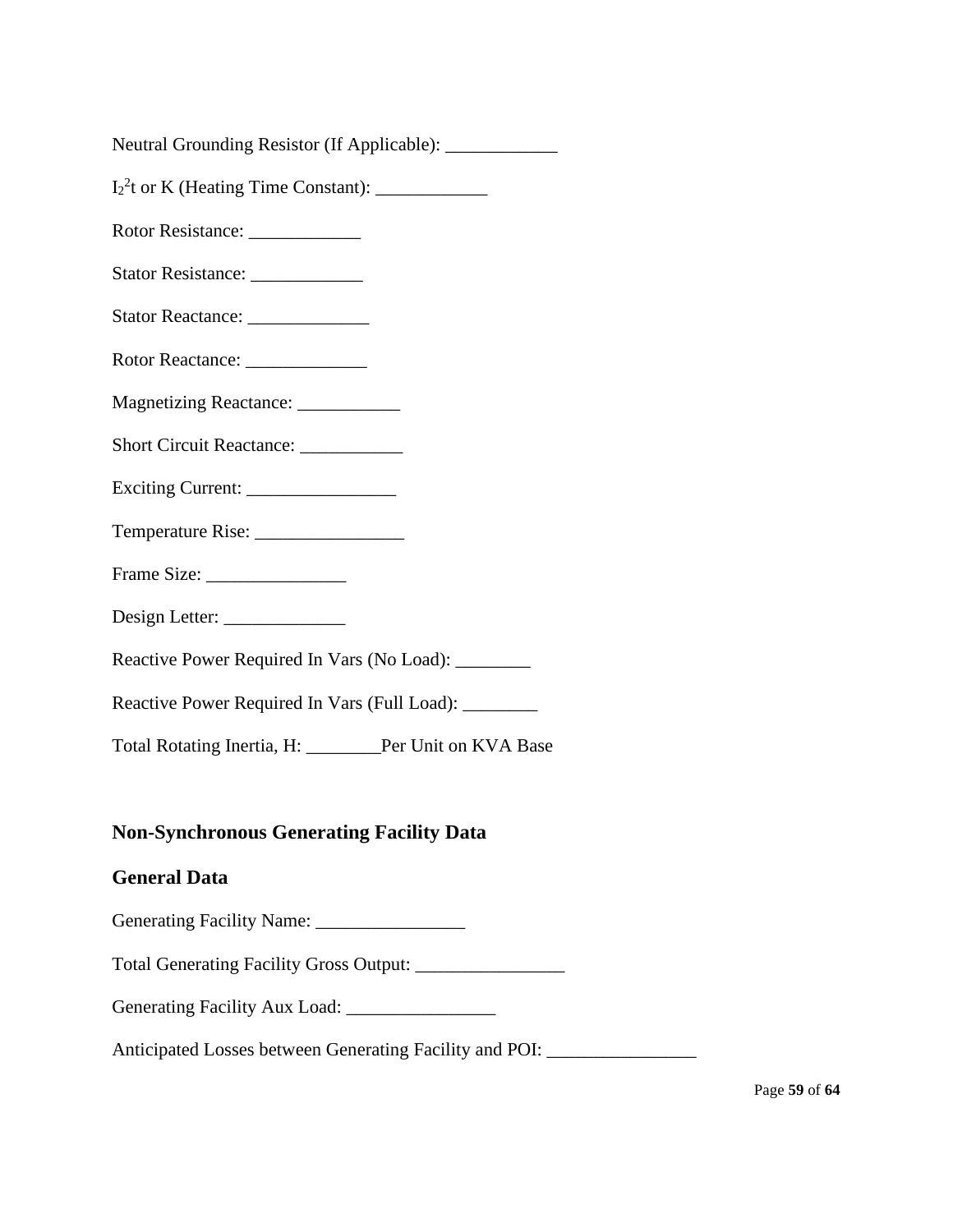Requested MW at POI: \_\_\_\_\_\_\_\_\_\_\_\_\_\_\_\_

Power factor at rated output:

Location plan including street address and/or longitude and latitude. (Provide as attachment(s).)

One-line diagram of the plant and station facilities. (Provide as attachment(s).) (The one line diagram shall include, as applicable, the distribution lines connecting the various groups of solar arrays, capacitor banks, step-up transformers, disconnect switches, distribution conductors, substation transformers and capacitor banks from the solar panels to the Point of Interconnection.)

Equipment Manufacturer Datasheets(Provide as attachment(s).)

# **Inverter Data**

- a) Number of Inverters:
- b) Nameplate Rating (each Inverter): <br>  $\begin{array}{ccc} kVA \atop \end{array}$ and at  $AC$  rated voltage.
- c) Inverter AC terminal voltage operating range:
- d) Inverter Manufacturer and Model #:
- e) Provide inverter active and reactive power curves (P-Q diagrams): \_\_\_\_\_\_\_\_\_\_\_
- f) Provide inverter technical specification sheet, if available.
- g) Provide with this form the dynamic modeling data, including plant volt/var control function model and active power/frequency control function model, in a Siemens/PTI PSS/E standard model. If a user-written model is submitted in place of a standard model, it must include the model characteristics, including block diagrams, values and names for all model parameters, and a list of all state variables. All of the associated files, including source code, for dynamic modeling should be in PSS/E version 33, and must be shareable on an interconnection-wide basis to support use in the interconnection-wide cases.<sup>1</sup>
- h) Isc max current during fault detection
- i) Duration of Isc max

 $\overline{\phantom{a}}$  , where  $\overline{\phantom{a}}$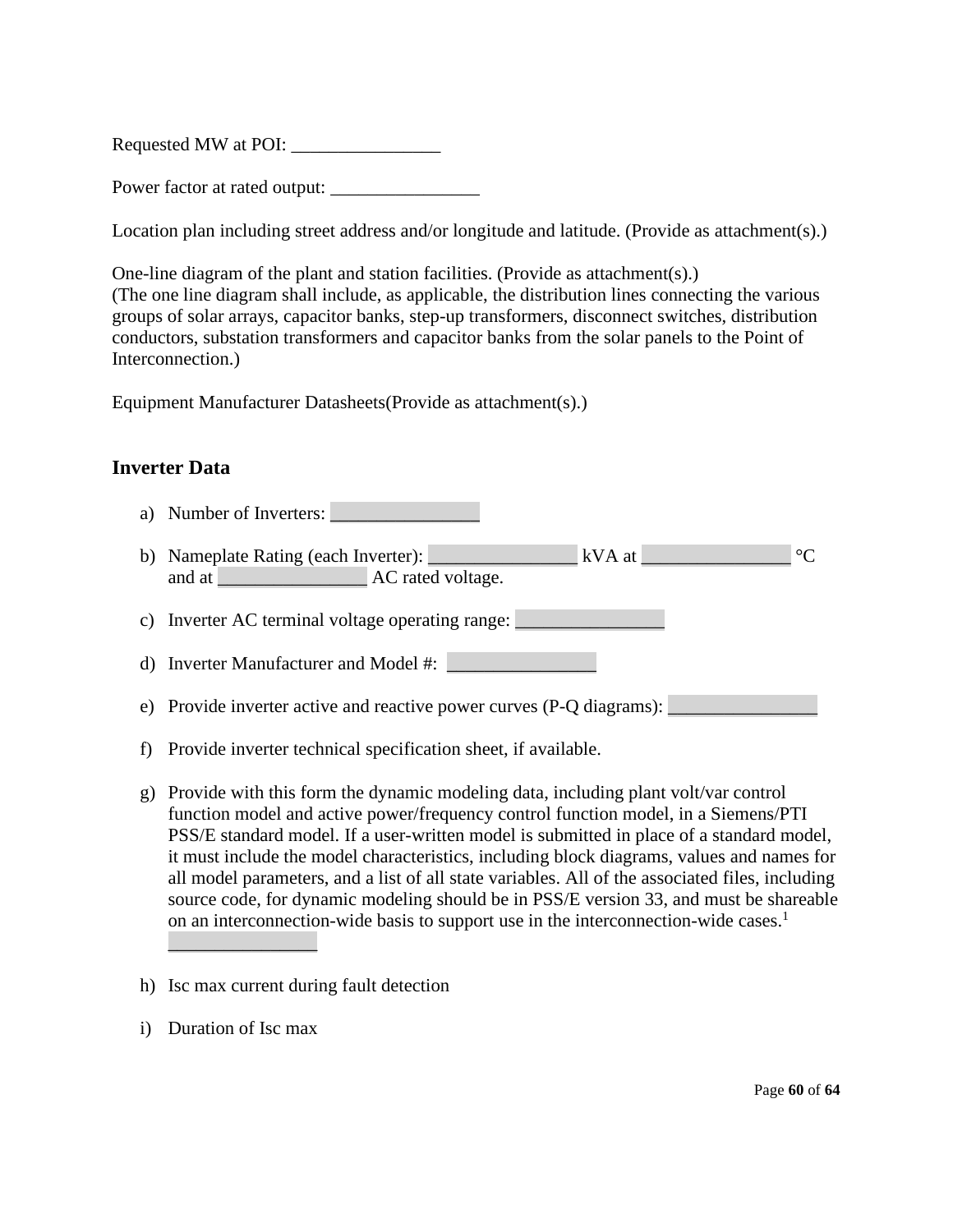j) Isc max after fault detection

 $\overline{\phantom{a}}$  , where  $\overline{\phantom{a}}$ 

k) Ilv max current for low voltage ride through (LVRT).

**Reactive Power Compensation Devices** (beyond the inverters built-in reactive capability).

- a) Type of reactive compensation device(s): Static or Dynamic
- b) Static reactive device type: Fixed or Switched
	- Number and size of each:  $\times$  (MVAr)

c) Dynamic reactive control device (e.g. SVC, STATCOM):

- Control range at rated MW output: MVAr (lead and lag)
- d) Provide with this form the dynamic modeling data in a Siemens PTI PSS/E standard model. If a user-written model is submitted in place of a standard model, it must include the model characteristics, including block diagrams, values and names for all model parameters, and a list of all state variables. All of the associated files, including source code, for dynamic modeling should be in PSS/E version 33 and it must be shareable on an interconnection-wide basis to support use in the interconnection-wide cases.<sup>2</sup>

Describe the overall plant reactive power control strategy: **Lesson** 

# **Short Circuit Current Contribution of the Generating Facility.**

Maximum Three Phase Fault Current contribution at the inverter AC terminals: \_\_\_\_\_\_\_\_\_\_\_\_\_\_\_\_ (pu) of Rated Current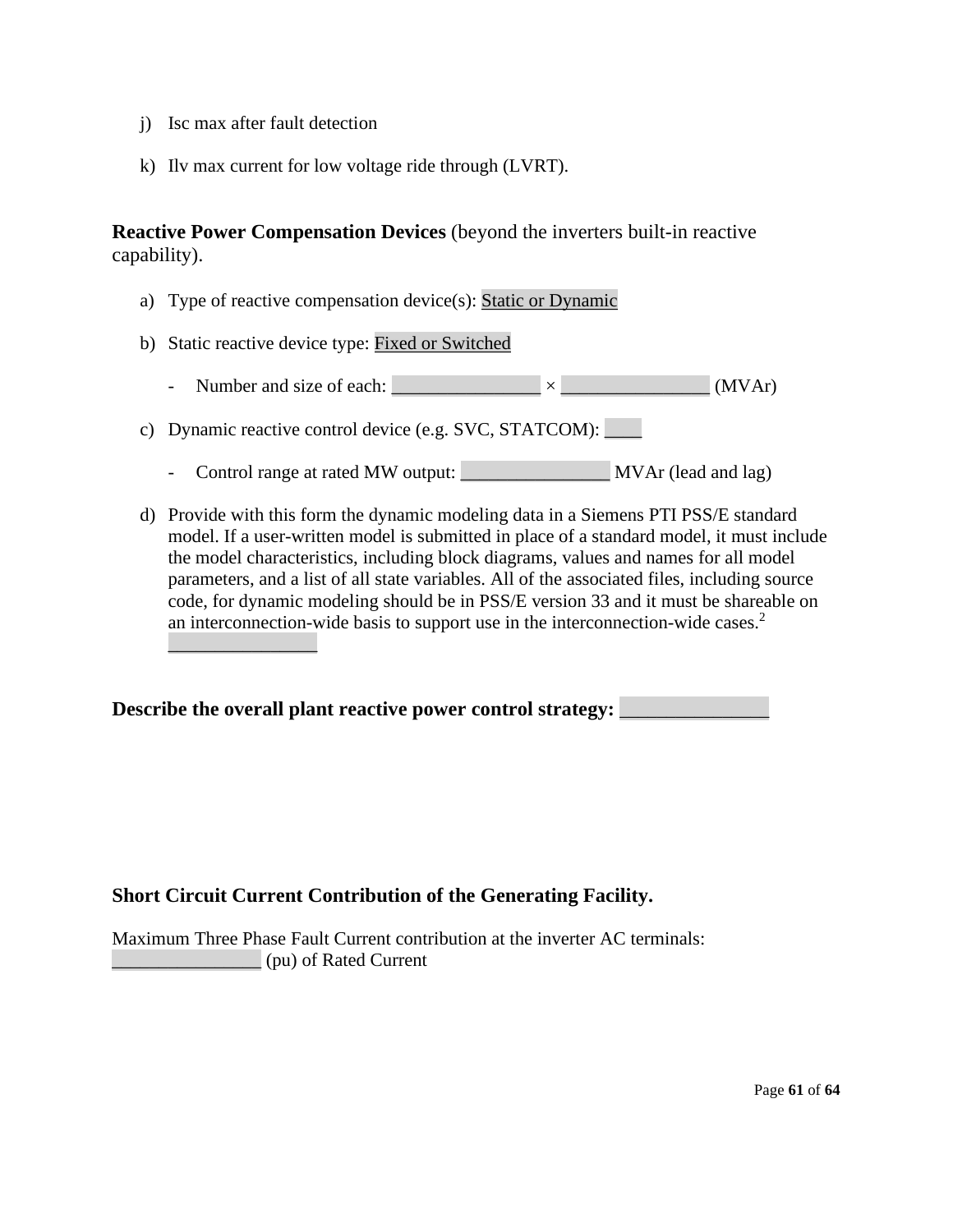# **TAL Facility Connection Requirements - Exhibit D Electromagnetic Transient Model Data Collection**

# Background

TAL requires a PS CAD EMTDC Model for all inverter-based resources (greater than 1 MVA) requesting connection to its electric transmission or distribution system. Due to increasing penetration of inverter-based resources (IBR), traditional load flow and transient analysis may no longer be sufficient to ensure system reliability. EMT studies are required to analyze IBR performance in weak grids, control interactions, islanding performance, and ride-through capability. PS CAD model requirements are shown below:

Please fill out Project Name and Model Name

| <b>Project Name</b>                             |  |
|-------------------------------------------------|--|
| / Number of Turbine or Inverter<br>- Model Name |  |

# **1. PSCAD Model Requirement Model Accuracy Features**

In order to be sufficiently accurate, the model provided for each facility shall:

| Item           | Description                                                                    | Check |
|----------------|--------------------------------------------------------------------------------|-------|
|                | Represent the full detailed inner control loop of the power electronics. The   |       |
|                | model cannot use the same approximations classically used in transient         |       |
|                | stability modeling, and should fully represent all fast inner controls, as     |       |
|                | implemented in the real equipment. It is preferred and recommended to create   |       |
|                | models which embed the actual hardware code into a PSCAD component             |       |
|                | whenever possible. If the model is assembled using standard blocks available   |       |
|                | in the PSCAD master library, approximations are usually introduced, and        |       |
|                | specific implementation details for important control blocks may be lost. In   |       |
|                | addition, there is a risk that errors will be introduced in the process of     |       |
|                | manually assembling the model. NOTE: For this type of manually assembled       |       |
|                | model, (not using a direct "real code" embedding process), validation is       |       |
|                | recommended.                                                                   |       |
| $\overline{2}$ | Incorporate a full IGBT representation (preferred), or may use a voltage       |       |
|                | source interface that mimics IGBT switching (i.e. a firing pulse based model). |       |
|                | A three phase sinusoidal source representation is not acceptable. Models       |       |
|                | manually translated from MATLAB (i.e. block-by-block) or control block         |       |
|                | diagrams are often unacceptable because the method used to model the           |       |
|                | electrical network and interface to the controls may not be accurate, or       |       |
|                | portions of the controls (such as protection) are omitted. Note, however, that |       |
|                | Matlab may be used to generate C code which is used in the real control        |       |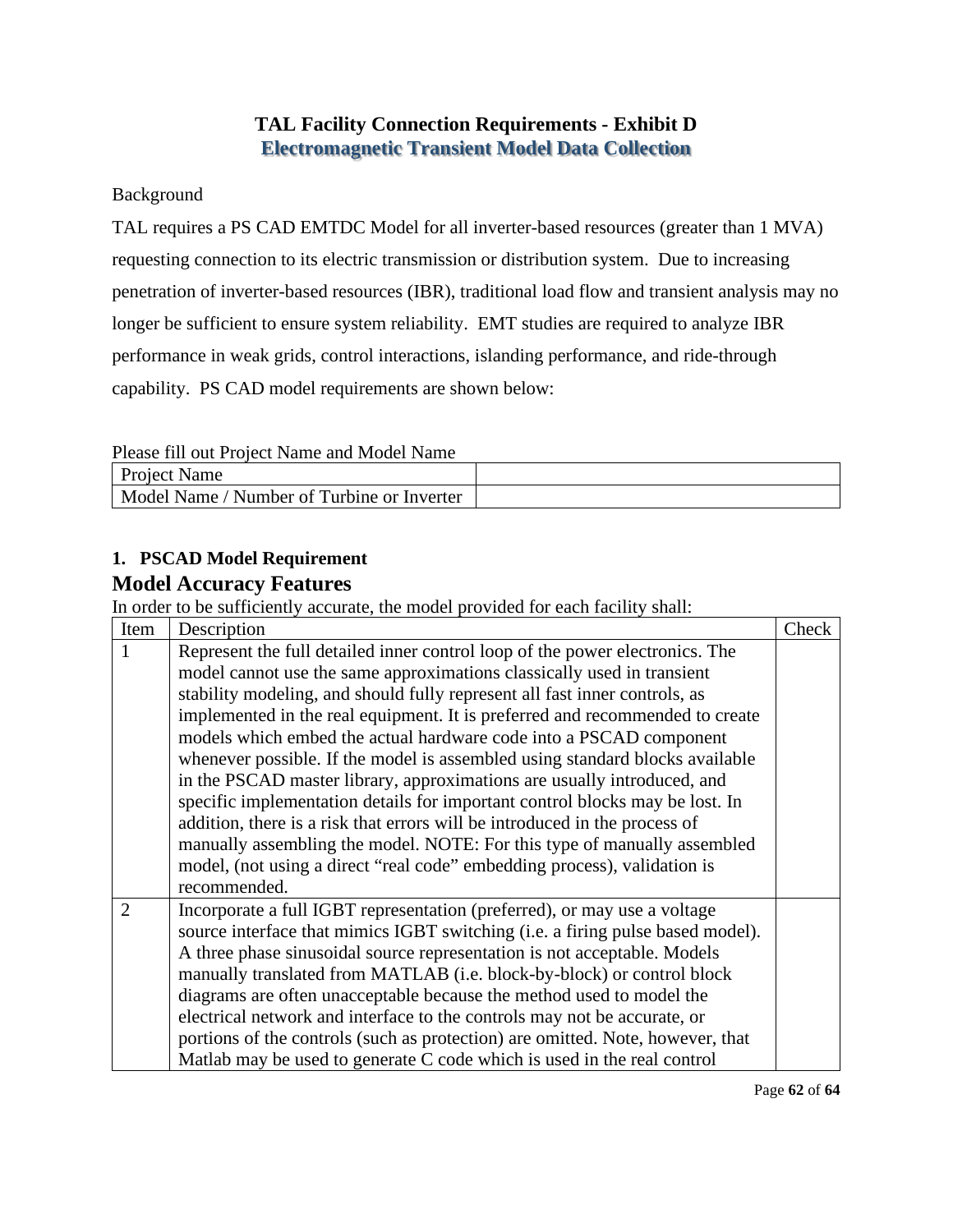|                | hardware, and if this approach is used by the developer, the same C code may      |  |
|----------------|-----------------------------------------------------------------------------------|--|
|                | be directly used to create an extremely accurate PSCAD model of the controls.     |  |
|                | The controller source code may be compiled into DLLs or binary if the source      |  |
|                | code is unavailable due to confidentiality restrictions.                          |  |
| 3              | Represent plant level controllers as they are implemented in the real controls,   |  |
|                | such as automatic voltage regulation. Parameters typically requiring site-        |  |
|                | specific adjustment should be made user-accessible. For example, the plant        |  |
|                | level controller should provide access to regulation gains and droop settings.    |  |
| $\overline{4}$ | Represent all pertinent control features as they are implemented in the real      |  |
|                | controls (e.g. customized PLLs, ride-through controllers, etc.)                   |  |
| 5              | Represent machine slip of Type III (DFIG) wind generation as appropriate for      |  |
|                | the power dispatch.                                                               |  |
| 6              | Represent SSO mitigation and/or protection including the ability to enable and    |  |
|                | disable SSO mitigation/protection, if applicable                                  |  |
| $\overline{7}$ | Represent dynamic reactive devices including automatically controlled             |  |
|                | capacitor and reactor banks, if applicable.                                       |  |
| 8              | Represent all pertinent electrical and mechanical configurations, such as filters |  |
|                | and specialized transformers. Mechanical features (such as gearboxes, pitch       |  |
|                | controllers, etc.) should be included in the model if they impact electrical      |  |
|                | performance.                                                                      |  |
| 9              | Have all pertinent protections modeled in detail. Typically this includes         |  |
|                | various over-voltage and under-voltage protections (individual phase and          |  |
|                | RMS), frequency protections, DC bus voltage protections, and overcurrent          |  |
|                | protection. There may be others.                                                  |  |
| 10             | Accurately reflect behavior throughout the valid (MW and MVAr) output             |  |
|                | range from minimum power through maximum power.                                   |  |

# **Model Usability Features**

In order to allow study engineers to perform system studies and analyze simulation results, the model provided for each facility shall:

| 11 | Have pertinent control or hardware options accessible to the user (e.g.<br>adjustable protection thresholds or real power recovery ramp rates). |  |
|----|-------------------------------------------------------------------------------------------------------------------------------------------------|--|
|    | Diagnostic flags (e.g. flags to show control mode changes or which protection                                                                   |  |
|    | has been activated) should be accessible to facilitate analysis and should                                                                      |  |
|    | clearly identify why a model trips during simulations.                                                                                          |  |
| 12 | Be capable of running at timesteps anywhere in the range from $5 \mu s$ to $10 \mu s$ .                                                         |  |
|    | Most of the time, requiring a smaller time step means that the control                                                                          |  |
|    | implementation has not used the interpolation features of PSCAD, or is using                                                                    |  |
|    | inappropriate interfacing between the model and the larger network. Lack of                                                                     |  |
|    | interpolation support introduces inaccuracies into the model at higher time                                                                     |  |
|    | steps.                                                                                                                                          |  |
| 13 | Include documentation and a sample implementation test case. Access to                                                                          |  |
|    | technical support engineers is desirable.                                                                                                       |  |